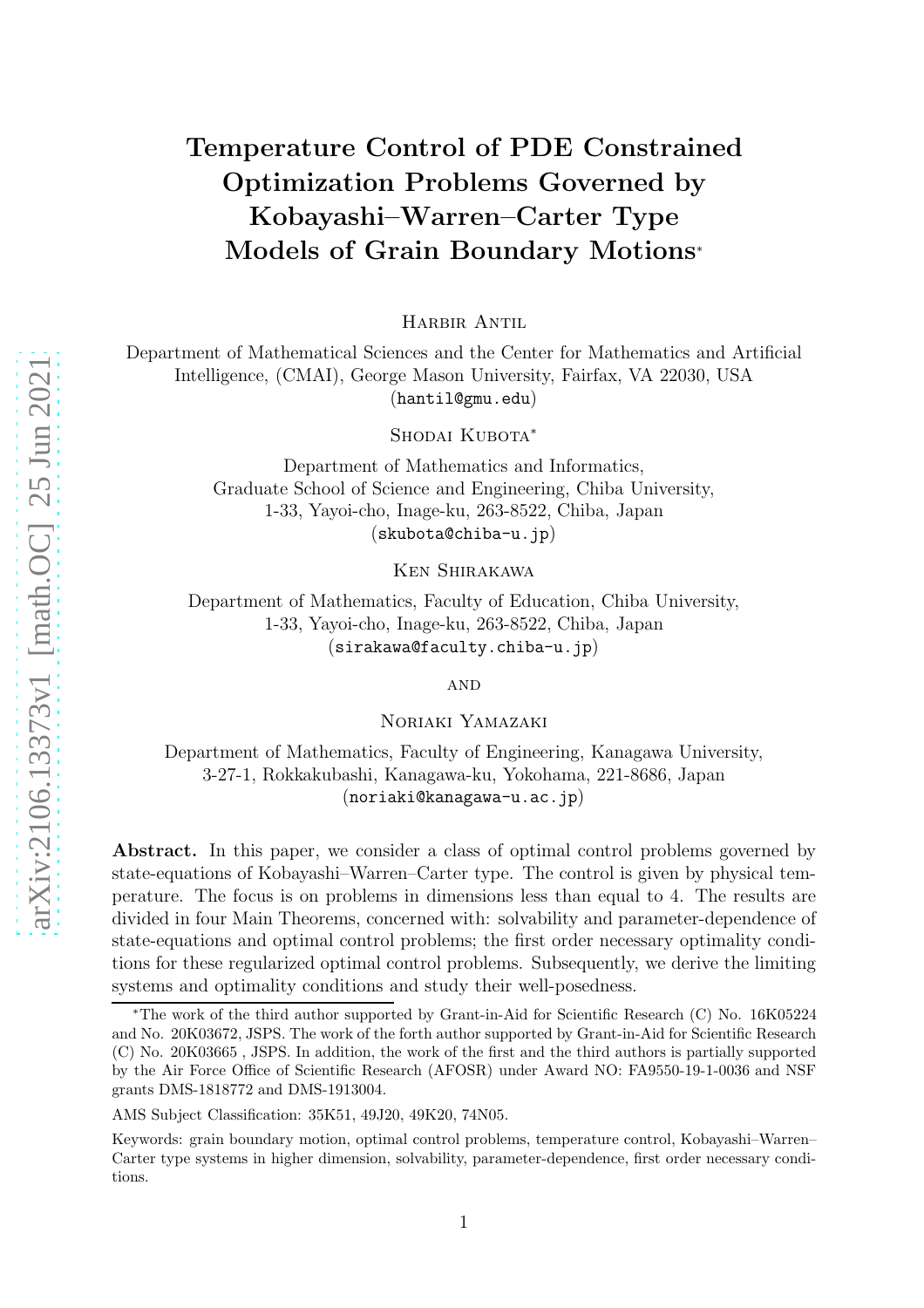### Introduction

Let  $(0, T)$  be a time-interval with a constant  $0 < T < \infty$ , and let  $N \in \{2, 3, 4\}$  denotes the spatial dimension. Let  $\Omega \subset \mathbb{R}^N$  be a bounded domain with a Lipschitz boundary  $\Gamma := \partial\Omega$ , and let  $n_{\Gamma}$  be the unit outer normal on  $\Gamma$ . Besides, we set  $Q := (0, T) \times \Omega$  and  $\Sigma := (0, T) \times \Gamma$ , and we define  $H := L^2(\Omega)$  with norm  $|\cdot|_H$ ,  $V := H^1(\Omega)$ ,  $V_0 := H_0^1(\Omega)$ , and  $\mathscr{H} := L^2(0,T; L^2(\Omega))$ , as the base spaces for this work. Moreover, we set:

$$
\[\![\kappa^0,\kappa^1]\!]:=\{\ \tilde{u}\in\mathscr{H}\mid\kappa^0\leq\tilde{u}\leq\kappa^1\text{ a.e. in }Q\ \}\,,
$$
\nfor arbitrary measurable obstacles

\n
$$
\kappa^\ell:Q\longrightarrow[-\infty,\infty],\quad \ell=0,1,
$$

and define a family of functional classes  $\mathfrak{K} \subset 2^{\mathscr{H}}$ , as follows:

<span id="page-1-3"></span>
$$
\mathfrak{K} := \left\{ K \subset \mathcal{H} \middle| \begin{array}{l} K = [\![\kappa^0, \kappa^1]\!] \text{ for some measurable obstacles} \\ \kappa^\ell : Q \longrightarrow [-\infty, \infty], \ell = 0, 1, \text{ such that} \\ \kappa^0 \leq \kappa^1 \text{ a.e. in } Q \text{ (i.e. } K \neq \emptyset) \end{array} \right\}.
$$
 (0.1)

In this paper, we consider a class of optimal control problems, denoted by  $(OP)_{\varepsilon}^K$ , which are labeled by constants  $\varepsilon \geq 0$  and functional classes  $K = [\![\kappa^0, \kappa^1]\!] \in \mathfrak{K}$ , with the obstacles  $\kappa^{\ell}: Q \longrightarrow [-\infty, \infty], \ell = 0, 1$ . For every  $\varepsilon \geq 0$  and  $K = [\![\kappa^0, \kappa^1]\!] \in \mathfrak{K}$ , the optimal control problem  $(OP)_{\varepsilon}^K$  is prescribed as follows:

<span id="page-1-0"></span> $(\text{OP})_{\varepsilon}^K$  Find a pair of functions  $[u^*, v^*] \in [\mathcal{H}]^2$ , called the *optimal control*, such that

<span id="page-1-4"></span>
$$
[u^*, v^*] \in \mathscr{U}_{ad}^K := \{ [\tilde{u}, \tilde{v}] \in [\mathscr{H}]^2 \mid \tilde{u} \in K \},
$$
  
and  $\mathcal{J}_{\varepsilon}(u^*, v^*) = \min \{ \mathcal{J}_{\varepsilon}(u, v) \mid [u, v] \in \mathscr{U}_{ad}^K \},$ 

where  $\mathcal{J}_{\varepsilon} = \mathcal{J}_{\varepsilon}(u, v)$  is a cost functional on  $[\mathscr{H}]^2$ , defined as follows:

$$
\mathcal{J}_{\varepsilon} : [u, v] \in [\mathcal{H}]^{2} \mapsto \mathcal{J}_{\varepsilon}(u, v)
$$
  

$$
:= \frac{M_{\eta}}{2} \int_{0}^{T} |(\eta - \eta_{ad})(t)|_{H}^{2} dt + \frac{M_{\theta}}{2} \int_{0}^{T} |(\theta - \theta_{ad})(t)|_{H}^{2} dt \qquad (0.2)
$$

$$
+ \frac{M_{u}}{2} \int_{0}^{T} |u(t)|_{H}^{2} dt + \frac{M_{v}}{2} \int_{0}^{T} |v(t)|_{H}^{2} dt \qquad (0.2)
$$

with  $[\eta, \theta] \in [\mathcal{H}]^2$  solving the state-system, denoted by  $(S)_{\varepsilon}$ :  $(S)_{\varepsilon}$ 

<span id="page-1-2"></span><span id="page-1-1"></span>
$$
\begin{cases}\n\partial_t \eta - \Delta \eta + g(\eta) + \alpha'(\eta)\sqrt{\varepsilon^2 + |\nabla \theta|^2} = M_u u & \text{in } Q, \\
\nabla \eta(t, x) \cdot n_\Gamma = 0, \quad (t, x) \in \Sigma, \\
\eta(0, x) = \eta_0(x), \quad x \in \Omega; \\
\alpha_0(t, x) \partial_t \theta - \text{div}\left(\alpha(\eta) \frac{\nabla \theta}{\sqrt{\varepsilon^2 + |\nabla \theta|^2}} + \nu^2 \nabla \theta\right) = M_v v & \text{in } Q, \\
\theta(t, x) = 0, \quad (t, x) \in \Sigma, \\
\theta(0, x) = \theta_0(x), \quad x \in \Omega.\n\end{cases}
$$
\n(0.4)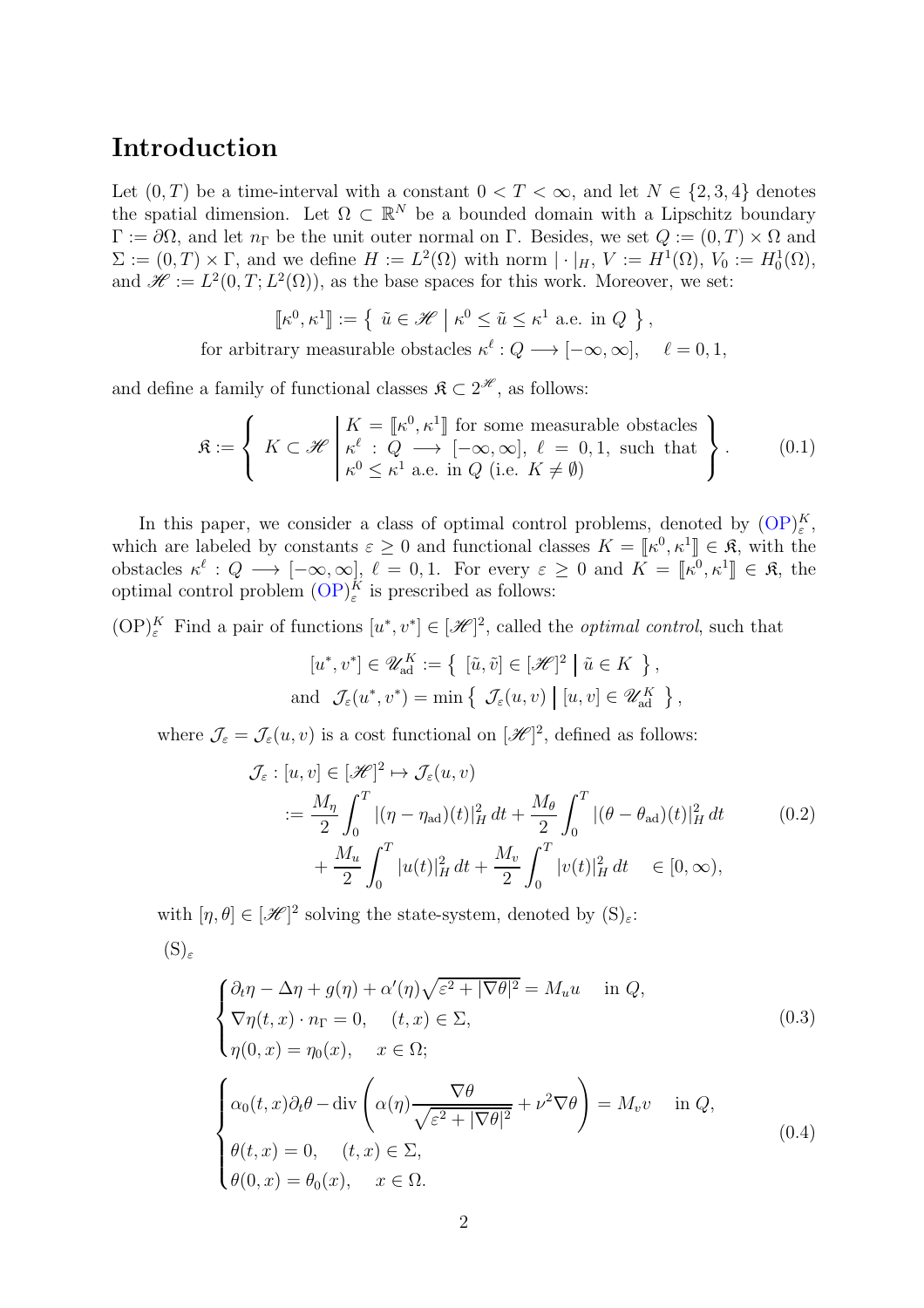The state-system  $(S)_{\epsilon}$  is based on a phase field model of grain boundary motion, known as Kobayashi–Warren–Carter system (cf. [\[15,](#page-47-0)[16\]](#page-47-1)). In this context, the unknowns  $\eta \in \mathcal{H}$ and  $\theta \in \mathcal{H}$  are order parameters that indicate the *orientation order* and *orientation angle* of the polycrystal body, respectively. Besides,  $[\eta_0, \theta_0] \in V \times V_0$  is an *initial pair*, i.e. a pair of initial data of  $[\eta, \theta]$ . The *forcing pair*  $[u, v] \in [\mathcal{H}]^2$  denotes the control variables that can control the profile of solution  $[\eta, \theta] \in [\mathcal{H}]^2$  to  $(S)_{\varepsilon}$ . Additionally,  $0 < \alpha_0 \in W^{1,\infty}(Q)$ and  $0 < \alpha \in C^2(\mathbb{R})$  are given functions to reproduce the mobilities of grain boundary motions. Finally,  $g \in W^{1,\infty}_{loc}(\mathbb{R})$  is a perturbation for the orientation order  $\eta$ , and  $\nu > 0$  is a fixed constant to relax the diffusion of the orientation angle  $\theta$ .

The first part [\(0.3\)](#page-1-1) of the state-system  $(S)_{\varepsilon}$  is the initial-boundary value problem of an Allen–Cahn type equation, so that the forcing term  $u$  can be regarded as a temperature control of the grain boundary formation. Also, the second problem [\(0.4\)](#page-1-2) is the initial-boundary value problem to reproduce crystalline micro-structure of polycrystal, and the case of  $\varepsilon = 0$  is the closest to the original setting adopted by Kobayashi et al [\[15,](#page-47-0) [16\]](#page-47-1). Indeed, when  $\varepsilon = 0$ , the quasi-linear diffusion as in  $(0.4)$  is described in a singular form  $-\text{div}(\alpha(\eta)\frac{\nabla\theta}{|\nabla\theta|} + \nu^2 \nabla\theta)$ , and it is known that this type of singularity is effective to reproduce the facet, i.e. the locally uniform (constant) phase in each oriented grain (cf.  $[1, 7, 9, 10, 12, 14-16, 20, 21, 24-27]$  $[1, 7, 9, 10, 12, 14-16, 20, 21, 24-27]$  $[1, 7, 9, 10, 12, 14-16, 20, 21, 24-27]$  $[1, 7, 9, 10, 12, 14-16, 20, 21, 24-27]$  $[1, 7, 9, 10, 12, 14-16, 20, 21, 24-27]$  $[1, 7, 9, 10, 12, 14-16, 20, 21, 24-27]$  $[1, 7, 9, 10, 12, 14-16, 20, 21, 24-27]$  $[1, 7, 9, 10, 12, 14-16, 20, 21, 24-27]$  $[1, 7, 9, 10, 12, 14-16, 20, 21, 24-27]$  $[1, 7, 9, 10, 12, 14-16, 20, 21, 24-27]$  $[1, 7, 9, 10, 12, 14-16, 20, 21, 24-27]$  $[1, 7, 9, 10, 12, 14-16, 20, 21, 24-27]$  $[1, 7, 9, 10, 12, 14-16, 20, 21, 24-27]$  $[1, 7, 9, 10, 12, 14-16, 20, 21, 24-27]$  $[1, 7, 9, 10, 12, 14-16, 20, 21, 24-27]$  $[1, 7, 9, 10, 12, 14-16, 20, 21, 24-27]$  $[1, 7, 9, 10, 12, 14-16, 20, 21, 24-27]$ ). Hence, the systems  $(S)_{\varepsilon}$ , for positive  $\varepsilon$ , can be regarded as regularized approximating systems, that are to approach to the physically realistic situation  $(S)_0$ , in the limit  $\varepsilon \downarrow 0$ .

Meanwhile, in the optimal control problem  $(\text{OP})_{\varepsilon}^K$ , the class  $K = \llbracket \kappa^0, \kappa^1 \rrbracket \in \mathfrak{K}$  is to constrain the range of temperature control u, and the obstacles  $\kappa^{\ell}: Q \longrightarrow [-\infty, \infty]$ ,  $\ell = 0, 1$ , indicate the *control bounds* of the temperature. The pair of functions  $[\eta_{ad}, \theta_{ad}] \in$  $[\mathscr{H}]^2$  is a given admissible target profile of  $[\eta, \theta] \in [\mathscr{H}]^2$ . Moreover,  $M_\eta \geq 0$ ,  $M_\theta \geq 0$ ,  $M_u \geq 0$ , and  $M_v \geq 0$  are fixed constants.

The objective of this paper is to significantly extend the results of our previous work [\[2\]](#page-46-1), which dealt with:

- $\sharp$  1) key-properties of the state-systems  $(S)_{\varepsilon}$  with 1-dimensional domain  $\Omega \subset (0,1)$ ;
- <span id="page-2-1"></span> $\sharp$  2) mathematical analysis of the optimal control problem  $(\text{OP})^K_{\varepsilon}$ , for  $\varepsilon \geq 0$ , but with 1dimensional domain  $\Omega \subset (0, 1)$  without any control constraints, i.e.,  $K = \llbracket \kappa^0, \kappa^1 \rrbracket \in$  $\mathfrak{K}$  (=  $\mathscr{H}$ );

In light of this, the novelty of this work is in:

<span id="page-2-2"></span>♯ 3) the development of a mathematical analysis to obtain optimal controls of grain boundaries under the higher dimensional setting  $N \in \{2, 3, 4\}$  of the spatial domain, and the temperature constraint  $K = \llbracket \kappa^0, \kappa^1 \rrbracket \in \mathfrak{K}.$ 

In addition, the presence of constraints  $K = \llbracket \kappa^0, \kappa^1 \rrbracket \in \mathfrak{K}$  makes the mathematical analysis further challenging. Notice that such constraints are meaningful from a practical point of view. We further emphasize that in the main part of this work, the  $L^{\infty}$ -boundedness of  $\eta$  will be essential, and the main results will be valid under the following assumption on the data:

<span id="page-2-3"></span><span id="page-2-0"></span>(r.s.0) 
$$
\varepsilon > 0
$$
,  $[\eta_0, \theta_0] \in D_0 := (V \cap L^{\infty}(\Omega)) \times V_0$ , and  $K \in \mathfrak{K}_0$ , where  

$$
\mathfrak{K}_0 := \mathfrak{K} \cap 2^{L^{\infty}(Q)} = \left\{ K \mid K = [\kappa^0, \kappa^1] \in \mathfrak{K} \text{ such that } \right\}.
$$
 (0.5)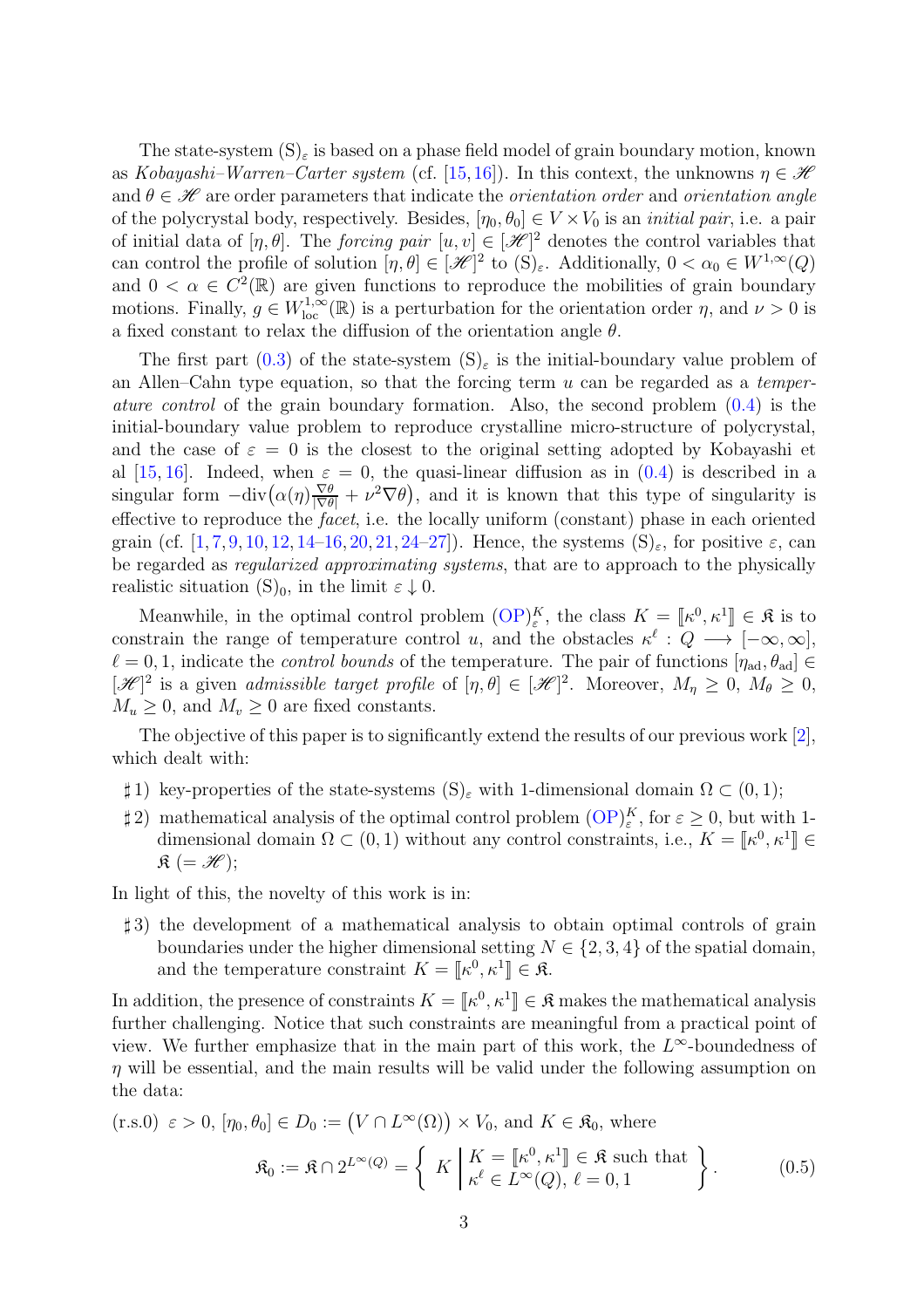Hence, in general cases of constraints  $K \in \mathfrak{K}$  (including no constraint case), we will be forced to adopt some limiting (approximating) approach on the basis of the results under the restricted situation [\(r.s.0\)](#page-2-0).

Now, in view of  $\sharp 1$ – $\sharp 3$ ), we set the goal of this paper to prove four Main Theorems, summarized as follows.

Main Theorem [1:](#page-17-0) Mathematical results concerning the following items.

- [\(I-A\)](#page-17-1)(Solvability of state-systems): Existence and uniqueness for the state-system  $(S)_{\varepsilon}$ , for every  $\varepsilon \geq 0$ , initial pair  $w_0 = [\eta_0, \theta_0] \in V \times V_0$ , and forcing pair  $[u, v] \in [\mathcal{H}]^2$ .
- [\(I-B\)](#page-17-2)(Continuous dependence on data among state-systems): Continuous dependence of solutions to the systems  $(S)_{\varepsilon}$ , with respect to the constant  $\varepsilon \geq 0$ , initial pair  $[\eta_0, \theta_0] \in V \times V_0$ , and forcing pair  $[u, v] \in [\mathcal{H}]^2$ .
- Main Theorem [2:](#page-18-0) Mathematical results concerning the following items.
	- [\(II-A\)](#page-18-1)(Solvability of optimal control problems): Existence for the optimal control problem  $(\overline{OP})_s^K$ , for every constant  $\varepsilon \geq 0$ , initial pair  $[\eta_0, \theta_0] \in V \times V_0$ , and constraint  $K = [\![\kappa^0, \kappa^1]\!] \in \mathfrak{K}.$
	- [\(II-B\)](#page-18-2)(Parameter dependence of optimal controls): Some semi-continuous dependence of the optimal controls, with respect to the constant  $\varepsilon \geq 0$ , initial pair  $[\eta_0, \theta_0] \in V \times V_0$ , and constraint  $K = [\![ \kappa^0, \kappa^1 ]\!] \in \mathfrak{K}$ .
- Main Theorem [3:](#page-18-3) mathematical results concerning the following items.
	- $(III-A)(Necessary optimality conditions under (r.s.0))$  $(III-A)(Necessary optimality conditions under (r.s.0))$  $(III-A)(Necessary optimality conditions under (r.s.0))$  $(III-A)(Necessary optimality conditions under (r.s.0))$ : Derivation of first order necessary optimality conditions for  $\left(\text{OP}\right)^K_{\varepsilon}$ , via adjoint method, under the restricted situation  $(r.s.0)$ .
	- $(III-B)(Specific parameter dependence under (r.s.0)):$  $(III-B)(Specific parameter dependence under (r.s.0)):$  $(III-B)(Specific parameter dependence under (r.s.0)):$  $(III-B)(Specific parameter dependence under (r.s.0)):$  Strong parameter dependence dence of optimal controls, which is specifically obtained under [\(r.s.0\)](#page-2-0).
- Main Theorem [4](#page-20-0) (Limiting optimality conditions): The optimality conditions which are obtained as approximation limits of the necessary conditions under [\(r.s.0\)](#page-2-0).

This paper is organized as follows. The Main Theorems are stated in Section 3, after the preliminaries in Section 1, and the auxiliary lemmas in Section 2. The part after Section 3 will be divided in Sections 4–7, and these four Sections will be devoted to the proofs of the respective four Main Theorems 1–4.

#### 1 Preliminaries

We begin by prescribing the notations used throughout this paper.

**Basic notations.** For arbitrary  $r_0, s_0 \in [-\infty, \infty]$ , we define:

 $r_0 \vee s_0 := \max\{r_0, s_0\}$  and  $r_0 \wedge s_0 := \min\{r_0, s_0\},$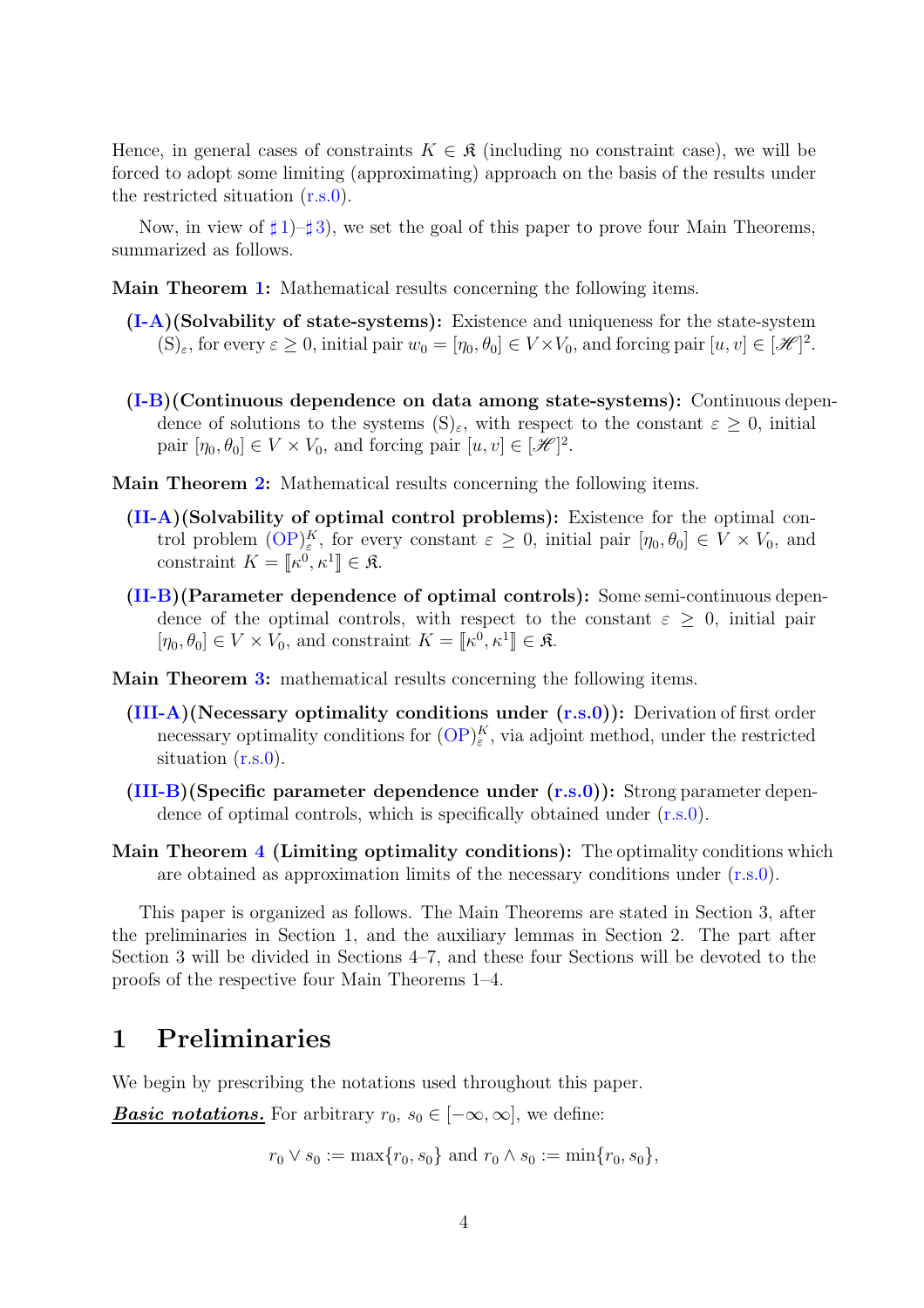and in particular, we set:

$$
[r]^+ := r \vee 0
$$
 and  $[r]^- := -(r \wedge 0)$ , for any  $r \in \mathbb{R}$ .

For any dimension  $d \in \mathbb{N}$ , we denote by  $\mathcal{L}^d$  the d-dimensional Lebesgue measure. The measure theoretical phrases, such as "a.e.", "dt", "dx", and so on, are all with respect to the Lebesgue measure in each corresponding dimension.

**Abstract notations.** For an abstract Banach space X, we denote by  $|\cdot|_X$  the norm of X, and denote by  $\langle \cdot, \cdot \rangle_X$  the duality pairing between X and its dual X<sup>∗</sup>. In particular, when X is a Hilbert space, we denote by  $(\cdot, \cdot)_X$  the inner product of X. Moreover, when there is no possibility of confusion, we uniformly denote by  $|\cdot|$  the norm of Euclidean spaces, and for any dimension  $d \in \mathbb{N}$ , we write the inner product (scalar product) of  $\mathbb{R}^d$ , as follows:

$$
y \cdot \tilde{y} = \sum_{i=1}^d y_i \tilde{y}_i
$$
, for all  $y = [y_1, \ldots, y_d]$ ,  $\tilde{y} = [\tilde{y}_1, \ldots, \tilde{y}_d] \in \mathbb{R}^d$ .

For any subset A of a Banach space X, let  $\chi_A : X \longrightarrow \{0,1\}$  be the characteristic function of A, i.e.:

$$
\chi_A : w \in X \mapsto \chi_A(w) := \begin{cases} 1, & \text{if } w \in A, \\ 0, & \text{otherwise.} \end{cases}
$$

For two Banach spaces X and Y, we denote by  $\mathscr{L}(X; Y)$  the Banach space of bounded linear operators from X into Y, and in particular, we let  $\mathscr{L}(X) := \mathscr{L}(X;X)$ .

For Banach spaces  $X_1, \ldots, X_d$ , with  $1 \lt d \in \mathbb{N}$ , let  $X_1 \times \cdots \times X_d$  be the product Banach space endowed with the norm  $\left| \cdot |_{X_1 \times \cdots \times X_d} \right| := \left| \cdot |_{X_1} + \cdots + \right| \cdot |_{X_d}$ . However, when all  $X_1, \ldots, X_d$  are Hilbert spaces,  $X_1 \times \cdots \times X_d$  denotes the product Hilbert space endowed with the inner product  $(\cdot, \cdot)_{X_1 \times \cdots \times X_d} := (\cdot, \cdot)_{X_1} + \cdots + (\cdot, \cdot)_{X_d}$  and the norm  $|\cdot|_{X_1\times\cdots\times X_d}:=(|\cdot|_{X_1}^2+\cdots+|\cdot|_{X_d}^2)^{\frac{1}{2}}.$  In particular, when all  $X_1,\ldots,X_d$  coincide with a Banach space  $Y$ , we write:

$$
[Y]^d := \overbrace{Y \times \cdots \times Y}^d.
$$

Additionally, for any transform (operator)  $\mathcal{T}: X \longrightarrow Y$ , we let:

$$
\mathcal{T}[w_1,\ldots,w_d]:=[\mathcal{T}w_1,\ldots,\mathcal{T}w_d]\text{ in }[Y]^d,\quad\text{for any }[w_1,\ldots,w_d]\in[X]^d.
$$

Specific notations of this paper. As is mentioned in the previous section, let  $(0, T) \subset$ R be a bounded time-interval with a finite constant  $T > 0$ , and let  $N \in \{2, 3, 4\}$  be a constant of spatial dimension. Let  $\Omega \subset \mathbb{R}^N$  be a fixed spatial bounded domain with a smooth boundary  $\Gamma := \partial \Omega$ . We denote by  $n_{\Gamma}$  the unit outward normal vector on  $\Gamma$ . Besides, we set  $Q := (0, T) \times \Omega$  and  $\Sigma := (0, T) \times \Gamma$ . Especially, we denote by  $\partial_t$ ,  $\nabla$ , and div the distributional time-derivative, the distributional gradient, and distributional divergence, respectively.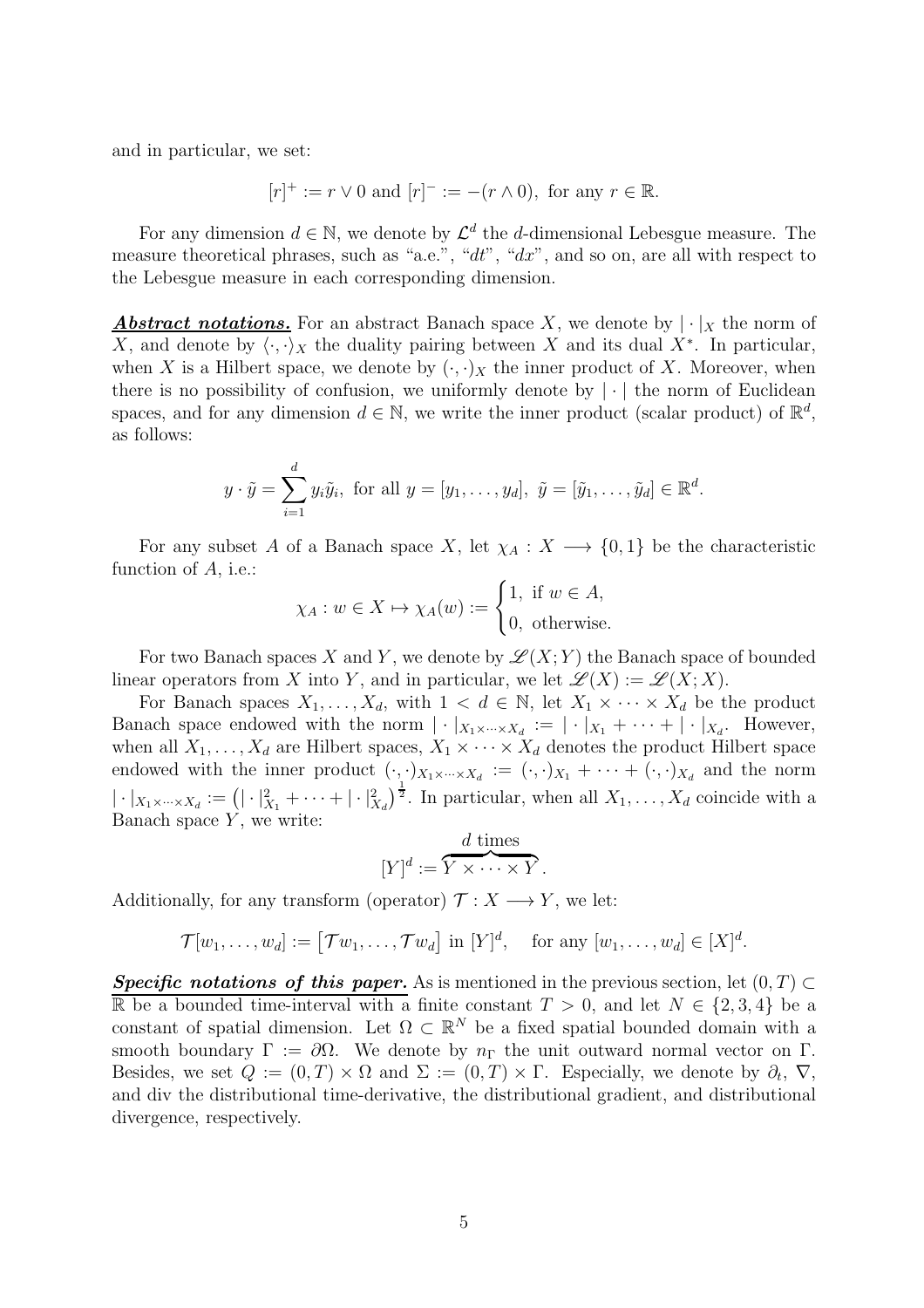On this basis, we define

$$
\begin{cases}\nH := L^2(\Omega) \text{ and } \mathscr{H} := L^2(0, T; H), \\
V := H^1(\Omega) \text{ and } \mathscr{V} := L^2(0, T; V), \\
V_0 := H_0^1(\Omega) \text{ and } \mathscr{V}_0 := L^2(0, T; V_0), \\
\mathscr{X} := L^{\infty}(Q) \times \mathscr{H}.\n\end{cases}
$$

Also, we identify the Hilbert spaces H and  $\mathscr H$  with their dual spaces. Based on the identifications, we have the following relationships of continuous embeddings:

$$
\begin{cases} V \subset H = H^* \subset V^* \text{ and } \mathcal{V} \subset \mathcal{H} = \mathcal{H}^* \subset \mathcal{V}^*, \\ V_0 \subset H = H^* \subset V_0^* \text{ and } \mathcal{V}_0 \subset \mathcal{H} = \mathcal{H}^* \subset \mathcal{V}_0^*, \end{cases}
$$

among the Hilbert spaces H, V, V<sub>0</sub>,  $\mathscr{H}$ ,  $\mathscr{V}$ , and  $\mathscr{V}_0$ , and the respective dual spaces  $H^*$ ,  $V^*, V_0^*, \mathcal{H}^*, \mathcal{V}^*,$  and  $\mathcal{V}_0^*$ . Additionally, in this paper, we define the topology of the Hilbert space  $V_0$  by using the following inner product:

$$
(w,\tilde w)_{V_0}:=(\nabla w,\nabla \tilde w)_{[H]^N},\,\,\text{for all}\,\,w,\tilde w\in V_0.
$$

<span id="page-5-0"></span>**Remark 1.** (cf. [\[3,](#page-46-2) Remark 3]) Due to the restriction  $N \in \{2, 3, 4\}$  of spatial dimension, we can suppose the continuous embedding  $V \subset L^4(\Omega)$ , and we can easily check that:

(i) if 
$$
0 \le \tilde{\mu} \in H
$$
 and  $\tilde{p} \in V$ , then  $\sqrt{\tilde{\mu}}\tilde{p} \in H$ ,  $\tilde{\mu}\tilde{p} \in V^*$ , and  

$$
\begin{cases} (\sqrt{\tilde{\mu}}\tilde{p}, \psi)_H \le C_V^{L^4} |\tilde{\mu}|_H^{\frac{1}{2}} |\tilde{p}|_V |\psi|_H, \text{ for any } \psi \in H, \\ \langle \tilde{\mu}\tilde{p}, \tilde{\psi} \rangle_V = (\sqrt{\tilde{\mu}}\tilde{p}, \sqrt{\tilde{\mu}}\tilde{\psi})_H \le (C_V^{L^4})^2 |\tilde{\mu}|_H |\tilde{p}|_V |\tilde{\psi}|_V, \text{ for any } \tilde{\psi} \in V; \end{cases}
$$

(ii) if  $0 \leq \hat{\mu} \in L^{\infty}(0,T; H)$  and  $\hat{p} \in \mathscr{V}$ , then  $\sqrt{\hat{\mu}}\hat{p} \in \mathscr{H}$ ,  $\hat{\mu}\hat{p} \in \mathscr{V}^*$ , and

$$
\begin{cases} (\sqrt{\hat{\mu}}\hat{p},\varphi)_{\mathscr{H}} \leq C_V^{L^4} |\hat{\mu}|_{L^{\infty}(0,T;H)}^{\frac{1}{2}} |\hat{p}|_{\mathscr{V}} |\varphi|_{\mathscr{H}}, \text{ for any } \varphi \in \mathscr{H},\\ \langle \hat{\mu}\hat{p},\hat{\varphi} \rangle_{\mathscr{V}} = (\sqrt{\hat{\mu}}\hat{p},\sqrt{\hat{\mu}}\hat{\varphi})_{\mathscr{H}} \leq (C_V^{L^4})^2 |\hat{\mu}|_{L^{\infty}(0,T;H)} |\hat{p}|_{\mathscr{V}} |\hat{\varphi}|_{\mathscr{V}}, \text{ for any } \hat{\varphi} \in \mathscr{V}; \end{cases}
$$

where  $C_V^{L^4} > 0$  is the constant of embedding  $V \subset L^4(\Omega)$ .

Finally, we define:

$$
D := V \times V_0, \text{ and } D_0 := (V \cap L^{\infty}(\Omega)) \times V_0,
$$

as the notations to specify the range of the initial pair  $[\eta_0, \theta_0]$  in the state-system.

Notations in convex analysis. (cf.  $(6, Chapter II])$  Let X be an abstract Hilbert space X. Then, any closed and convex set  $K \subset X$  defines a single-valued operator  $proj_K : X \longrightarrow K$ , which maps any  $w \in X$  to a point  $proj_K(w) \in K$ , satisfying:

$$
|\text{proj}_K(w) - w|_X = \min \{ \ |\tilde{w} - w|_X \mid \tilde{w} \in K \}.
$$

The operator  $\text{proj}_{K}$  is called the *orthogonal projection* (or *projection* in short) onto K.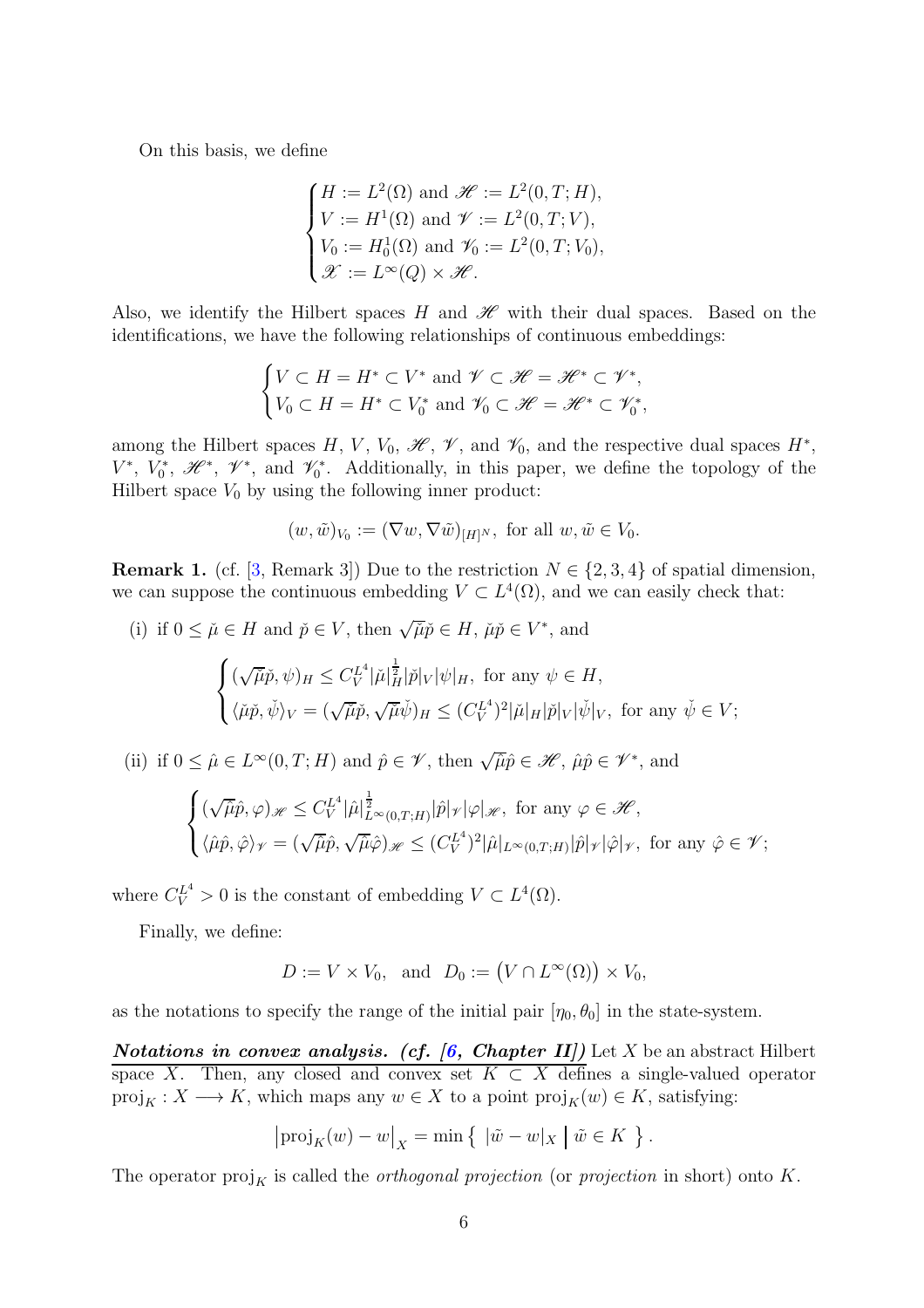<span id="page-6-0"></span>**Remark 2** (Key-properties of the projection). Let  $K$  be a closed and convex set in a Hilbert space  $X$ . Then, the following facts hold.

**(Fact 1)** The projection  $\text{proj}_K : X \longrightarrow K$  is a nonexpansive operator from X into itself, i.e.:

$$
|\text{proj}_K(w^1) - \text{proj}_K(w^2)|_X \le |w^1 - w^2|_X
$$
, for all  $w^{\ell} \in X$ ,  $\ell = 1, 2$ .

<span id="page-6-3"></span>(Fact 2)  $w_K^{\circ} = \text{proj}_K(w)$  in X, iff.  $(w - w_K^{\circ}, \tilde{w} - w_K^{\circ})_X \leq 0$ , for any  $\tilde{w} \in K$ .

<span id="page-6-1"></span>Remark 3 (Examples of projections). Based on Remark [2,](#page-6-0) we can also see the following facts.

(Fact 3) If  $-\infty < r^{\ell} \leq s^{\ell} < \infty$ ,  $\ell = 1, 2$ , then the projections  $\text{proj}_{[r^{\ell}, s^{\ell}]} : \mathbb{R} \longrightarrow [r^{\ell}, s^{\ell}]$ onto compact intervals  $[r^{\ell}, s^{\ell}] \subset \mathbb{R}$  fulfills that:

$$
|\text{proj}_{[r^1,s^1]}(\xi) - \text{proj}_{[r^2,s^2]}(\xi)| \le |r^1 - r^2| \vee |s^1 - s^2|, \text{ for any } \xi \in \mathbb{R}.
$$

<span id="page-6-2"></span>**(Fact 4)** Let  $\mathfrak{K}$  be the class of constraints defined in [\(0.1\)](#page-1-3), and let  $K = \llbracket \kappa^0, \kappa^1 \rrbracket \in \mathfrak{K}$ be the constraint with the obstacles  $\kappa^{\ell}: Q \longrightarrow [-\infty, \infty], \ell = 0, 1$ . Then, for the projection  $\text{proj}_K : \mathscr{H} \longrightarrow K$ , it holds that:

$$
[\text{proj}_{K}(u)](t,x) = \text{proj}_{[\kappa^{0}(t,x),\kappa^{1}(t,x)] \cap \mathbb{R}}(u(t,x))
$$
  

$$
= (\kappa^{0} \vee (\kappa^{1} \wedge u))(t,x) = \begin{cases} \kappa^{1}(t,x), & \text{if } u(t,x) > \kappa^{1}(t,x), \\ u(t,x), & \text{if } \kappa^{0}(t,x) \le u(t,x) \le \kappa^{1}(t,x), \\ \kappa^{0}(t,x), & \text{if } u(t,x) < \kappa^{0}(t,x), \end{cases}
$$
  
a.e.  $(t,x) \in Q$ , for any  $u \in \mathcal{H}$ .

For a proper, lower semi-continuous (l.s.c.), and convex function  $\Psi : X \to (-\infty, \infty]$ on a Hilbert space X, we denote by  $D(\Psi)$  the effective domain of  $\Psi$ . Also, we denote by  $\partial \Psi$  the subdifferential of  $\Psi$ . The subdifferential  $\partial \Psi$  corresponds to a weak differential of convex function  $\Psi$ , and it is known as a maximal monotone graph in the product space  $X \times X$ . The set  $D(\partial \Psi) := \{ z \in X \mid \partial \Psi(z) \neq \emptyset \}$  is called the domain of  $\partial \Psi$ . We often use the notation " $[w_0, w_0^*] \in \partial \Psi$  in  $X \times X$ ", to mean that " $w_0^* \in \partial \Psi(w_0)$  in X for  $w_0 \in D(\partial \Psi)$ ", by identifying the operator  $\partial \Psi$  with its graph in  $X \times X$ .

Next, for Hilbert spaces  $X_1, \dots, X_d$ , with  $1 < d \in \mathbb{N}$ , let us consider a proper, l.s.c., and convex function on the product space  $X_1 \times \cdots \times X_d$ :

$$
\widehat{\Psi}: w = [w_1, \cdots, w_d] \in X_1 \times \cdots \times X_d \mapsto \widehat{\Psi}(w) = \widehat{\Psi}(w_1, \cdots, w_d) \in (-\infty, \infty].
$$

Besides, for any  $i \in \{1, ..., d\}$ , we denote by  $\partial_{w_i} \Psi : X_1 \times \cdots \times X_d \to X_i$  a set-valued operator, which maps any  $w = [w_1, \ldots, w_i, \ldots, w_d] \in X_1 \times \cdots \times X_i \times \cdots \times X_d$  to a subset  $\partial_{w_i}\Psi(w)\subset X_i$ , prescribed as follows:

$$
\partial_{w_i} \widehat{\Psi}(w) = \partial_{w_i} \widehat{\Psi}(w_1, \dots, w_i, \dots, w_d)
$$
  
 := 
$$
\begin{cases} \tilde{w}^* \in X_i \mid (\tilde{w}^*, \tilde{w} - w_i)_{X_i} \leq \widehat{\Psi}(w_1, \dots, \tilde{w}, \dots, w_d) \\ -\widehat{\Psi}(w_1, \dots, w_i, \dots, w_d), \text{ for any } \tilde{w} \in X_i \end{cases}
$$
.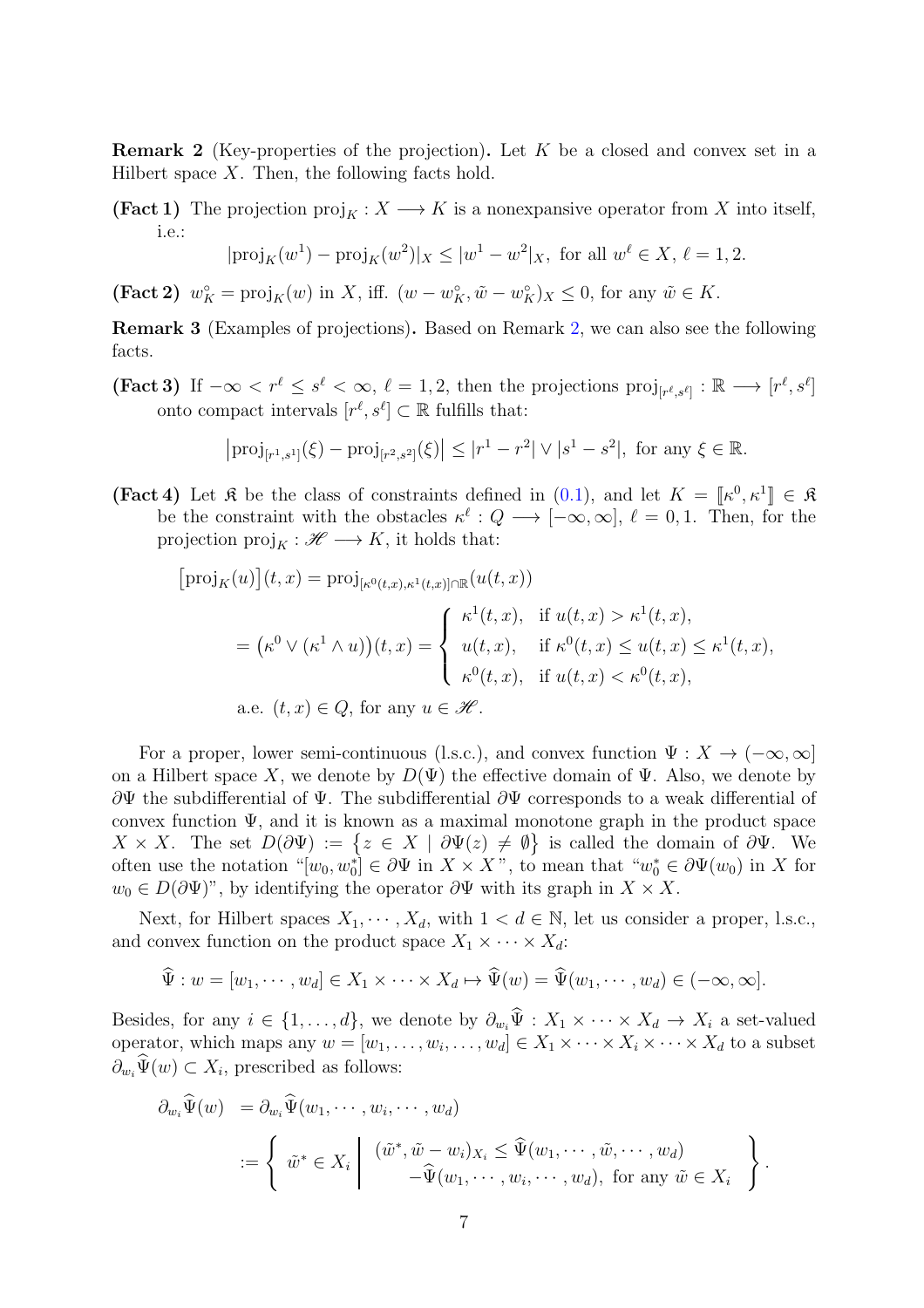As is easily checked,

<span id="page-7-0"></span>
$$
\partial \widehat{\Psi} \subset \left[ \partial_{w_1} \widehat{\Psi} \times \cdots \times \partial_{w_d} \widehat{\Psi} \right] \text{ in } [X_1 \times \cdots \times X_d]^2, \tag{1.1}
$$

where  $\left[\partial_{w_1}\hat{\Psi}\times\cdots\times\partial_{w_d}\hat{\Psi}\right]: X_1\times\cdots\times X_d \longrightarrow 2^{X_1\times\cdots\times X_d}$  is a set-valued operator, defined as:

$$
\left[\partial_{w_1}\widehat{\Psi}\times\cdots\times\partial_{w_d}\widehat{\Psi}\right](w) := \partial_{w_1}\widehat{\Psi}(w)\times\cdots\times\partial_{w_d}\widehat{\Psi}(w) \text{ in } X_1\times\cdots\times X_d,
$$
  
for any  $w = [w_1,\ldots,w_d] \in D\left(\left[\partial_{w_1}\widehat{\Psi}\times\cdots\times\partial_{w_d}\widehat{\Psi}\right]\right) := D\left(\partial_{w_1}\widehat{\Psi}\right)\cap\cdots\cap D\left(\partial_{w_d}\widehat{\Psi}\right).$ 

But, it should be noted that the converse inclusion of  $(1.1)$  is not true, in general.

Example 1 (Examples of the subdifferential). As one of the representatives of the subdifferentials, we exemplify the following set-valued signal function  $\text{Sgn}^d : \mathbb{R}^d \to 2^{\mathbb{R}^d}$ , with  $d \in \mathbb{N}$ , which is defined as:

<span id="page-7-1"></span>
$$
\xi = [\xi_1, \dots, \xi_d] \in \mathbb{R}^d \mapsto \text{Sgn}^d(\xi) = \text{Sgn}^d(\xi_1, \dots, \xi_d)
$$

$$
:= \begin{cases} \frac{\xi}{|\xi|} = \frac{[\xi_1, \dots, \xi_d]}{\sqrt{\xi_1^2 + \dots + \xi_d^2}}, & \text{if } \xi \neq 0, \\ \mathbb{D}^d, & \text{otherwise,} \end{cases}
$$
(1.2)

where  $\mathbb{D}^d$  denotes the closed unit ball in  $\mathbb{R}^d$  centered at the origin. Indeed, the set-valued function  $Sgn^d$  coincides with the subdifferential of the Euclidean norm  $|\cdot| : \xi \in \mathbb{R}^d \mapsto$  $|\xi| = \sqrt{\xi_1^2 + \cdots + \xi_d^2} \in [0, \infty)$ , i.e.:

$$
\partial
$$
| · |(ξ) = Sgn<sup>d</sup>(ξ), for any ξ ∈ D(∂| · |) = ℝ<sup>d</sup>,

and furthermore, it is observed that:

$$
\partial |\cdot|(0) = \mathbb{D}^d \subsetneq [-1,1]^d = [\partial_{\xi_1} |\cdot| \times \cdots \times \partial_{\xi_d} |\cdot|](0).
$$

**Example 2.** Let  $d \in \mathbb{N}$  be the constant of dimension. For any  $\varepsilon \geq 0$ , let  $f_{\varepsilon} : \mathbb{R}^d \longrightarrow [0, \infty)$ be a continuous and convex function, defined as:

<span id="page-7-2"></span>
$$
f_{\varepsilon}: y \in \mathbb{R}^d \mapsto f_{\varepsilon}(y) := \sqrt{\varepsilon^2 + |y|^2} \in [0, \infty). \tag{1.3}
$$

When  $\varepsilon = 0$ , the convex function  $f_0$  of this case coincides with the d-dimensional Euclidean norm  $|\cdot|$ , and hence, the subdifferential  $\partial f_0$  coincides with the set valued signal function  $\text{Sgn}^d : \mathbb{R}^d \longrightarrow 2^{\mathbb{R}^d}$ , defined in [\(1.2\)](#page-7-1).

In the meantime, when  $\varepsilon > 0$ , the convex function  $f_{\varepsilon}$  belongs to  $C^{\infty}$ -class, and the subdifferential  $\partial f_{\varepsilon}$  is identified with the (single-valued) usual gradient:

$$
\nabla f_{\varepsilon} : y \in \mathbb{R}^d \mapsto \nabla f_{\varepsilon}(y) = \frac{y}{\sqrt{\varepsilon^2 + |y|^2}} \in \mathbb{R}^d.
$$

Moreover, since:

$$
f_{\varepsilon}(y) = |[\varepsilon, y]|_{\mathbb{R}^{d+1}} = |[\varepsilon, y_1, \dots, y_d]|_{\mathbb{R}^{d+1}}, \text{ for all } [\varepsilon, y] = [\varepsilon, y_1, \dots, y_d] \in \mathbb{R}^{d+1},
$$
  
with  $\varepsilon \ge 0$  and  $y = [y_1, \dots, y_d] \in \mathbb{R}^d$ ,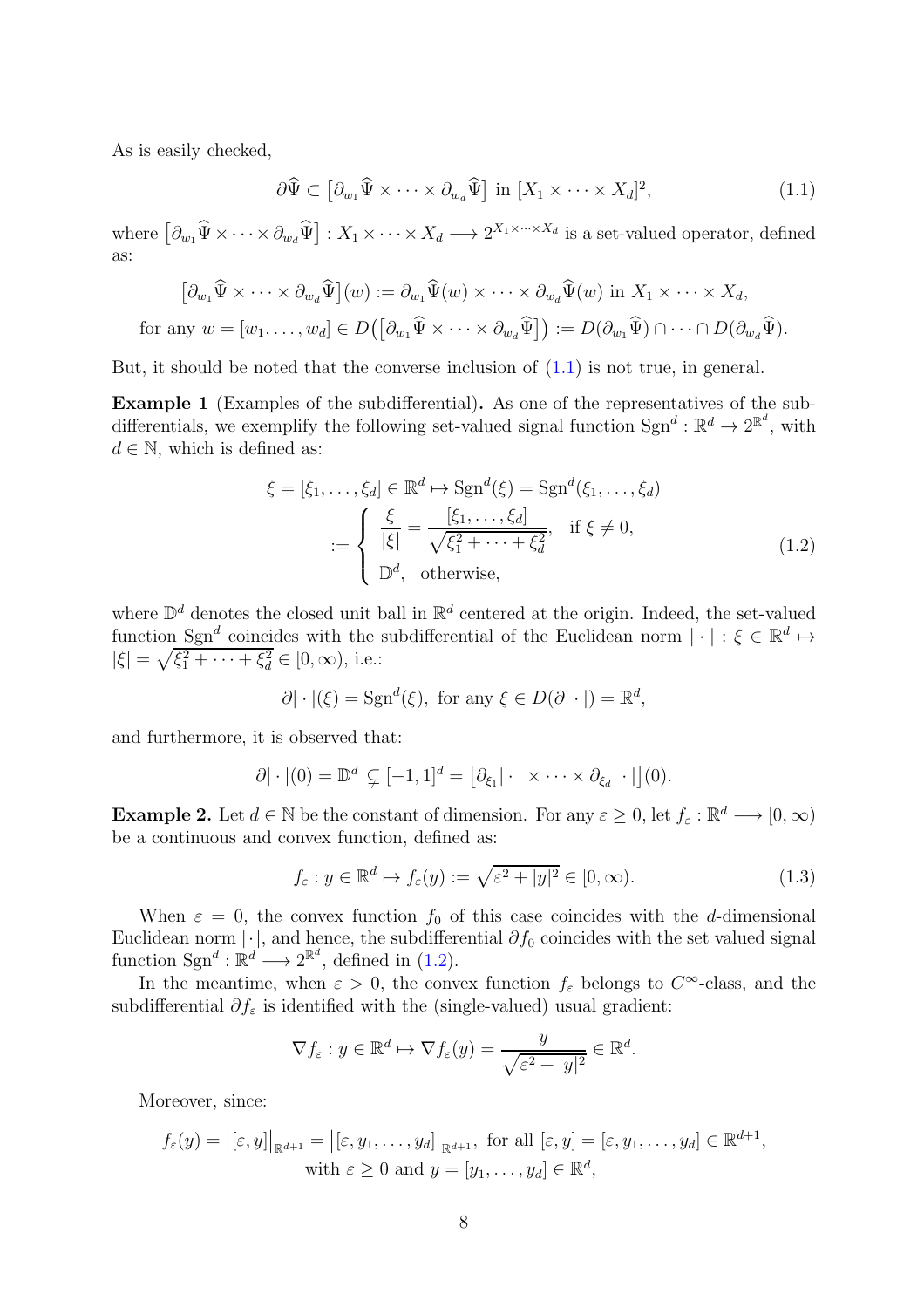it will be estimated that:

<span id="page-8-5"></span><span id="page-8-3"></span><span id="page-8-2"></span>
$$
|f_{\varepsilon}(y) - f_{\tilde{\varepsilon}}(\tilde{y})| \leq |[\varepsilon, y] - [\tilde{\varepsilon}, \tilde{y}]|_{\mathbb{R}^{d+1}} \leq |\varepsilon - \tilde{\varepsilon}| + |y - \tilde{y}|_{\mathbb{R}^d},
$$
  
for all  $\varepsilon, \tilde{\varepsilon} \geq 0$  and  $y, \tilde{y} \in \mathbb{R}^d$ ,  $(1.4a)$ 

$$
\begin{cases}\n\left|\nabla f_{\varepsilon}(y)\right|_{\mathbb{R}^{d}} = \left|\frac{y}{\left|[\varepsilon, y]\right|_{\mathbb{R}^{d+1}}}\right|_{\mathbb{R}^{d}} \le \left|\frac{[\varepsilon, y]}{\left|[\varepsilon, y]\right|_{\mathbb{R}^{d+1}}}\right|_{\mathbb{R}^{d+1}} = 1, \\
\left|\nabla f_{\varepsilon}(y) - \nabla f_{\tilde{\varepsilon}}(\tilde{y})\right|_{\mathbb{R}^{d}} \le \left|\frac{[\varepsilon, y]}{\left|[\varepsilon, y]\right|_{\mathbb{R}^{d+1}}}-\frac{[\tilde{\varepsilon}, \tilde{y}]}{\left|[\tilde{\varepsilon}, \tilde{y}]\right|_{\mathbb{R}^{d+1}}}\right|_{\mathbb{R}^{d+1}} \\
\le \frac{2}{\varepsilon \wedge \tilde{\varepsilon}}\left(|\varepsilon - \tilde{\varepsilon}| + |y - \tilde{y}|_{\mathbb{R}^{d}}\right), \text{ for all } \varepsilon, \tilde{\varepsilon} > 0 \text{ and } y, \tilde{y} \in \mathbb{R}^{d},\n\end{cases} (1.4b)
$$

and

<span id="page-8-6"></span>
$$
\begin{cases}\n|\nabla^2 f_{\varepsilon}(y)|_{\mathbb{R}^{d\times d}} \leq |\nabla^2 [|\cdot|_{\mathbb{R}^{d+1}}]([\varepsilon, y])|_{\mathbb{R}^{(d+1)\times(d+1)}} \leq \frac{d+1}{\varepsilon}, \\
|\nabla^2 f_{\varepsilon}(y) - \nabla^2 f_{\tilde{\varepsilon}}(\tilde{y})|_{\mathbb{R}^{d\times d}} \\
\leq |\nabla^2 [|\cdot|_{\mathbb{R}^{d+1}}]([\varepsilon, y]) - \nabla^2 [|\cdot|_{\mathbb{R}^{d+1}}]([\tilde{\varepsilon}, \tilde{y}])|_{\mathbb{R}^{(d+1)\times(d+1)}} \\
\leq \frac{3(d+1)^2}{(\varepsilon \wedge \tilde{\varepsilon})^2} (|\varepsilon - \tilde{\varepsilon}| + |y - \tilde{y}|_{\mathbb{R}^d}), \text{ for all } \varepsilon, \tilde{\varepsilon} > 0 \text{ and } y, \tilde{y} \in \mathbb{R}^d.\n\end{cases} (1.4c)
$$

Finally, we mention about a notion of functional convergence, known as "Moscoconvergence".

<span id="page-8-0"></span>**Definition 1** (Mosco-convergence: cf.  $[22]$ ). Let X be an abstract Hilbert space. Let  $\Psi: X \to (-\infty, \infty]$  be a proper, l.s.c., and convex function, and let  $\{\Psi_n\}_{n=1}^{\infty}$  be a sequence of proper, l.s.c., and convex functions  $\Psi_n : X \to (-\infty, \infty], n = 1, 2, 3, \ldots$ . Then, it is said that  $\Psi_n \to \Psi$  on X, in the sense of Mosco, as  $n \to \infty$ , iff. the following two conditions are fulfilled:

- $(M1)$  The condition of lower-bound:  $\lim_{h \to 0}$  $\underline{\lim}_{n\to\infty}\Psi_n(\check{w}_n)\geq \Psi(\check{w}),$  if  $\check{w}\in X$ ,  $\{\check{w}_n\}_{n=1}^{\infty}\subset X$ , and  $\tilde{w}_n \to \tilde{w}$  weakly in X, as  $n \to \infty$ .
- (M2) The condition of optimality: for any  $\hat{w} \in D(\Psi)$ , there exists a sequence  $\{\hat{w}_n\}_{n=1}^{\infty} \subset X$  such that  $\hat{w}_n \to \hat{w}$  in X and  $\Psi_n(\hat{w}_n) \to \Psi(\hat{w})$ , as  $n \to \infty$ .

As well as, if the sequence of convex functions  $\{\widehat{\Psi}_{\varepsilon}\}_{{\varepsilon}\in\Xi}$  is labeled by a continuous argument  $\varepsilon \in \Xi$  with a range  $\Xi \subset \mathbb{R}$ , then for any  $\varepsilon_0 \in \Xi$ , the Mosco-convergence of  $\{\widehat{\Psi}_{\varepsilon}\}_{{\varepsilon} \in \Xi}$ , as  $\varepsilon \to \varepsilon_0$ , is defined by those of subsequences  $\{\Psi_{\varepsilon_n}\}_{n=1}^{\infty}$ , for all sequences  $\{\varepsilon_n\}_{n=1}^{\infty} \subset \Xi$ , satisfying  $\varepsilon_n \to \varepsilon_0$  as  $n \to \infty$ .

<span id="page-8-4"></span>**Remark 4.** Let X,  $\Psi$ , and  ${\Psi_n}_{n=1}^{\infty}$  be as in Definition [1.](#page-8-0) Then, the following hold.

(Fact 5) (cf. [\[4,](#page-46-4) Theorem 3.66] and [\[13,](#page-47-9) Chapter 2]) Let us assume that

<span id="page-8-1"></span>
$$
\Psi_n \to \Psi \text{ on } X, \text{ in the sense of Mosco, as } n \to \infty,
$$
\n(1.5)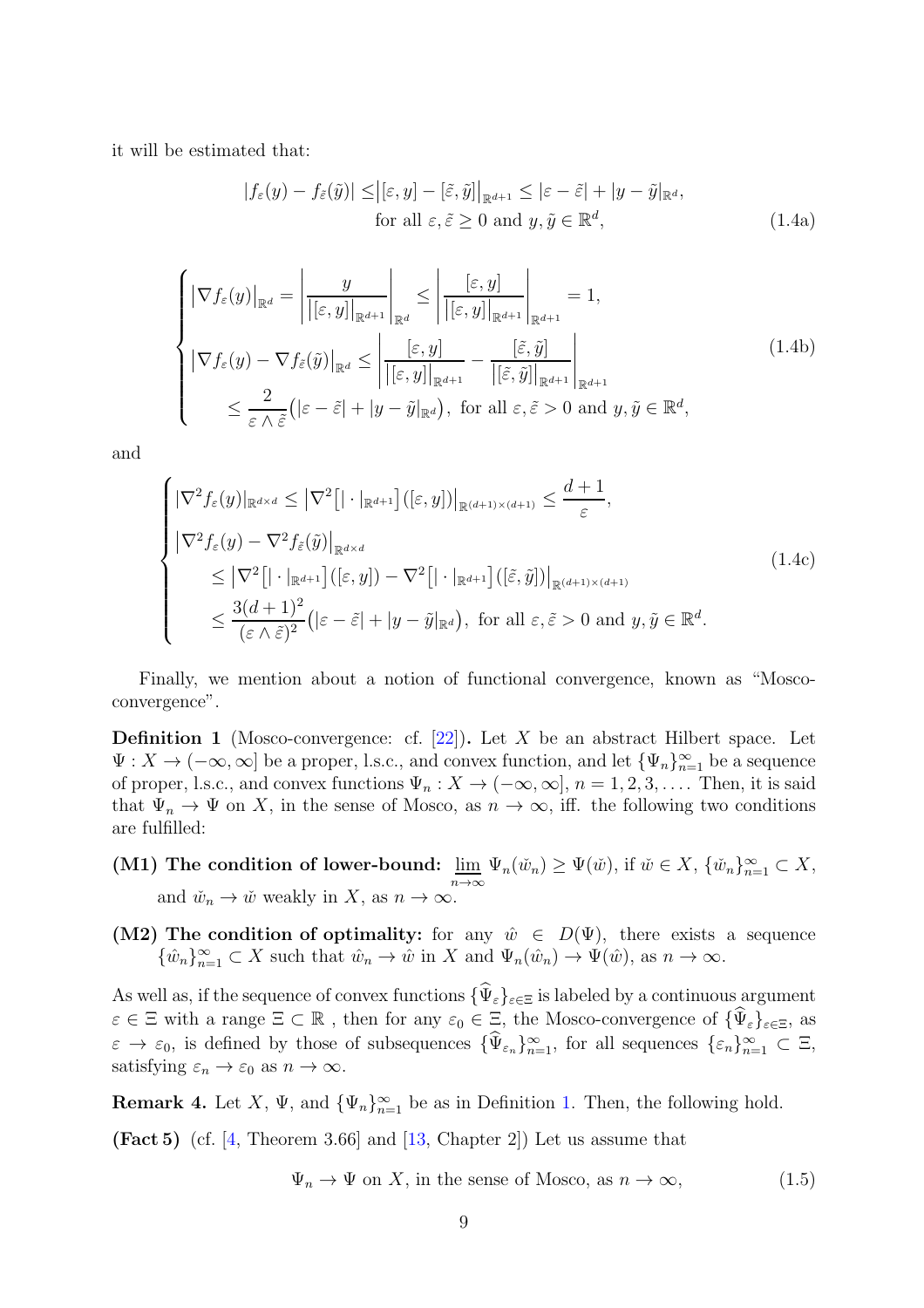and

$$
\begin{cases} [w, w^*] \in X \times X, & [w_n, w_n^*] \in \partial \Psi_n \text{ in } X \times X, n \in \mathbb{N}, \\ w_n \to w \text{ in } X \text{ and } w_n^* \to w^* \text{ weakly in } X, \text{ as } n \to \infty. \end{cases}
$$

Then, it holds that:

$$
[w, w^*] \in \partial \Psi
$$
 in  $X \times X$ , and  $\Psi_n(w_n) \to \Psi(w)$ , as  $n \to \infty$ .

(Fact 6) (cf. [\[8,](#page-47-10) Lemma 4.1] and [\[11,](#page-47-11) Appendix]) Let  $d \in \mathbb{N}$  denote dimension constant, and let  $S \subset \mathbb{R}^d$  be a bounded open set. Then, under the Mosco-convergence as in [\(1.5\)](#page-8-1), a sequence  $\{\widehat{\Psi}_n^S\}_{n=1}^{\infty}$  of proper, l.s.c., and convex functions on  $L^2(S;X)$ , defined as:

$$
w \in L^{2}(S; X) \mapsto \widehat{\Psi}_{n}^{S}(w) := \begin{cases} \int_{S} \Psi_{n}(w(t)) dt, \\ \text{if } \Psi_{n}(w) \in L^{1}(S), \text{ for } n = 1, 2, 3, \dots; \\ \infty, \text{ otherwise,} \end{cases}
$$

converges to a proper, l.s.c., and convex function  $\tilde{\Psi}^S$  on  $L^2(S;X)$ , defined as:

$$
z \in L^{2}(S; X) \mapsto \widehat{\Psi}^{S}(z) := \begin{cases} \int_{S} \Psi(z(t)) dt, & \text{if } \Psi(z) \in L^{1}(S), \\ \infty, & \text{otherwise}; \end{cases}
$$

on  $L^2(S; X)$ , in the sense of Mosco, as  $n \to \infty$ .

**Example 3** (Example of Mosco-convergence). Let  $d \in \mathbb{N}$  be the constant of dimension, and let  $\{f_{\varepsilon}\}_{\varepsilon\geq 0} \subset C(\mathbb{R}^d)$  be the sequence of nonexpansive convex functions, as in  $(1.3)$ and [\(1.4\)](#page-8-2). Then, the uniform estimate [\(1.4a\)](#page-8-3) immediately leads to:

 $f_{\varepsilon} \to f_{\varepsilon_0}$  on  $\mathbb{R}^d$ , in the sense of Mosco, as  $\varepsilon \to \varepsilon_0$ , for any  $\varepsilon_0 \geq 0$ .

#### 2 Auxiliary results

In this Section, we prepare some auxiliary results for our study. The auxiliary results are stated in the following two Subsections.

§ 2.1 Abstract theory for the state-system  $(S)_{\varepsilon}$ ;

§ 2.2 Mathematical theory for the linearized system of  $(S)_{\varepsilon}$ .

#### 2.1 Abstract theory for the state-system  $(S)_{\varepsilon}$

In this Subsection, we refer to [\[2,](#page-46-1) Appendix] to overview the abstract theory of nonlinear evolution equation in an abstract Hilbert space  $X$ , which enables us to handle the statesystems  $(S)_{\varepsilon}$ , for all  $\varepsilon \geq 0$ , in a unified fashion.

The general theory consists of the following two Propositions.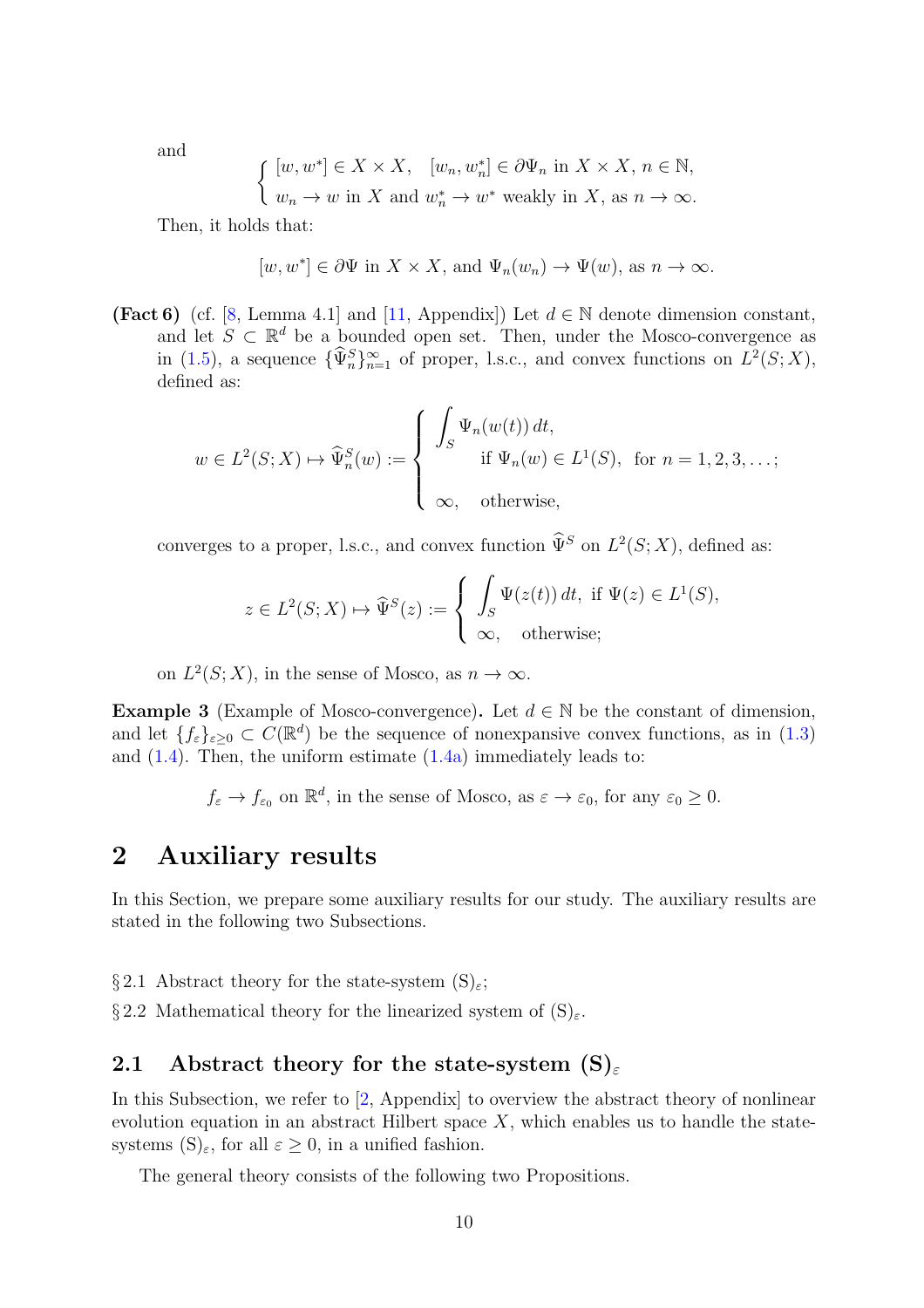<span id="page-10-2"></span>**Proposition 1** (cf. [\[2,](#page-46-1) Lemma 8.1]). Let  $\{A_0(t) | t \in [0,T] \} \subset \mathcal{L}(X)$  be a class of timedependent bounded linear operators, let  $\mathcal{G}_0 : X \longrightarrow X$  be a given nonlinear operator, and let  $\Psi_0: X \longrightarrow [0,\infty]$  be a non-negative, proper, l.s.c., and convex function, fulfilling the following conditions:

<span id="page-10-0"></span>(cp.0)  $\mathcal{A}_0(t) \in \mathcal{L}(X)$  is positive and selfadjoint, for any  $t \in [0,T]$ , and it holds that

$$
(\mathcal{A}_0(t)w, w)_X \ge \kappa_0 |w|_X^2, \text{ for any } w \in X,
$$

with some constant  $\kappa_0 \in (0,1)$ , independent of  $t \in [0,T]$  and  $w \in X$ .

 $(cp.1)$   $\mathcal{A}_0$  :  $[0,T] \longrightarrow \mathcal{L}(X)$  is Lipschitz continuous, so that  $\mathcal{A}_0$  admits the (strong) time-derivative  $\mathcal{A}'_0(t) \in \mathcal{L}(X)$  a.e. in  $(0, T)$ , and

$$
A_T^* := \operatorname*{\mathrm{ess\,sup}}_{t\in(0,T)} \left\{\max\{|\mathcal{A}_0(t)|_{\mathscr{L}(X)},|\mathcal{A}_0'(t)|_{\mathscr{L}(X)}\}\right\} < \infty;
$$

 $(cp.2)$   $\mathcal{G}_0$  :  $X \longrightarrow X$  is a Lipschitz continuous operator, and  $\mathcal{G}_0$  has a  $C^1$ -potential functional  $\widehat{\mathcal{G}}_0 : X \longrightarrow \mathbb{R}$ , so that the Gâteaux derivative  $\widehat{\mathcal{G}}'_0(w) \in X^*$  (= X) at any  $w \in X$  coincides with  $\mathcal{G}_0(w) \in X$ ;

<span id="page-10-1"></span> $L(p,3) \Psi_0 \geq 0$  on X, and the sublevel set  $\{w \in X \mid \Psi_0(w) \leq r\}$  is compact in X, for any  $r \geq 0$ .

Then, for any initial data  $w_0 \in D(\Psi_0)$  and a forcing term  $\mathfrak{f}_0 \in L^2(0,T;X)$ , the following Cauchy problem of evolution equation:

(CP) 
$$
\begin{cases} \mathcal{A}_0(t)w'(t) + \partial \Psi_0(w(t)) + \mathcal{G}_0(w(t)) \ni f_0(t) \text{ in } X, \quad t \in (0, T), \\ w(0) = w_0 \text{ in } X; \end{cases}
$$

admits a unique solution  $w \in L^2(0,T;X)$ , in the sense that:

$$
w \in W^{1,2}(0,T;X), \ \Psi_0(w) \in L^{\infty}(0,T),
$$

and

$$
\begin{aligned} \left(\mathcal{A}_0(t)w'(t) + \mathcal{G}_0(w(t)) - \mathfrak{f}_0(t), w(t) - \varpi\right)_X + \Psi_0(w(t)) &\leq \Psi_0(\varpi),\\ \text{for any } \varpi \in D(\Psi_0), \text{ a.e. } t \in (0, T). \end{aligned}
$$

Moreover, both  $t \in [0, T] \mapsto \Psi_0(w(t)) \in [0, \infty)$  and  $t \in [0, T] \mapsto \widehat{\mathcal{G}}_0(w(t)) \in \mathbb{R}$  are absolutely continuous functions in time, and

$$
|\mathcal{A}_0(t)^{\frac{1}{2}}w'(t)|_X^2 + \frac{d}{dt}\left(\Psi_0(w(t)) + \widehat{\mathcal{G}}_0(w(t))\right) = (\mathfrak{f}_0(t), w'(t))_X,for a.e. t \in (0, T).
$$

<span id="page-10-3"></span>**Proposition 2** (cf. [\[2,](#page-46-1) Lemma 8.2]). Under the notations  $\mathcal{A}_0$ ,  $\mathcal{G}_0$ ,  $\Psi_0$ , and assumptions  $(cp.0)$ - $(cp.3)$ , as in the previous Proposition [1,](#page-10-2) let us fix  $w_0 \in D(\Psi_0)$  and  $\mathfrak{f}_0 \in L^2(0,T;X)$ , and take the unique solution  $w \in L^2(0,T;X)$  to the Cauchy problem (CP). Let  $\{\Psi_n\}_{n=1}^{\infty}$ ,  ${w_{0,n}}_{n=1}^{\infty}$ , and  ${f_n}_{n=1}^{\infty}$  be, respectively, a sequence of proper, l.s.c., and convex functions on X, a sequence of initial data in X, and a sequence of forcing terms in  $L^2(0,T;X)$ , such that: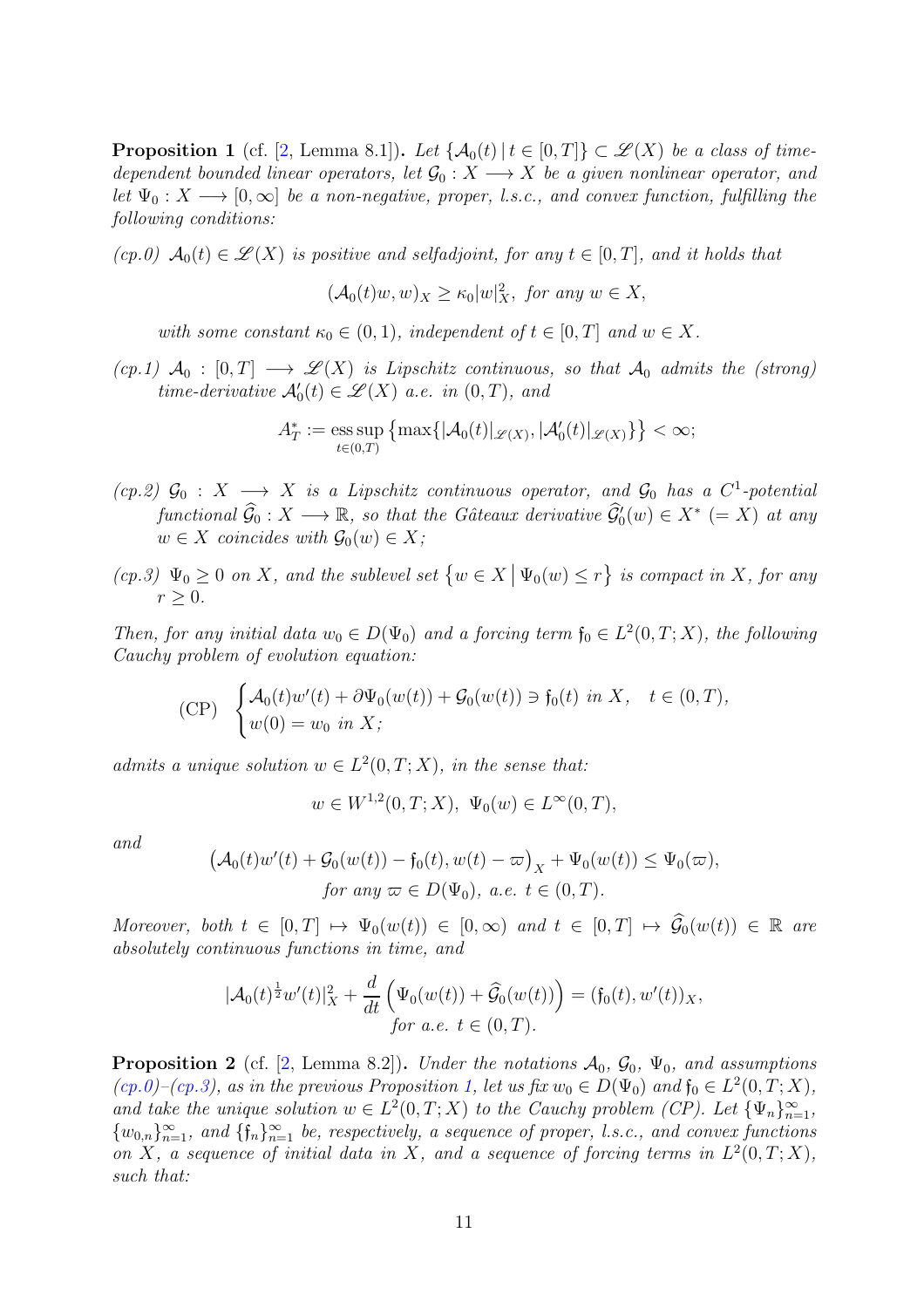$(cp.4) \Psi_n \geq 0$  on X, for  $n = 1, 2, 3, \ldots$ , and the union  $\bigcup_{n=1}^{\infty} \{w \in X \mid \Psi_n(w) \leq r\}$  of sublevel sets is relatively compact in X, for any  $r \geq 0$ ;

(cp.5)  $\Psi_n$  converges to  $\Psi_0$  on X, in the sense of Mosco, as  $n \to \infty$ ;

 $(cp.6) \ \sup_{n\in\mathbb{N}} \Psi_n(w_{0,n}) < \infty, \text{ and } w_{0,n} \to w_0 \text{ in } X, \text{ as } n \to \infty;$ 

(cp.7)  $\mathfrak{f}_n \to \mathfrak{f}_0$  weakly in  $L^2(0,T;X)$ , as  $n \to \infty$ .

For any  $n \in \mathbb{N}$ , let  $w_n \in L^2(0,T;X)$  be the solution to the Cauchy problem (CP), for the initial data  $w_{0,n} \in D(\Psi_n)$  and forcing term  $\mathfrak{f}_n \in L^2(0,T;X)$ . Then,

$$
w_n \to w \text{ in } C([0, T]; X), \text{ weakly in } W^{1,2}(0, T; X),
$$

$$
\int_0^T \Psi_n(w_n(t)) dt \to \int_0^T \Psi_0(w(t)) dt, \text{ as } n \to \infty,
$$

and

$$
|\Psi_0(w)|_{C([0,T])} \le \sup_{n \in \mathbb{N}} |\Psi_n(w_n)|_{C([0,T])} < \infty.
$$

In this paper, the readers are recommended to see [\[2,](#page-46-1) Appendix] for the detailed proofs of the above Propositions [1](#page-10-2) and [2.](#page-10-3) Roughly summarized, these Propositions can be obtained by means of modified (mixed and reduced) methods of the existing theories, such as  $[5, 6, 13]$  $[5, 6, 13]$  $[5, 6, 13]$  $[5, 6, 13]$ .

#### 2.2 Mathematical theory for the linearized system of  $(S)_{\varepsilon}$

In this Subsection, we recall the previous work [\[3\]](#page-46-2), and set up some auxiliary results. In what follows, we let  $\mathscr{Y} := \mathscr{V} \times \mathscr{V}_0$ , with the dual  $\mathscr{Y}^* := \mathscr{V}^* \times \mathscr{V}_0^*$ . Note that  $\mathscr{Y}$  is a Hilbert space which is endowed with a uniform convex topology, based on the inner product for product space, as in the Preliminaries (see the paragraph of Abstract notations).

Besides, we define:

$$
\mathscr{Z} := (W^{1,2}(0,T;V^*) \cap \mathscr{V}) \times (W^{1,2}(0,T;V_0^*) \cap \mathscr{V}_0),
$$

as a Banach space, endowed with the norm:

$$
|[\tilde{p}, \tilde{z}]|_{\mathscr{Z}} := |[\tilde{p}, \tilde{z}]|_{[C([0,T];H)]^2} + (|[\tilde{p}, \tilde{z}]|_{\mathscr{Y}}^2 + |[\partial_t \tilde{p}, \partial_t \tilde{z}]|_{\mathscr{Y}^*}^2)^{\frac{1}{2}}, \text{ for } [\tilde{p}, \tilde{z}] \in \mathscr{Z}.
$$

Based on this, let us consider the following linear system of parabolic initial-boundary value problem, denoted by (P):

 $(P)$ 

$$
\begin{cases}\n\partial_t p - \Delta p + \mu(t, x)p + \lambda(t, x)p + \omega(t, x) \cdot \nabla z = h(t, x), (t, x) \in Q, \\
\nabla p(t, x) \cdot n_\Gamma = 0, (t, x) \in \Sigma, \\
p(0, x) = p_0(x), x \in \Omega; \\
a(t, x)\partial_t z + b(t, x)z - \text{div}(A(t, x)\nabla z + \nu^2 \nabla z + \omega(t, x)p) \\
= k(t, x), (t, x) \in Q, \\
z(t, x) = 0, (t, x) \in \Sigma, \\
z(0, x) = z_0(x), x \in \Omega.\n\end{cases}
$$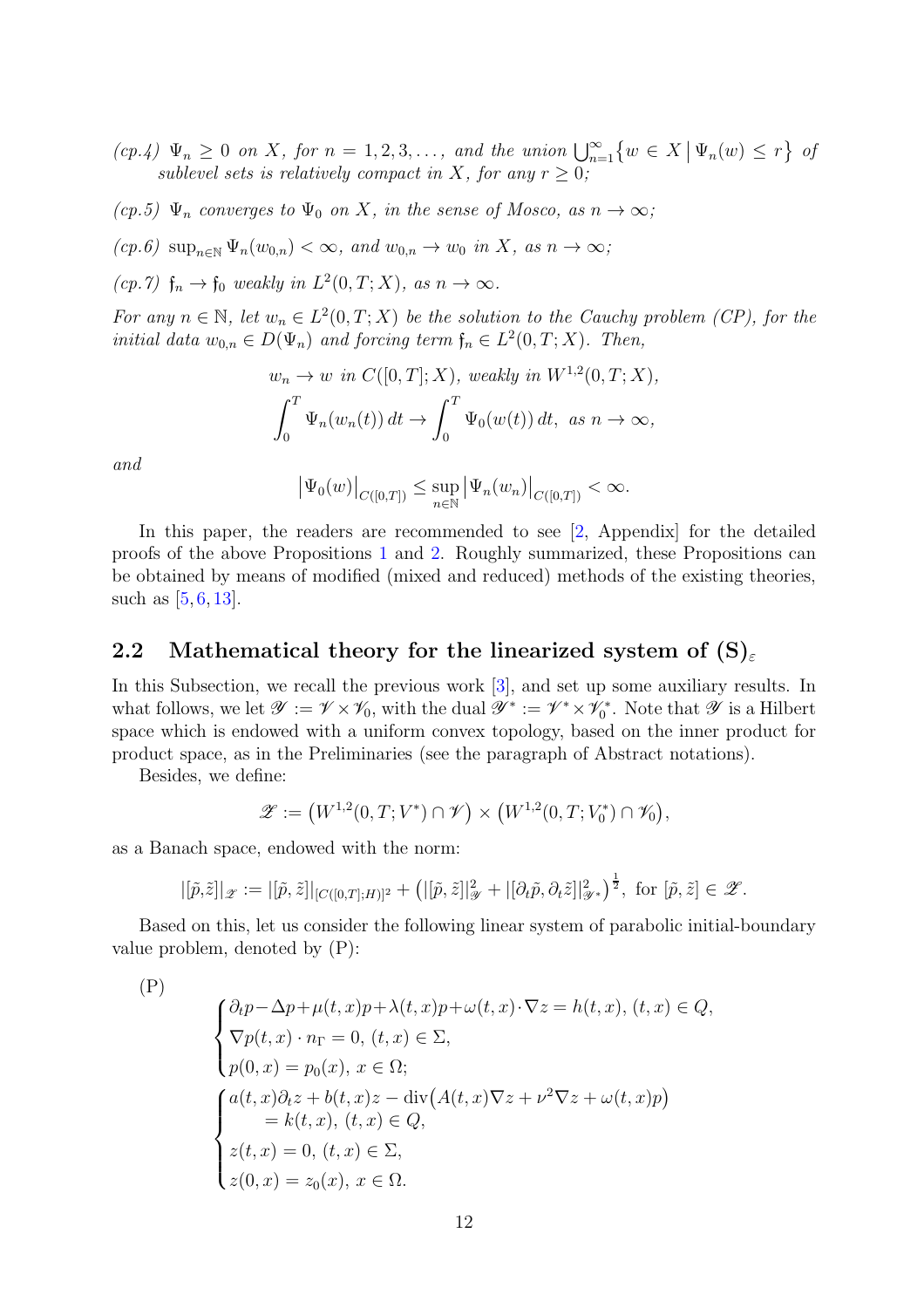This system is studied in [\[3\]](#page-46-2) as a key-problem for the Gâteaux differential of the cost  $\mathcal{J}_{\varepsilon}$ for  $\varepsilon > 0$ . In the context,  $[a, b, \mu, \lambda, \omega, A] \in [\mathcal{H}]^6$  is a given sextuplet of functions which belongs to a subclass  $\mathscr{S} \subset [\mathscr{H}]^6$ , defined as:

$$
\mathcal{S} := \left\{ \begin{array}{c} \left[\tilde{a}, \tilde{b}, \tilde{\mu}, \tilde{\lambda}, \tilde{\omega}, \tilde{A}\right] \in [\mathcal{H}]^{6} \\ \left[\tilde{a}, \tilde{b}, \tilde{\mu}, \tilde{\lambda}, \tilde{\omega}, \tilde{A}\right] \in [\mathcal{H}]^{6} \\ \left[\tilde{a}, \tilde{b}, \tilde{\mu}, \tilde{\lambda}, \tilde{\omega}, \tilde{A}\right] \in [\mathcal{H}]^{6} \\ \left[\tilde{a}, \tilde{b}, \tilde{\mu}, \tilde{\lambda}, \tilde{\omega}, \tilde{A}\right] \in [\mathcal{H}]^{6} \\ \left[\tilde{a}, \tilde{b}, \tilde{\mu}, \tilde{\lambda}, \tilde{\omega}, \tilde{A}\right] \in [\mathcal{H}]^{6} \\ \left[\tilde{a}, \tilde{b}, \tilde{\mu}, \tilde{\lambda}, \tilde{\omega}, \tilde{A}\right] \in [\mathcal{H}]^{6} \\ \left[\tilde{a}, \tilde{b}, \tilde{\mu}, \tilde{\lambda}, \tilde{\omega}, \tilde{A}\right] \in [\mathcal{H}^{\infty}(Q)]^{N}, \text{ and the value} \\ \left[\tilde{a}(t, x) \in \mathbb{R}^{N \times N} \text{ is positive and symmetric matrix, for a.e. } (t, x) \in Q \end{array} \right\}.
$$
 (2.1)

Also,  $[p_0, z_0] \in [H]^2$  and  $[h, k] \in \mathscr{Y}^*$  are, respectively, an initial pair and forcing pair, in the system (P).

Now, we refer to the previous work [\[3\]](#page-46-2), to recall the key-properties of the system (P), in forms of Propositions.

<span id="page-12-0"></span>**Proposition 3** (cf. [\[3,](#page-46-2) Main Theorem 1 (I-A)]). For any sextuplet  $[a, b, \mu, \lambda, \omega, A] \in \mathscr{S}$ , any initial pair  $[p_0, z_0] \in [H]^2$ , and any forcing pair  $[h, k] \in \mathscr{Y}^*$ , the system  $(P)$  admits a unique solution, in the sense that:

$$
\begin{cases} p \in W^{1,2}(0,T;V^*) \cap L^2(0,T;V) \subset C([0,T];H), \\ z \in W^{1,2}(0,T;V_0^*) \cap L^2(0,T;V_0) \subset C([0,T];H); \end{cases} \tag{2.2}
$$

$$
\langle \partial_t p(t), \varphi \rangle_V + (\nabla p(t), \nabla \varphi)_{[H]^N} + \langle \mu(t) p(t), \varphi \rangle_V + (\lambda(t) p(t) + \omega(t) \cdot \nabla z(t), \varphi)_H = \langle h(t), \varphi \rangle_V, for any  $\varphi \in V$ , a.e.  $t \in (0, T)$ , subject to  $p(0) = p_0$  in H;
$$
 (2.3)

and

$$
\langle \partial_t z(t), a(t)\psi \rangle_{V_0} + (b(t)z(t), \psi)_H
$$
  
+ 
$$
(A(t)\nabla z(t) + \nu^2 \nabla z(t) + p(t)\omega(t), \nabla \psi)_{[H]^N} = \langle k(t), \psi \rangle_{V_0},
$$
  
for any  $\psi \in V_0$ , a.e.  $t \in (0, T)$ , subject to  $z(0) = z_0$  in H. (2.4)

<span id="page-12-2"></span>**Proposition 4** (cf. [\[3,](#page-46-2) Main Theorem 1 (I-B)]). For each  $\ell \in \{1,2\}$ , let us take arbitrary  $[a^{\ell},b^{\ell},\mu^{\ell},\lambda^{\ell},\omega^{\ell},A^{\ell}] \in \mathscr{S}, [p_0^{\ell},z_0^{\ell}] \in [H]^2$ , and  $[h^{\ell},k^{\ell}] \in \mathscr{Y}^*$ , and let us denote by  $[p^{\ell},z^{\ell}] \in$  $[\mathscr{H}]^2$  the solution to (P), corresponding to the sextuplet  $[a^{\ell},b^{\ell},\mu^{\ell},\lambda^{\ell},\omega^{\ell},A^{\ell}]$ , initial pair  $[p_0^{\ell}, z_0^{\ell}],$  and forcing pair  $[h^{\ell}, k^{\ell}]$ . Besides, let  $C_0^* = C_0^*(a^1, b^1, \lambda^1, \omega^1)$  be a positive constant, depending on  $a^1$ ,  $b^1$ ,  $\lambda^1$ , and  $\omega^1$ , which is defined as:

<span id="page-12-1"></span>
$$
C_0^* := \frac{9(1+\nu^2)}{1 \wedge \nu^2 \wedge \inf a^1(Q)} \cdot \left(1 + (C_V^{L^4})^2 + (C_V^{L^4})^4 + (C_{V_0}^{L^4})^2\right) \cdot \left(1 + |a^1|_{W^{1,\infty}(Q)} + |b^1|_{L^{\infty}(Q)} + |\lambda^1|_{L^{\infty}(Q)} + |\omega^1|_{[L^{\infty}(Q)]^N}^2\right),
$$
\n(2.5)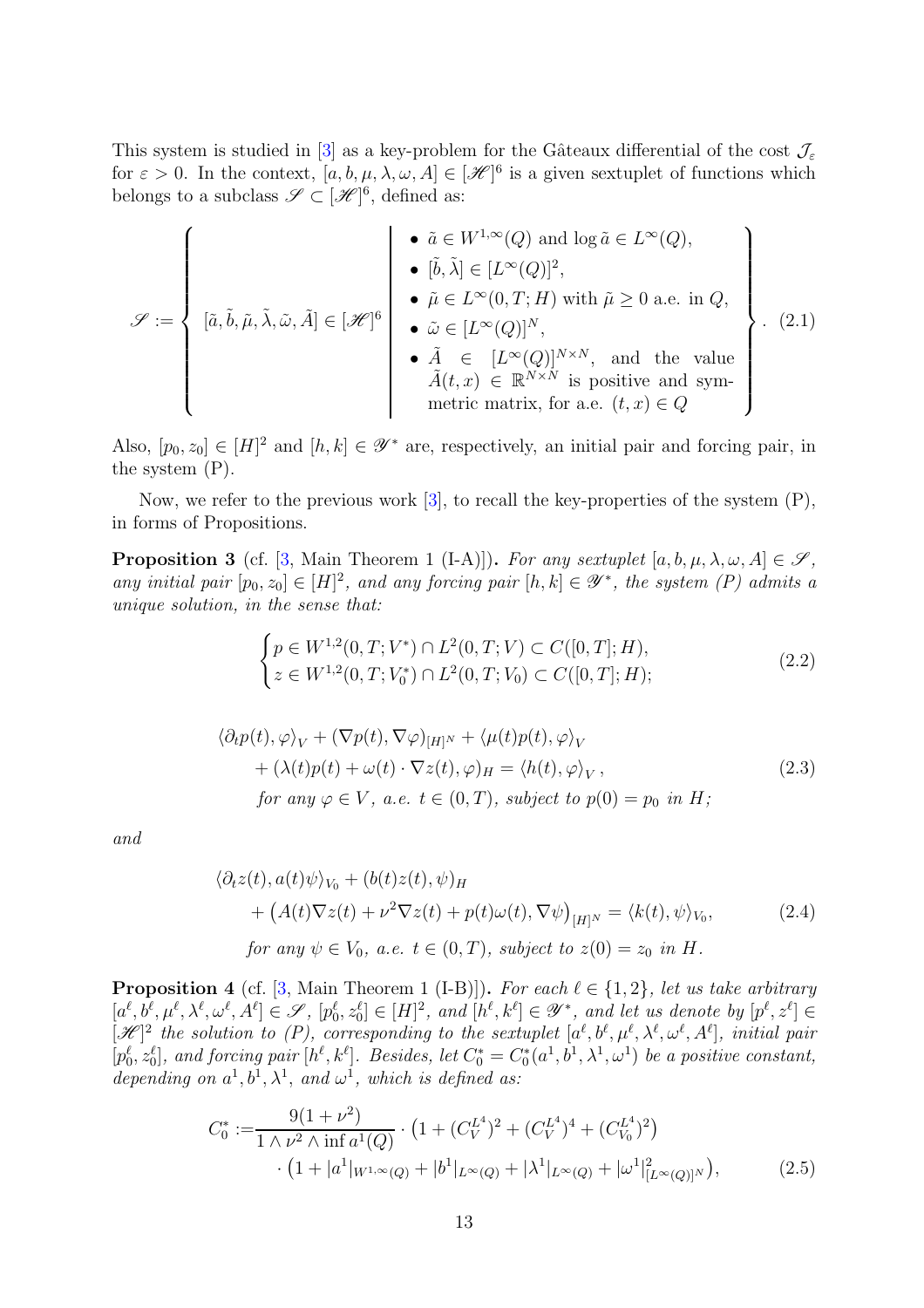with use of the constants  $C_V^{L^4} > 0$  and  $C_{V_0}^{L^4} > 0$  of the respective embeddings  $V \subset L^4(\Omega)$ and  $V_0 \subset L^4(\Omega)$ . Then, it is estimated that:

$$
\frac{d}{dt}\left(|(p^1 - p^2)(t)|_H^2 + |\sqrt{a^1(t)}(z^1 - z^2)(t)|_H^2\right) \n+ (|(p^1 - p^2)(t)|_V^2 + \nu^2|(z^1 - z^2)(t)|_V^2) \n\leq 3C_0^*\left(|(p^1 - p^2)(t)|_H^2 + |\sqrt{a^1(t)}(z^1 - z^2)(t)|_H^2\right) \n+ 2C_0^*\left(|(h^1 - h^2)(t)|_{V^*}^2 + |(k^1 - k^2)(t)|_{V_0^*}^2 + R_0^*(t)\right), \nfor a.e.  $t \in (0, T);$ \n
$$
\n(2.6)

where

$$
R_0^*(t) := |\partial_t z^2(t)|_{V_0^*}^2 (|a^1 - a^2|_{C(\overline{Q})}^2 + |\nabla(a^1 - a^2)(t)|_{[L^4(\Omega)]^N}^2)
$$
  
+  $|p^2(t)|_V^2 (|(\mu^1 - \mu^2)(t)|_H^2 + |(\omega^1 - \omega^2)(t)|_{[L^4(\Omega)]^N}^2)$   
+  $|z^2(t)|_{V_0}^2 (|(b^1 - b^2)(t)|_{L^4(\Omega)}^2 + |p^2(t)(\lambda^1 - \lambda^2)(t)|_H^2)$   
+  $|\nabla z^2(t)(\omega^1 - \omega^2)(t)|_H^2 + |(A^1 - A^2)(t)\nabla z^2(t)|_{[H]^N}^2$ ,  
for a.e.  $t \in (0, T)$ .

<span id="page-13-1"></span>**Proposition 5** (cf. [\[3,](#page-46-2) Corollary 1]). For any  $[a, b, \mu, \lambda, \omega, A] \in \mathscr{S}$ , let us denote by  $\mathcal{P} = \mathcal{P}(a, b, \mu, \lambda, \omega, A) : [H]^2 \times \mathscr{Y}^* \longrightarrow \mathscr{Z}$  a linear operator, which maps any pair of data  $[[p_0, z_0], [h, k]] \in [H]^2 \times \mathscr{Y}^*$  to the solution  $[p, z] \in \mathscr{Z}$  to the corresponding linear system (P), for the sextuplet  $[a, b, \mu, \lambda, \omega, A]$ , initial pair  $[p_0, z_0]$ , and forcing pair  $[h, k]$ . Then, for any sextuplet  $[a, b, \mu, \lambda, \omega, A] \in \mathscr{S}$ , there exist positive constants  $M_0^* = M_0^*(a, b, \mu, \lambda, \omega, A)$ and  $M_1^* = M_1^*(a, b, \mu, \lambda, \omega, A)$ , depending on a, b,  $\mu$ ,  $\lambda$ ,  $\omega$ , and A, such that:

$$
M_0^* | [[p_0, z_0], [h, k]]_{|H|^2 \times \mathcal{Y}^*} \leq |[p, z]|_{\mathcal{Z}} \leq M_1^* | [[p_0, z_0], [h, k]]_{|H|^2 \times \mathcal{Y}^*},
$$
  
for all  $[p_0, z_0] \in [H]^2$ ,  $[h, k] \in \mathcal{Y}^*$ ,  
and  $[p, z] = \mathcal{P}(a, b, \mu, \lambda, \omega, A) [[p_0, z_0], [h, k]] \in \mathcal{Z}$ ,

i.e. the operator  $\mathcal{P} = \mathcal{P}(a, b, \mu, \lambda, \omega, A)$  is an isomorphism between the Hilbert space  $[H]^2 \times \mathscr{Y}^*$  and the Banach space  $\mathscr{Z}$ .

<span id="page-13-0"></span>Proposition 6 (cf. [\[3,](#page-46-2) Corollary 2]). Let us assume:

$$
[a, b, \mu, \lambda, \omega, A] \in \mathscr{S}, \ \{[a_n, b_n, \mu_n, \lambda_n, \omega_n, A_n]\}_{n=1}^{\infty} \subset \mathscr{S},
$$

$$
[a_n, \partial_t a_n, \nabla a_n, b_n, \lambda_n, \omega_n, A_n] \to [a, \partial_t a, \nabla a, b, \lambda, \omega, A] \text{ weakly-* in}
$$
  
\n
$$
L^{\infty}(Q) \times L^{\infty}(Q) \times [L^{\infty}(Q)]^N \times L^{\infty}(Q) \times L^{\infty}(Q) \times [L^{\infty}(Q)]^N \times [L^{\infty}(Q)]^{N \times N},
$$
  
\nand in the pointwise sense a.e. in Q, as  $n \to \infty$ , (2.7)

and

$$
\begin{cases} \mu_n \to \mu \text{ weakly-* in } L^{\infty}(0,T;H), \\ \mu_n(t) \to \mu(t) \text{ in } H, \text{ for a.e. } t \in (0,T), \end{cases} \text{ as } n \to \infty.
$$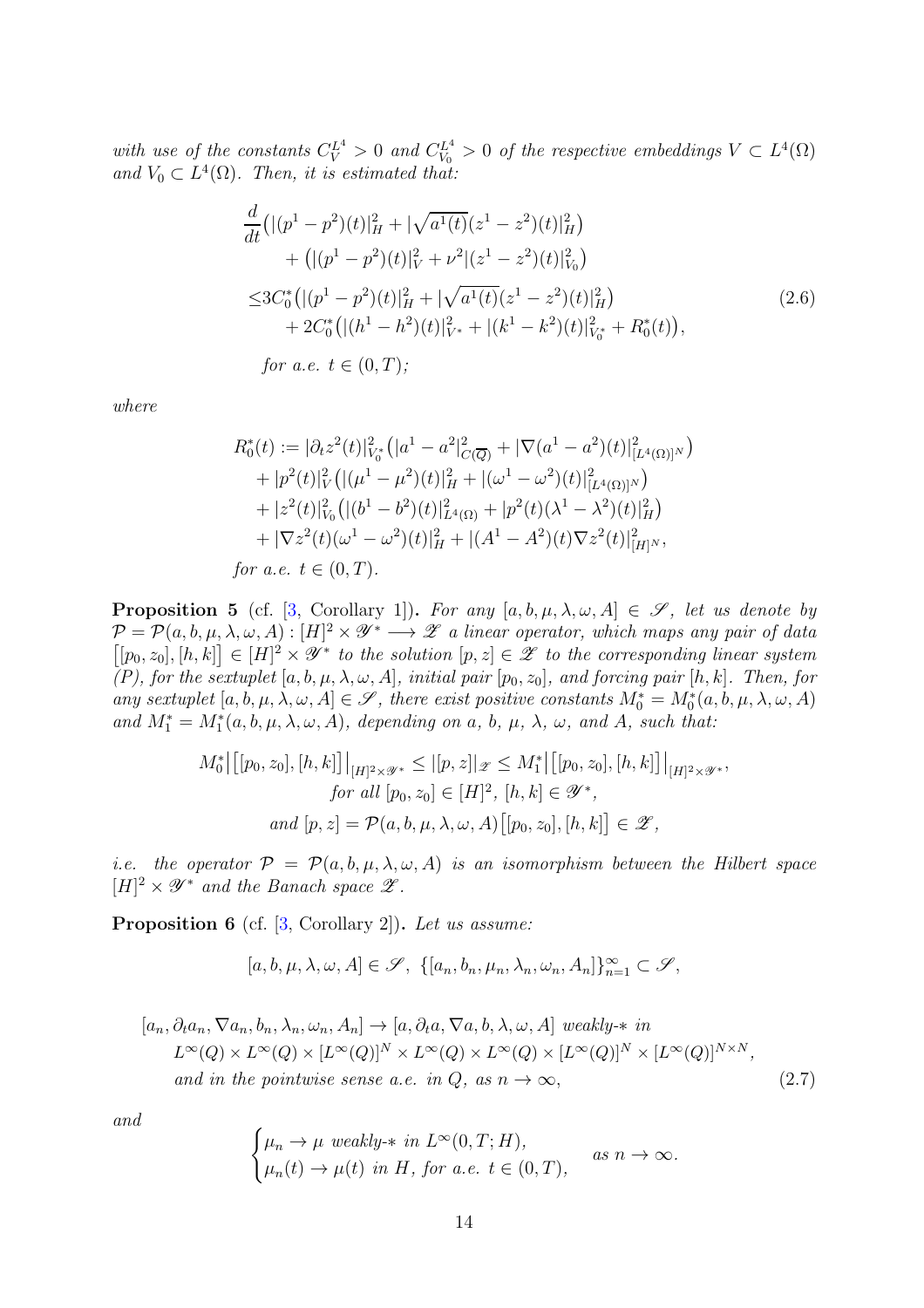Let us assume  $[p_0, z_0] \in [H]^2$ ,  $[h, k] \in \mathscr{Y}^*$ , and let us denote by  $[p, z] \in [\mathscr{H}]^2$  the solution to  $(P)$ , for the initial pair  $[p_0, z_0]$  and forcing pair  $[h, k]$ . Also, let us assume  $\{[p_{0,n}, z_{0,n}]\}_{n=1}^{\infty} \subset [H]^2$ ,  $\{[h_n, k_n]\}_{n=1}^{\infty} \subset \mathscr{Y}^*$ , and for any  $n \in \mathbb{N}$ , let us denote by  $[p_n, z_n] \in [\mathcal{H}]^2$  the solution to  $(P)$ , for the sextuplet  $[a_n, b_n, \mu_n, \lambda_n, \omega_n, A_n] \in \mathcal{S}$ , initial pair  $[p_{0,n}, z_{0,n}]$  and forcing pair  $[h_n, k_n]$ . Then, the following two items hold.

(A) The convergence:

$$
\begin{cases} [p_{0,n}, z_{0,n}] \to [p_0, z_0] \text{ in } [H]^2, \\ [h_n, k_n] \to [h, k] \text{ in } \mathscr{Y}^*, \end{cases} \text{ as } n \to \infty,
$$

implies the convergence:

$$
[p_n,z_n]\rightarrow [p,z] \ \ in \ [C([0,T];H)]^2, \ and \ in \ \mathscr Y, \ as \ n\rightarrow \infty.
$$

<span id="page-14-4"></span>(B) The following two convergences:

$$
\begin{cases} [p_{0,n}, z_{0,n}] \to [p_0, z_0] \text{ weakly in } [H]^2, \\ [h_n, k_n] \to [h, k] \text{ weakly in } \mathscr{Y}^*, \end{cases} \text{ as } n \to \infty,
$$

and

$$
[p_n, z_n] \to [p, z] \text{ in } [\mathcal{H}]^2, \text{ weakly in } \mathcal{Y},
$$
  
and weakly in  $W^{1,2}(0, T; V^*) \times W^{1,2}(0, T; V_0^*)$ , as  $n \to \infty$ ,

are equivalent each other.

Remark 5. In the previous work [\[3\]](#page-46-2), one of the essential requirements is to use the continuous embedding  $V \subset L^4(\Omega)$ , as in Remark [1,](#page-5-0) which is satisfied under the restriction  $N \leq 4$  of the spatial dimension  $N \in \mathbb{N}$ . Therefore, under the assumption  $N \in \{2, 3, 4\}$  of this paper, the Propositions [3](#page-12-0)[–6](#page-13-0) will be applicable, although the previous results as in [\[3\]](#page-46-2) were obtained under strict assumption  $N \in \{1, 2, 3\}.$ 

Finally, we recall an auxiliary result, which was indirectly obtained in the proof of  $[3, 3]$ Key-Lemma 2].

<span id="page-14-5"></span>**Lemma 1.** Let us assume that  $\hat{\mu} \in L^{\infty}(0,T;H)$ ,  $\{\hat{\mu}_n\}_{n=1}^{\infty} \subset L^{\infty}(0,T;H)$ ,  $\hat{p} \in \mathscr{V}$ ,  $\{\hat{p}_n\}_{n=1}^{\infty} \subset \mathcal{V},$ 

<span id="page-14-0"></span>
$$
\hat{\mu} \ge 0 \text{ and } \hat{\mu}_n \ge 0, \text{ a.e. in } Q, n = 1, 2, 3, \dots,
$$
\n(2.8a)

<span id="page-14-1"></span>
$$
\begin{cases}\n\hat{\mu}_n \to \hat{\mu} \ weakly-* in L\infty(0, T; H), \n\hat{\mu}_n(t) \to \hat{\mu}(t) \ in H, \ for \ a.e. \ t \in (0, T),\n\end{cases}
$$
\n(2.8b)

and

<span id="page-14-2"></span>
$$
\hat{p}_n \to \hat{p} \text{ in } \mathcal{H}, \text{ and weakly in } \mathcal{V}, \text{ as } n \to \infty. \tag{2.8c}
$$

Then, it holds that:

<span id="page-14-3"></span>
$$
\hat{\mu}_n \hat{p}_n \to \hat{\mu} \hat{p} \text{ weakly in } \mathscr{V}^*, \text{ as } n \to \infty. \tag{2.9}
$$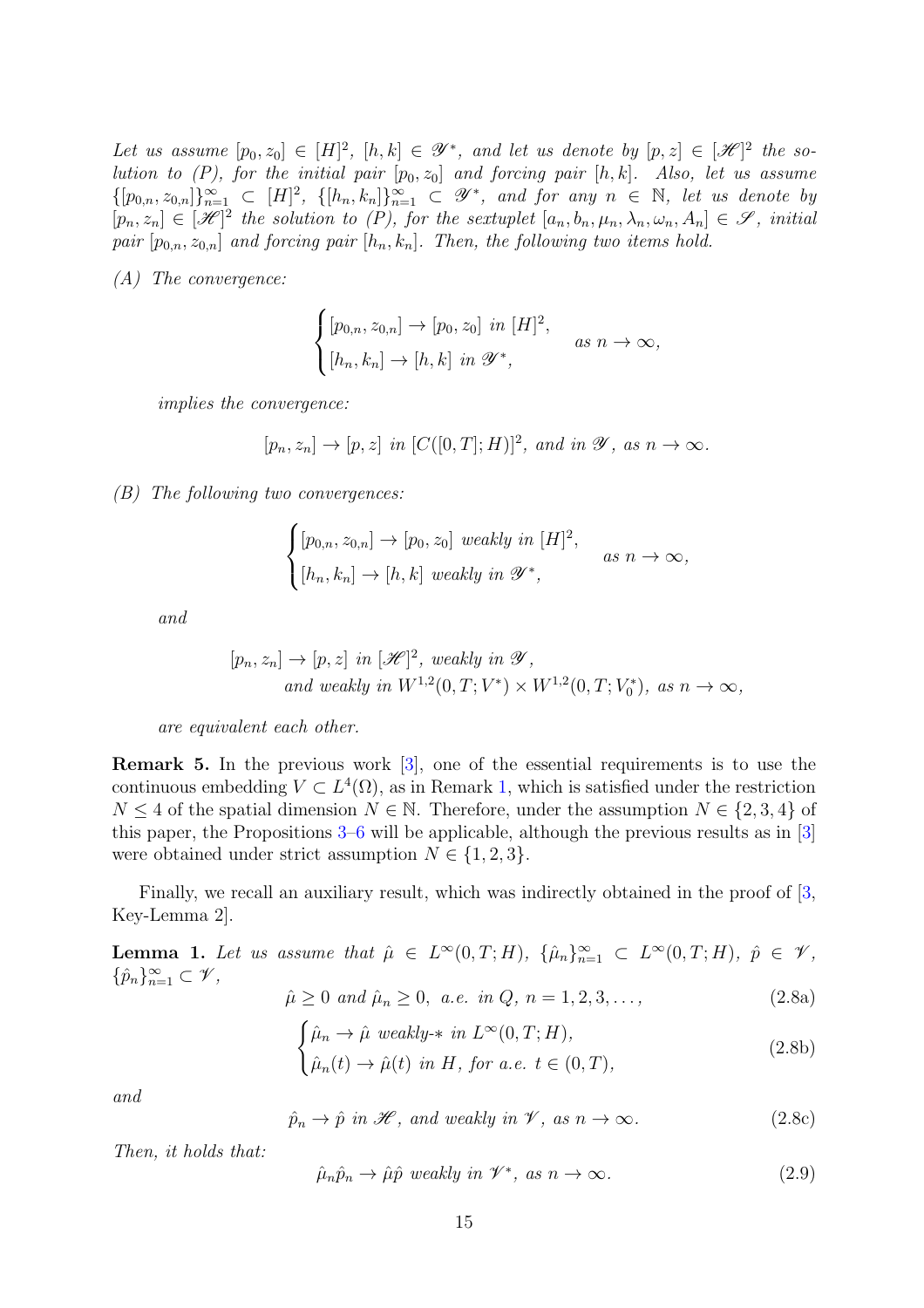**Proof.** From  $(2.8)$  and Remark [1,](#page-5-0) we can see that:

$$
\sup_{n\in\mathbb{N}}|\hat{\mu}_n\hat{p}_n|_{\mathscr{V}^*}\leq (C_V^{L^4})^2 \sup_{n\in\mathbb{N}}|\hat{\mu}_n|_{L^{\infty}(0,T;H)}|\hat{p}_n|_{\mathscr{V}}<\infty,
$$
\n(2.10)

with the use of the constant  $C_V^{L^4} > 0$  of embedding  $V \subset L^4(\Omega)$ . This implies that:

<span id="page-15-0"></span>( $\star$ 0) the sequence  $\{\hat{\mu}_n \hat{p}_n\}_{n=1}^{\infty}$  is weakly compact in  $\mathscr{V}^*$ .

Also, with [\(2.8b\)](#page-14-1) and the dominated convergence theorem [\[19,](#page-47-12) Theorem 10 on page 36] in mind, we can derive that:

<span id="page-15-1"></span>
$$
\hat{\mu}_n \to \hat{\mu} \text{ in } \mathcal{H}, \text{ as } n \to \infty. \tag{2.11}
$$

Now, on the basis of  $(*0)$  $(*0)$ , let us take any  $\hat{q}^* \in \mathscr{V}^*$ , such that  $\hat{q}^* \in \mathscr{V}^*$  is a weak limit of a subsequence of  $\{\hat{\mu}_n \hat{p}_n\}_{n=1}^{\infty}$  (not relabeled), i.e.:

<span id="page-15-3"></span>
$$
\hat{\mu}_n \hat{p}_n \to \hat{q}^* \text{ weakly in } \mathscr{V}^*, \text{ as } n \to \infty. \tag{2.12}
$$

Besides, by taking subsequences if necessary,  $(2.8c)$  and  $(2.11)$  enable us to say that:

<span id="page-15-2"></span>
$$
\hat{\mu}_n \to \hat{\mu} \text{ and } \hat{p}_n \to \hat{p} \text{ in the pointwise sense,}
$$
  
a.e. in  $Q$ , as  $n \to \infty$ . (2.13)

Additionally, by [\(2.8\)](#page-14-0) and Remark [1,](#page-5-0) we can compute that:

$$
\left| \sqrt{\hat{\mu}_n(t)} \hat{\varphi}(t) - \sqrt{\hat{\mu}(t)} \hat{\varphi}(t) \right|_H^2 \leq \left| \sqrt{|\hat{\mu}_n - \hat{\mu}|(t)} \hat{\varphi}(t) \right|_H^2
$$
  
 
$$
\leq (C_V^{L^4})^2 |(\hat{\mu}_n - \hat{\mu})(t)|_H |\hat{\varphi}(t)|_V^2 \to 0, \text{ as } n \to \infty,
$$
 (2.14a)

$$
\sup_{n \in \mathbb{N}} \left| \sqrt{\hat{\mu}_n(t)} \hat{\varphi}(t) - \sqrt{\hat{\mu}(t)} \hat{\varphi}(t) \right|_H^2
$$
\n
$$
\leq (C_V^{L^4})^2 \sup_{n \in \mathbb{N}} \left| (\hat{\mu}_n - \hat{\mu})(t) \right|_H |\hat{\varphi}(t)|_V^2 < \infty,
$$
\n(2.14b)

for any  $\hat{\varphi} \in \mathscr{V}$ , and a.e.  $t \in (0, T)$ ,

and

$$
\sup_{n\in\mathbb{N}} \left| \sqrt{\hat{\mu}_n} \hat{p}_n \right|_{\mathscr{H}}^2 \le (C_V^{L^4})^2 \sup_{n\in\mathbb{N}} \left\{ |\hat{\mu}_n|_{L^\infty(0,T;H)} |\hat{p}_n|_{\mathscr{V}}^2 \right\} < \infty.
$$
 (2.14c)

Taking into account [\(2.14\)](#page-15-2), Remark [1,](#page-5-0) Lions's lemma [\[18,](#page-47-13) Lemma 1.3 on page 12], and the dominated convergence theorem [\[19,](#page-47-12) Theorem 10 on page 36], one can observe that:

<span id="page-15-4"></span>
$$
\begin{cases}\n\sqrt{\hat{\mu}_n}\varphi \to \sqrt{\hat{\mu}}\varphi \text{ in } \mathscr{H}, \\
\sqrt{\hat{\mu}_n}\hat{p}_n \to \sqrt{\hat{\mu}}\hat{p} \text{ weakly in } \mathscr{H}, \text{ as } n \to \infty,\n\end{cases}
$$

and therefore,

$$
\langle \hat{\mu}_n \hat{p}_n, \hat{\varphi} \rangle_{\mathscr{V}} = (\sqrt{\hat{\mu}_n} \hat{p}_n, \sqrt{\hat{\mu}_n} \hat{\varphi})_{\mathscr{H}} \to (\sqrt{\hat{\mu}} \hat{p}, \sqrt{\hat{\mu}} \hat{\varphi})_{\mathscr{H}} = \langle \hat{\mu} \hat{p}, \hat{\varphi} \rangle_{\mathscr{V}}
$$
  
as  $n \to \infty$ , for any  $\hat{\varphi} \in \mathscr{V}$ . (2.15)

[\(2.12\)](#page-15-3) and [\(2.15\)](#page-15-4) imply the uniqueness of the weak limit  $\hat{q}^* = \hat{\mu}\hat{p}$  of subsequences of  $\{\hat{\mu}_n\hat{p}_n\}_{n=1}^{\infty}$  in  $\mathscr{V}^*$ . Hence, invoking the separability of the Hilbert space  $\mathscr{V}^*$ , we conclude the weak convergence  $(2.9)$  with non-necessity of subsequences.  $\Box$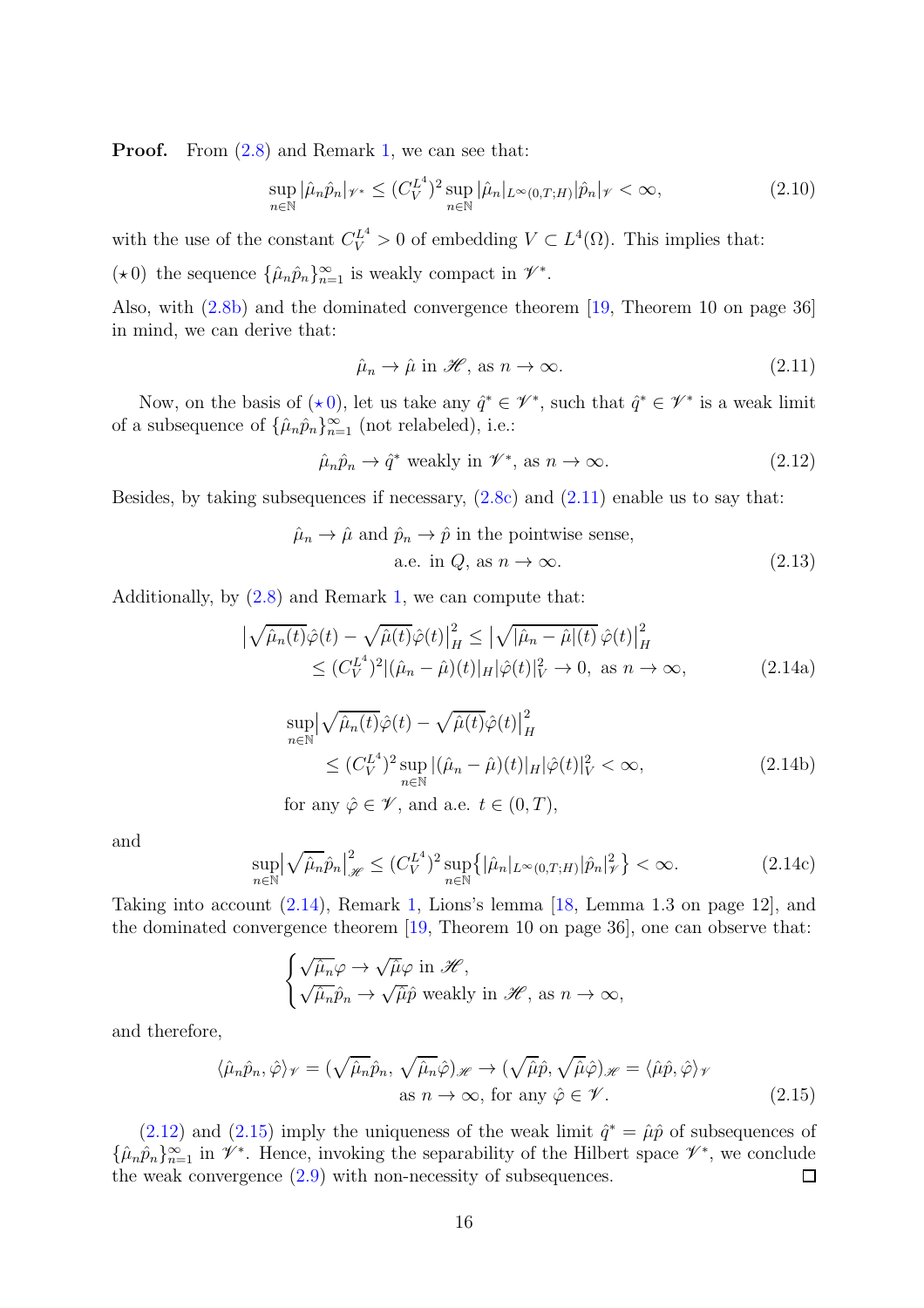### 3 Main Theorems

We begin by setting up the assumptions needed in our Main Theorems. All Main Theorems are discussed under the following assumptions.

- <span id="page-16-1"></span>(A1) Let  $\nu > 0$  be a fixed constant. Let  $[\eta_{ad}, \theta_{ad}] \in [\mathcal{H}]^2$  be a fixed pair of the *admissible* target profile.
- <span id="page-16-4"></span>(A2) For any  $\varepsilon \ge 0$ , let  $f_{\varepsilon} : \mathbb{R}^N \longrightarrow [0, \infty)$  be the convex function, defined in [\(1.3\)](#page-7-2).
- <span id="page-16-5"></span>(A3) Let  $g : \mathbb{R} \longrightarrow \mathbb{R}$  be a  $C^1$ -function, which is Lipschitz continuous on  $\mathbb{R}$ . Also, g has a nonnegative primitive  $0 \le G \in C^2(\mathbb{R})$ , i.e. the derivative  $G' = \frac{dG}{d\eta}$  coincides with  $g$  on  $\mathbb{R}$ . Moreover,  $g$  satisfies that:

$$
\liminf_{\xi \downarrow -\infty} g(\xi) = -\infty \text{ and } \limsup_{\xi \uparrow \infty} g(\xi) = \infty.
$$

- <span id="page-16-0"></span>(A4) Let  $\alpha : \mathbb{R} \longrightarrow (0, \infty)$  and  $\alpha_0 : Q \longrightarrow (0, \infty)$  be Lipschitz continuous functions, such that:
	- $\alpha \in C^2(\mathbb{R})$ , with the first derivative  $\alpha' = \frac{d\alpha}{d\eta}$  and the second one  $\alpha'' = \frac{d^2\alpha}{d\eta^2}$  $\frac{d^2\alpha}{d\eta^2};$
	- $\alpha'(0) = 0$ ,  $\alpha'' \ge 0$  on  $\mathbb{R}$ , and  $\alpha\alpha'$  is Lipschitz continuous on  $\mathbb{R}$ ;
	- $\alpha \geq \delta_*$  on  $\mathbb{R}$ , and  $\alpha_0 \geq \delta_*$  on  $\overline{Q}$ , for some constant  $\delta_* \in (0,1)$ .
- <span id="page-16-2"></span>(A5) Let  $\mathfrak{K}$  and  $\mathfrak{K}_0$  be the classes of constraints given in [\(0.1\)](#page-1-3) and [\(0.5\)](#page-2-3), respectively, and for any constraint  $K = [\kappa^0, \kappa^1] \in \mathfrak{K}$ , with the measurable obstacles  $\kappa^{\ell}: Q \longrightarrow$  $[-\infty, \infty], \ell = 0, 1$ , let  $\mathscr{U}_{ad}^K \subset [\mathscr{H}]^2$  be a class of admissible controls  $[u, v]$ , which is defined as:

$$
\mathscr{U}_{\text{ad}}^K := \left\{ \begin{array}{l} [\tilde{u}, \tilde{v}] \in [\mathscr{H}]^2 \mid \tilde{u} \in K \end{array} \right\}
$$

$$
= \left\{ \begin{array}{l} [\tilde{u}, \tilde{v}] \in [\mathscr{H}]^2 \mid \kappa^0 \le \tilde{u} \le \kappa^1 \text{ a.e. in } Q \end{array} \right\}.
$$

Moreover, the following extra assumption will be adopted to verify the dependence of optimal controls with respect to the constraint  $K = \llbracket \kappa^0, \kappa^1 \rrbracket \in \mathfrak{K}$ .

<span id="page-16-3"></span>(A6) The constraint  $K = \llbracket \kappa^0, \kappa^1 \rrbracket \in \mathfrak{K}$  satisfies that:

$$
\kappa^{\ell} \in L^1(Q \setminus |\kappa^{\ell}|^{-1}(\infty)), \text{ with}
$$
  

$$
|\kappa^{\ell}|^{-1}(\infty) := \{ (t, x) \in Q \mid |\kappa^{\ell}|(t, x) = \infty \}, \text{ for } \ell = 0, 1,
$$

and  $\{K_n\}_{n=1}^{\infty} = \{\llbracket \kappa_n^0, \kappa_n^1 \rrbracket \}_{n=1}^{\infty} \subset \mathfrak{K}$  is a sequence of constraints such that:

$$
\kappa_n^{\ell}(t, x) \to \kappa^{\ell}(t, x) \ (\in [-\infty, \infty]) \text{ as } n \to \infty,
$$
  
for a.e.  $(t, x) \in Q$ , and  $\ell = 0, 1$ ,

$$
\int_{Q \setminus |\kappa^{\ell}|^{-1}(\infty)} |\kappa_n^{\ell} - \kappa^{\ell}| dx dt \to 0 \text{ as } n \to \infty, \text{ for } \ell = 0, 1,
$$

and moreover,  $\bigcap_{n=1}^{\infty} K_n \neq \emptyset$ , i.e. there exists  $\bar{\kappa} \in \mathscr{H}$  satisfying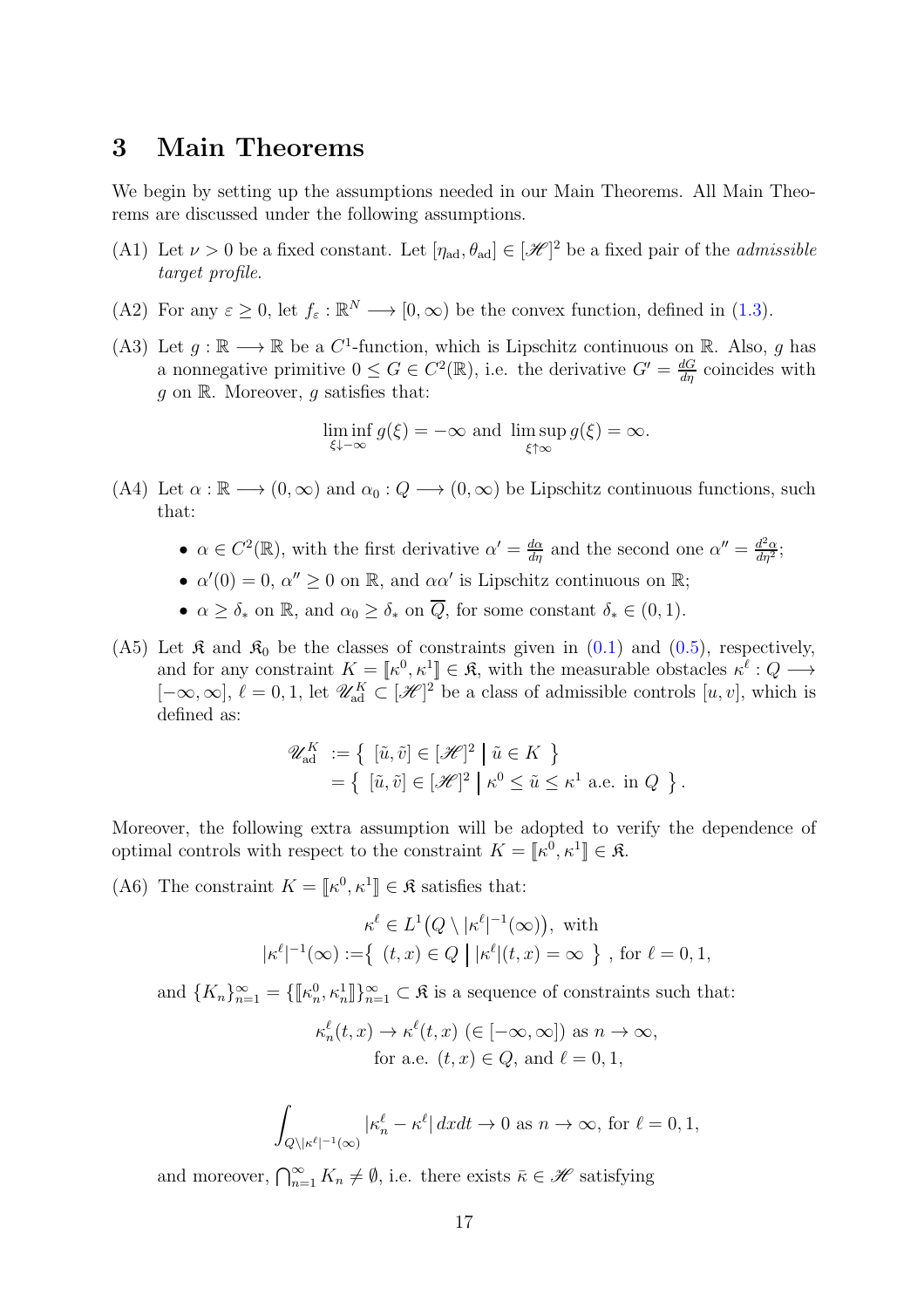$$
\begin{cases} \kappa_n^0 \leq \bar{\kappa} \leq \kappa_n^1 \text{ a.e. in } Q, \text{ for } n = 1, 2, 3, \dots, \\ \kappa^0 \leq \bar{\kappa} \leq \kappa^1 \text{ a.e. in } Q. \end{cases}
$$

<span id="page-17-4"></span>**Remark 6.** The assumption  $(A4)$  leads to the boundedness of the second derivative  $\alpha''$ of  $\alpha$ . In fact, from the Lipschitz continuity of  $\alpha$  and  $\alpha\alpha'$ , one can see that:

$$
|\alpha''(\eta)| \leq \frac{1}{\delta_*} \left( \left| \frac{d}{d\eta} (\alpha \alpha') \right|_{L^{\infty}(\mathbb{R})} + |\alpha'|_{L^{\infty}(\mathbb{R})}^2 \right) < \infty, \text{ for any } \eta \in \mathbb{R}.
$$

Now, the Main Theorems of this paper are stated as follows.

<span id="page-17-0"></span>Main Theorem 1. Under the assumptions  $(A1)$ – $(A4)$ , let us fix a constant  $\varepsilon \geq 0$ , an initial pair  $[\eta_0, \theta_0] \in D$ , and a forcing pair  $[u, v] \in [\mathcal{H}]^2$ . Then, the following hold. (I-A) The state-system  $(S)_{\varepsilon}$  admits a unique solution  $[\eta, \theta] \in [\mathcal{H}]^2$ , in the sense that:

<span id="page-17-1"></span>
$$
\begin{cases}\n\eta \in W^{1,2}(0,T;H) \cap L^{\infty}(0,T;V) \cap L^{2}(0,T;H^{2}(\Omega)) \subset C([0,T];H), \\
\eta \in W^{1,2}(0,T;W) \cap L^{\infty}(0,T;W) \cap C([0,T];H),\n\end{cases}
$$
\n(3.1)

$$
\left\{ \theta \in W^{1,2}(0,T;H) \cap L^{\infty}(0,T;V_0) \subset C([0,T];H), \right\}
$$
\n<sup>(5.1)</sup>

$$
(\partial_t \eta(t), \varphi)_H + (\nabla \eta(t), \nabla \varphi)_{[H]^N} + (g(\eta(t)), \varphi)_H
$$
  
+ 
$$
(\alpha'(\eta(t))f_\varepsilon(\nabla \theta(t)), \varphi)_H = (M_u u(t), \varphi)_H,
$$
  
for any  $\varphi \in V$ , a.e.  $t \in (0, T)$ , subject to  $\eta(0) = \eta_0$  in H; (3.2)

and

$$
\begin{aligned}\n\left(\alpha_0(t)\partial_t\theta(t),\theta(t)-\psi\right)_H + \nu^2 \left(\nabla\theta(t),\nabla(\theta(t)-\psi)\right)_{[H]^N} \\
&+ \int_{\Omega} \alpha(\eta(t))f_{\varepsilon}(\nabla\theta(t))dx \le \int_{\Omega} \alpha(\eta(t))f_{\varepsilon}(\nabla\psi)dx \\
&+ \left(M_v v(t),\theta(t)-\psi\right)_H, \text{ for any } \psi \in V_0, \\
a.e. \ t \in (0,T), \text{ subject to } \theta(0) = \theta_0 \text{ in } H.\n\end{aligned} \tag{3.3}
$$

In particular, if  $\eta_0 \in L^{\infty}(\Omega)$  and  $u \in L^{\infty}(Q)$ , then  $\eta \in L^{\infty}(Q)$ .

<span id="page-17-2"></span>(I-B) Let  $\{\varepsilon_n\}_{n=1}^{\infty} \subset [0,\infty)$ ,  $\{[\eta_{0,n}, \theta_{0,n}]\}_{n=1}^{\infty} \subset D$ , and  $\{[u_n, v_n]\}_{n=1}^{\infty} \subset [\mathcal{H}]^2$  be given sequences such that:

<span id="page-17-5"></span>
$$
\varepsilon_n \to \varepsilon, \ [\eta_{0,n}, \theta_{0,n}] \to [\eta_0, \theta_0] \ weakly in V \times V_0,
$$
\n(3.4)

and 
$$
[M_u u_n, M_v v_n] \to [M_u u, M_v v]
$$
 weakly in  $[\mathcal{H}]^2$ , as  $n \to \infty$ . (3.5)

In addition, let  $[\eta, \theta]$  be the unique solution to  $(S)_{\varepsilon}$ , for the initial pair  $[\eta_0, \theta_0]$  and forcing pair  $[u, v]$ . Also, for any  $n \in \mathbb{N}$ , let  $[\eta_n, \theta_n]$  be the unique solution to  $(S)_{\varepsilon_n}$ , for the initial pair  $[\eta_{0,n}, \theta_{0,n}]$  and forcing pair  $[u_n, v_n]$ . Then, it holds that:

$$
[\eta_n, \theta_n] \to [\eta, \theta] \text{ in } [C([0, T]; H)]^2, \text{ in } \mathcal{Y}, \text{ weakly in } [W^{1,2}(0, T; H)]^2, \text{ and weakly-* in } L^{\infty}(0, T; V) \times L^{\infty}(0, T; V_0), \text{ as } n \to \infty.
$$
 (3.6)

In particular, if:

<span id="page-17-3"></span>
$$
\begin{cases} {\{\eta_{0,n}\}_{n=1}^{\infty}} \subset L^{\infty}(\Omega), \ {\{u_n\}_{n=1}^{\infty}} \subset L^{\infty}(Q), \\ \sup_{n \in \mathbb{N}} |\eta_{0,n}|_{L^{\infty}(\Omega)} \vee \sup_{n \in \mathbb{N}} |u_n|_{L^{\infty}(Q)} < \infty, \end{cases}
$$
(3.7)

then

<span id="page-17-7"></span><span id="page-17-6"></span>
$$
\eta_n \to \eta \ weakly-* in \ L^{\infty}(Q), \ as \ n \to \infty.
$$
\n(3.8)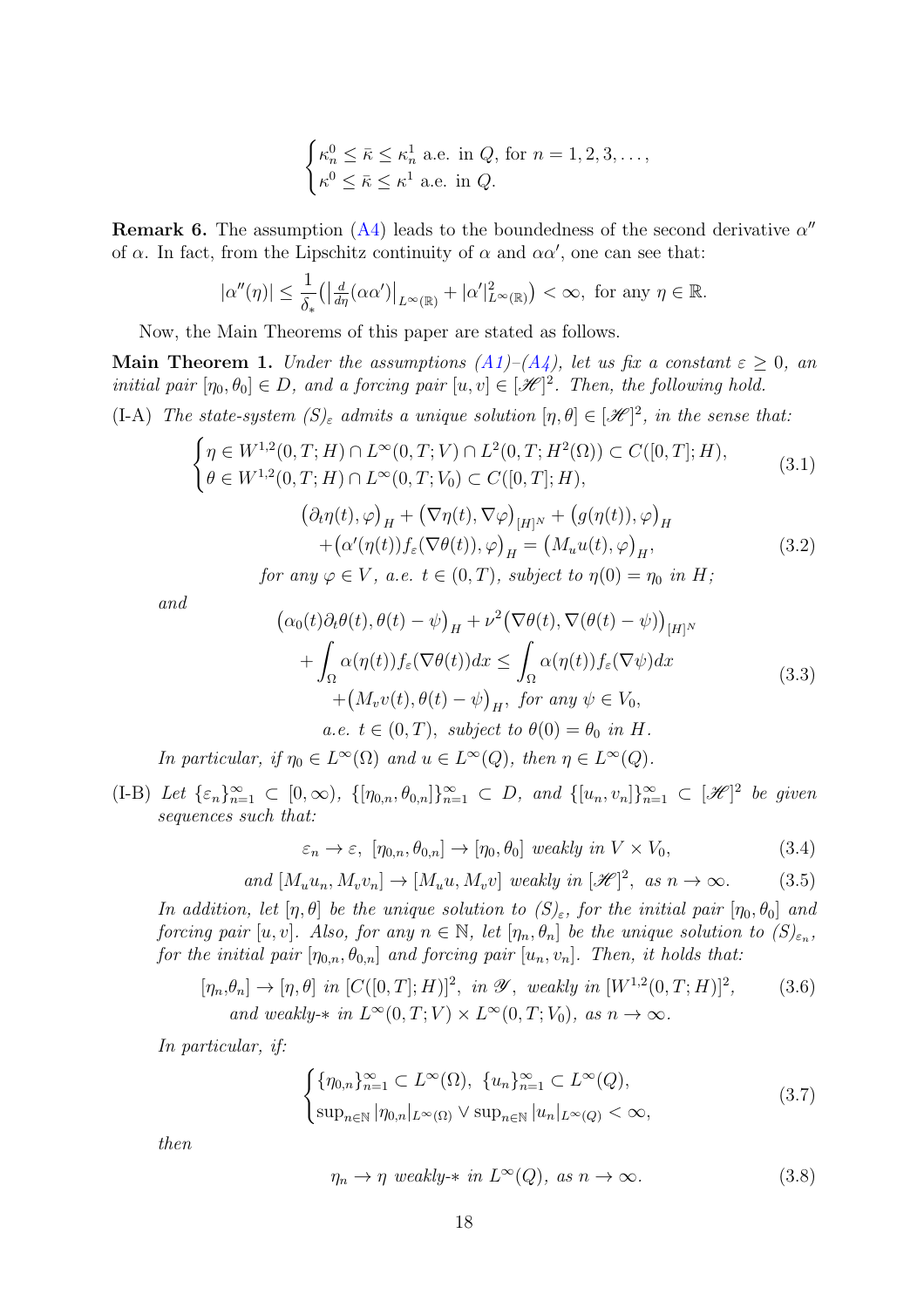<span id="page-18-6"></span>Remark 7. As a consequence of [\(3.6\)](#page-17-3) and Remark [6,](#page-17-4) we further find a subsequence  ${n_i}_{i=1}^{\infty} \subset {n}$ , such that:

$$
[\eta_{n_i}, \theta_{n_i}] \to [\eta, \theta], [\nabla \eta_{n_i}, \nabla \theta_{n_i}] \to [\nabla \eta, \nabla \theta],
$$
  
in the pointwise sense a.e. in  $Q$ ,

$$
\alpha''(\eta_{n_i})f_{\varepsilon_{n_i}}(\nabla \theta_{n_i}) \to \alpha''(\eta)f_{\varepsilon}(\nabla \theta) \text{ weakly-* in } L^{\infty}(0,T;H),
$$
  
and in the pointwise sense a.e. in  $Q$ ,

and

$$
[\eta_{n_i}(t), \theta_{n_i}(t)] \to [\eta(t), \theta(t)] \text{ in } V \times V_0,
$$
  
and  $\alpha''(\eta_{n_i}(t)) f_{\varepsilon_{n_i}}(\nabla \theta_{n_i}(t)) \to \alpha''(\eta(t)) f_{\varepsilon}(\nabla \theta(t)) \text{ in } H,$   
for a.e.  $t \in (0, T)$ , as  $i \to \infty$ .

<span id="page-18-0"></span>Main Theorem 2. Let us assume  $(A1)$ – $(A5)$ . Let us fix any constant  $\varepsilon > 0$ , any initial data  $[\eta_0, \theta_0] \in D$ , and any constraint  $K = [\![ \kappa^0, \kappa^1 ]\!] \in \mathfrak{K}$ . Then, the following two items hold.

<span id="page-18-1"></span>(II-A) The problem  $OP_{\varepsilon}^{K}$  has at least one optimal control  $[u^*, v^*] \in \mathscr{U}_{ad}^{K}$ , so that:

$$
\mathcal{J}_{\varepsilon}(u^*, v^*) = \min \left\{ \left| \mathcal{J}_{\varepsilon}(u, v) \right| \left[ u, v \right] \in \mathscr{U}_{ad}^K \right. \right\}.
$$

<span id="page-18-2"></span>(II-B) Let us assume the extra assumption [\(A6\)](#page-16-3), for the sequence of constraints  $\{K_n\}_{n=1}^{\infty}$  $\{\llbracket \kappa_n^0, \kappa_n^1 \rrbracket \}_{n=1}^{\infty} \subset \mathfrak{K}$ , and let us take the sequences  $\{\varepsilon_n\}_{n=1}^{\infty} \subset [0, \infty)$  and  $\{[\eta_{0,n}, \theta_{0,n}]\}_{n=1}^{\infty}$ <br> $\subset D$  as in [\(3.4\)](#page-17-5). In addition, for any  $n \in \mathbb{N}$ , let  $[u_n^*, v_n^*] \in \mathscr{U}_{ad}^{K_n}$  b trol of  $(OP)^{K_n}_{\varepsilon_n}$  in the case when the initial pair of corresponding state system  $(S)_{\varepsilon_n}$ is given by  $[\eta_{0,n}, \theta_{0,n}]$ . Then, there exist a subsequence  $\{n_i\}_{i=1}^{\infty} \subset \{n\}$  and a pair of functions  $[u^{**}, v^{**}] \in \mathscr{U}_{ad}^K$ , such that:

$$
\begin{cases}\n\bullet \ [M_u u_{n_i}^*, M_v v_{n_i}^*] \to [M_u u^{**}, M_v v^{**}] \text{ weakly in } [\mathcal{H}]^2, \text{ as } i \to \infty, \\
\bullet \ [u^{**}, v^{**}] \text{ is an optimal control of } (OP)_{\varepsilon}^K.\n\end{cases}
$$

<span id="page-18-3"></span>**Main Theorem 3.** In addition to the assumptions  $(A1)$ – $(A5)$ , let us suppose the restricted situation  $(r.s.0)$  as in the Introduction, i.e.:

 $(r.s.0) \varepsilon > 0, [\eta_0, \theta_0] \in D_0$  $(r.s.0) \varepsilon > 0, [\eta_0, \theta_0] \in D_0$ , and  $K = [\![\kappa^0, \kappa^1]\!] \in \mathfrak{K}_0 \; (= \mathfrak{K} \cap 2^{L^{\infty}(Q)}).$ 

Let  $[u^*, v^*] \in \mathscr{U}_{ad}^K$  be an optimal control of  $(OP)_{\varepsilon}^K$ , and let  $[\eta_{\varepsilon}^*, \theta_{\varepsilon}^*]$  be the solution to  $(S)_{\varepsilon}$ , for the initial pair  $[\eta_0, \theta_0]$  and forcing pair  $[u^*, v^*]$ . Then, the following two items hold.

<span id="page-18-4"></span>(III-A) (Necessary condition for  $OP_{\varepsilon}^{K}$  under  $\varepsilon > 0$  and  $K \in \mathfrak{K}_{0}$ ) For the optimal control  $[u^*, v^*] \in \mathscr{U}_{ad}^K$  of  $(OP)_{\varepsilon}^K$ , it holds that:

<span id="page-18-5"></span>
$$
M_u(u^* - \text{proj}_K(-p^*_{\varepsilon})) = 0, \text{ in } \mathcal{H}, \tag{3.9a}
$$

<span id="page-18-7"></span>
$$
M_v(v^* + z_\varepsilon^*) = 0 \text{ in } \mathcal{H}. \tag{3.9b}
$$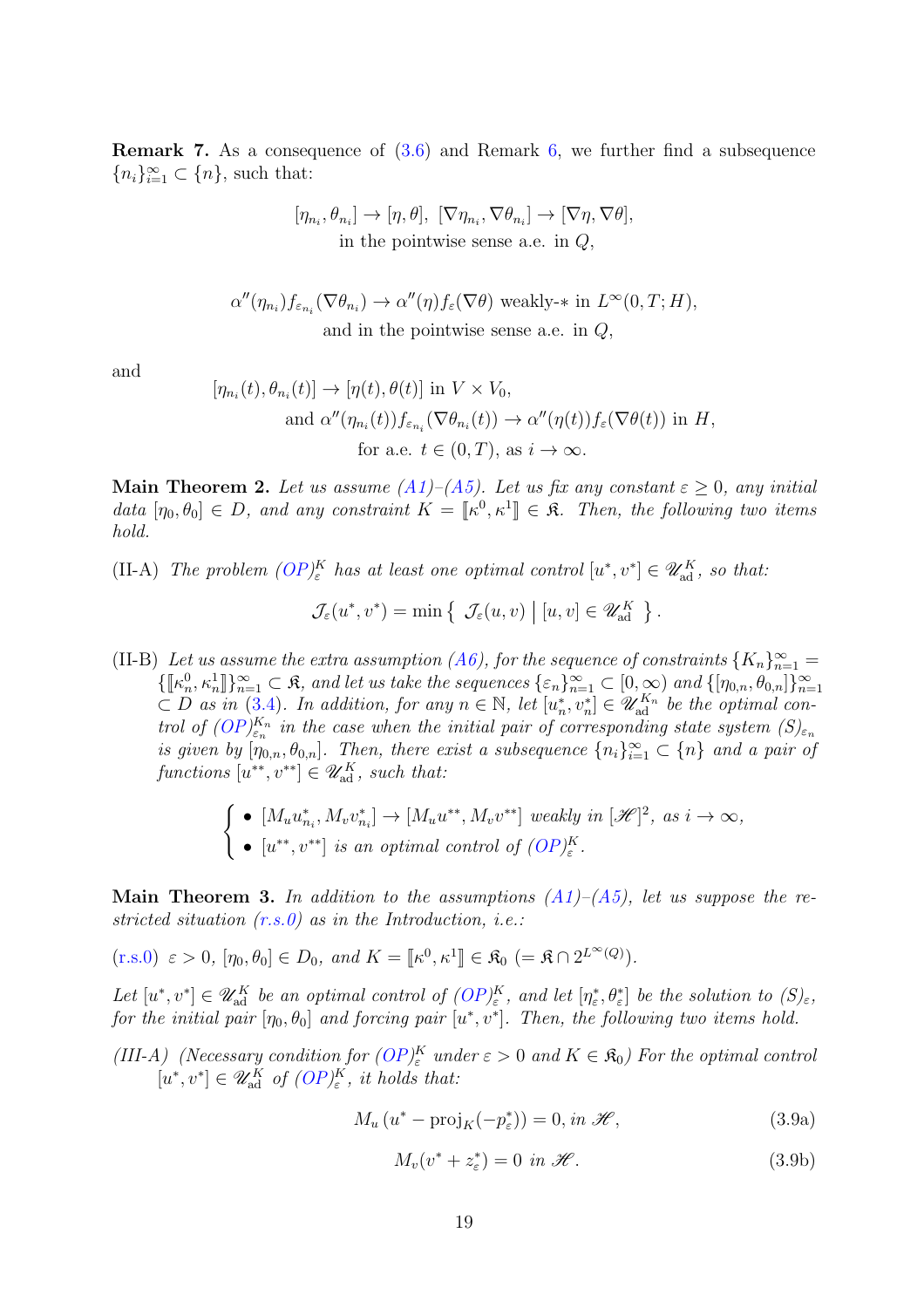In this context,  $[p_{\varepsilon}^*, z_{\varepsilon}^*]$  is a unique solution to the following variational system:

$$
-\langle \partial_t p_{\varepsilon}^*(t), \varphi \rangle_V + (\nabla p_{\varepsilon}^*(t), \nabla \varphi)_{[H]^N} + \langle [\alpha''(\eta_{\varepsilon}^*) f_{\varepsilon}(\nabla \theta_{\varepsilon}^*)](t) p_{\varepsilon}^*(t), \varphi \rangle_V + (g'(\eta_{\varepsilon}^*(t)) p_{\varepsilon}^*(t), \varphi)_H + ([\alpha'(\eta_{\varepsilon}^*) \nabla f_{\varepsilon}(\nabla \theta_{\varepsilon}^*)](t) \cdot \nabla z_{\varepsilon}^*(t), \varphi)_H \qquad (3.10)= (M_{\eta}(\eta_{\varepsilon}^* - \eta_{ad})(t), \varphi)_H, \text{ for any } \varphi \in V, \text{ and a.e. } t \in (0, T);
$$

and

$$
-\langle \partial_t (\alpha_0 z_{\varepsilon}^*)(t), \psi \rangle_{V_0} + ([\alpha(\eta_{\varepsilon}^*) \nabla^2 f_{\varepsilon} (\nabla \theta_{\varepsilon}^*)](t) \nabla z_{\varepsilon}^*(t) + \nu^2 \nabla z_{\varepsilon}^*(t), \nabla \psi \rangle_{[H]^N}
$$
  
+ 
$$
(p_{\varepsilon}^*(t) [\alpha'(\eta_{\varepsilon}^*) \nabla f_{\varepsilon} (\nabla \theta_{\varepsilon}^*)](t), \nabla \psi \rangle_{[H]^N} = (M_{\theta} (\theta_{\varepsilon}^* - \theta_{ad})(t), \psi)_H, \qquad (3.11)
$$
  
for any  $\psi \in V_0$ , and a.e.  $t \in (0, T)$ ;

subject to the terminal condition:

<span id="page-19-2"></span><span id="page-19-1"></span>
$$
[p_{\varepsilon}^*(T), z_{\varepsilon}^*(T)] = [0, 0] \text{ in } [H]^2. \tag{3.12}
$$

<span id="page-19-0"></span>(III-B) Let  $\{\varepsilon_n\}_{n=1}^{\infty} \subset [0,\infty)$  and  $\{\eta_{0,n}, \theta_{0,n}\}_{n=1}^{\infty} \subset D$  be sequences as in [\(3.4\)](#page-17-5). Also, let  $\{K_n\}_{n=1}^{\infty} = \{\llbracket \kappa_n^0, \kappa_n^1 \rrbracket\}_{n=1}^{\infty} \subset \mathfrak{K}$  be a sequence of constraints, fulfilling [\(A6\)](#page-16-3). In addition, let us assume:

<span id="page-19-4"></span>
$$
\begin{cases}\n\bullet \{K_n\}_{n=1}^{\infty} = \{\llbracket \kappa_n^0, \kappa_n^1 \rrbracket \}_{n=1}^{\infty} \subset \mathfrak{K}_0 \ (= \mathfrak{K} \cap 2^{L^{\infty}(Q)}), \\
\bullet \{[\eta_{0,n}, \theta_{0,n}]\}_{n=1}^{\infty} \subset D_0 \ (= (V \cap L^{\infty}(\Omega)) \times V_0), \\
\bullet \sup_{n \in \mathbb{N}} \{|\eta_{0,n}|_{L^{\infty}(\Omega)} \vee |\kappa_n^0|_{L^{\infty}(Q)} \vee |\kappa_n^1|_{L^{\infty}(Q)}\} < \infty.\n\end{cases} \tag{3.13}
$$

Then, the subsequence  ${n_i}_{i=1}^{\infty} \subset {n}$  and the limiting optimal control  $[u^{**}, v^{**}] \in$  $\mathscr{U}^K_{\text{ad}}$  as in Main Theorem [2](#page-18-0) [\(II-B\)](#page-18-2) fulfill that:

$$
u^{**} \in L^{\infty}(Q), \ M_v v^{**} \in W^{1,2}(0,T;V_0^*) \cap L^{\infty}(0,T;V_0) \subset C([0,T];H), \qquad (3.14a)
$$

<span id="page-19-5"></span>
$$
\begin{cases} M_u u_{n_i}^* \to M_u u^{**} \text{ in } \mathcal{H}, \\ u_{n_i}^* \to u^{**} \text{ weakly-* in } L^{\infty}(Q), \end{cases} \text{ as } i \to \infty,
$$
 (3.14b)

and

$$
M_v v_{n_i}^* \to M_v v^{**} \text{ in } C([0, T]; H), \text{ in } \mathcal{V}_0,
$$
  
weakly in  $W^{1,2}(0, T; V_0^*), \text{ as } i \to \infty.$  (3.14c)

<span id="page-19-3"></span>**Remark 8.** Let  $\mathcal{R}_T \in \mathcal{L}(\mathcal{H})$  be an isomorphism, defined as:

$$
\big(\mathcal{R}_T\varphi\big)(t) := \varphi(T-t) \text{ in } H, \text{ for a.e. } t \in (0,T).
$$

Also, let us fix  $\varepsilon > 0$ , and define a bounded linear operator  $\mathcal{Q}_{\varepsilon}^* : [\mathscr{H}]^2 \longrightarrow \mathscr{Z}$  as the restriction  $\mathcal{P}|_{\{[0,0]\}\times\mathscr{Y}^*}$  of the linear isomorphism  $\mathcal{P} = \mathcal{P}(a,b,\mu,\lambda,\omega,A) : [H]^2\times\mathscr{Y}^* \longrightarrow \mathscr{Z},$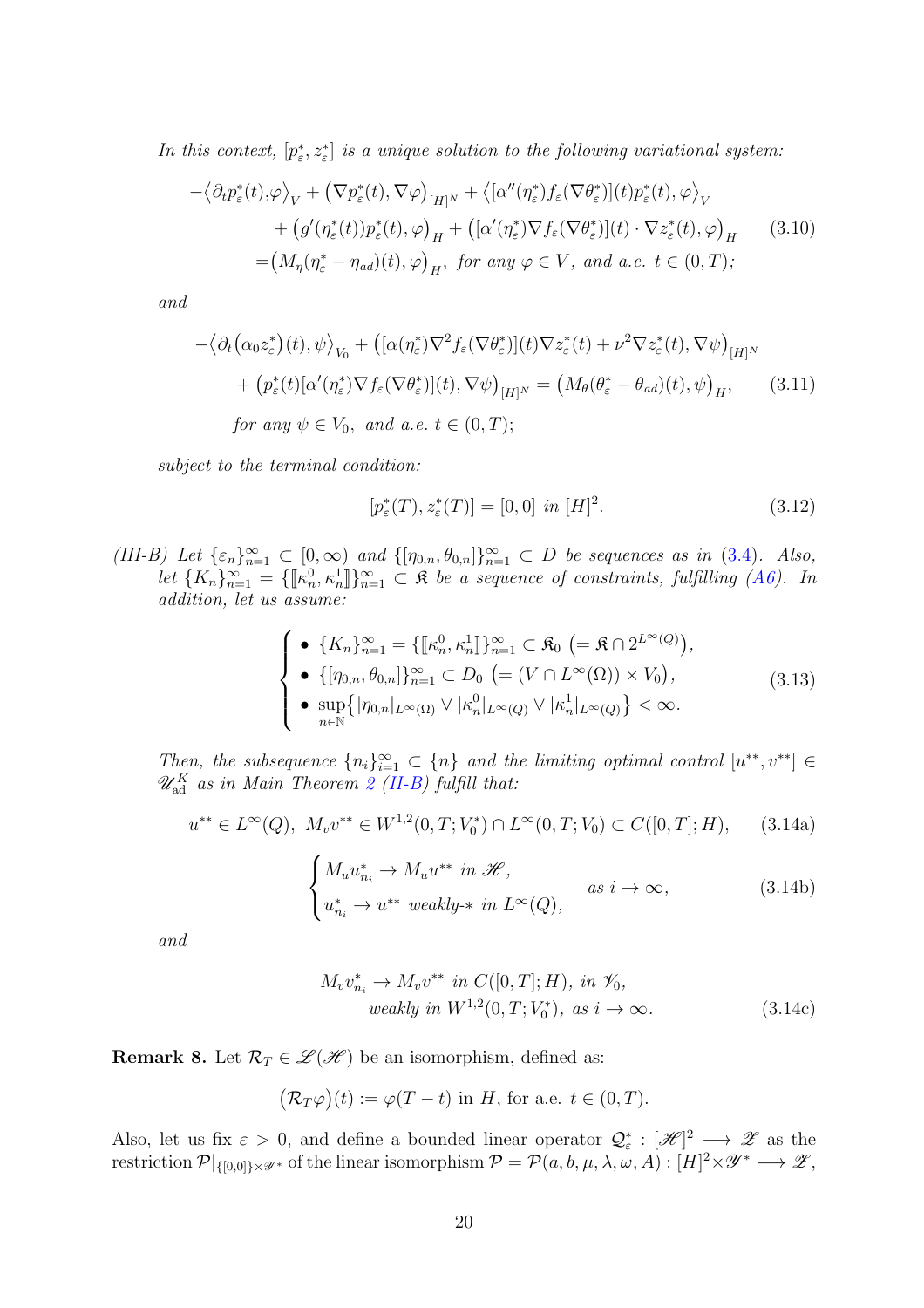as in Proposition [5,](#page-13-1) in the case when:

<span id="page-20-4"></span>
$$
\begin{cases}\n[a, b] = \mathcal{R}_T[\alpha_0, -\partial_t \alpha_0] \text{ in } W^{1, \infty}(Q) \times L^{\infty}(Q), \\
\mu = \mathcal{R}_T[\alpha''(\eta_{\varepsilon}^*) f_{\varepsilon}(\nabla \theta_{\varepsilon}^*)] \text{ in } L^{\infty}(0, T; H), \\
\lambda = \mathcal{R}_T[g'(\eta_{\varepsilon}^*)] \text{ in } L^{\infty}(Q), \\
\omega = \mathcal{R}_T[\alpha'(\eta_{\varepsilon}^*) \nabla f_{\varepsilon}(\nabla \theta_{\varepsilon}^*)] \text{ in } [L^{\infty}(Q)]^N, \\
A = \mathcal{R}_T[\alpha(\eta_{\varepsilon}^*) \nabla^2 f_{\varepsilon}(\nabla \theta_{\varepsilon}^*)] \text{ in } [L^{\infty}(Q)]^{N \times N}.\n\end{cases}
$$
\n(3.15)

On this basis, let us define:

$$
\mathcal{P}_{\varepsilon}^* := \mathcal{R}_T \circ \mathcal{Q}_{\varepsilon}^* \circ \mathcal{R}_T \text{ in } \mathscr{L}([\mathscr{H}]^2; \mathscr{Z}). \tag{3.16}
$$

Then, since the embedding  $V_0 \subset L^4(\Omega)$  and  $\alpha_0 \in W^{1,\infty}(Q)$  guarantee:

$$
\partial_t(\alpha_0 \tilde{z}) = \alpha_0 \partial_t \tilde{z} + \tilde{z} \partial_t \alpha_0 \text{ in } \mathscr{V}_0^*, \text{ for any } \tilde{z} \in W^{1,2}(0,T;V_0^*), \tag{3.17}
$$

we can obtain the unique solution  $[p_{\varepsilon}^*, z_{\varepsilon}^*] \in [\mathcal{H}]^2$  to the variational system  $(3.10)$ – $(3.12)$ as follows:

$$
[p_{\varepsilon}^*, z_{\varepsilon}^*] = \mathcal{P}_{\varepsilon}^* [M_{\eta} (\eta_{\varepsilon}^* - \eta_{ad}), M_{\theta} (\theta_{\varepsilon}^* - \theta_{ad})] \text{ in } \mathscr{Z}.
$$

<span id="page-20-0"></span>**Main Theorem 4.** Let us assume  $(A1)$ – $(A5)$ , and let us assume that the situation is not under  $(r.s.0)$ , i.e. it is under:

 $\neg(r.s.0)$  either  $\varepsilon = 0$ , or  $[\eta_0, \theta_0] \in D \setminus D_0$ , or  $K = [\![\kappa^0, \kappa^1]\!] \in \mathfrak{K} \setminus \mathfrak{K}_0$  is satisfied.

Also, let us define a Hilbert space  $\mathscr{W}_0$  as follows:

$$
\mathscr{W}_0 := \{ \psi \in W^{1,2}(0,T;H) \cap \mathscr{V}_0 \mid \psi(0) = 0 \text{ in } H \}.
$$

Then, there exists an optimal control  $[u^{\circ}, v^{\circ}] \in \mathscr{U}_{ad}^{K}$  of the problem  $(OP)_{\varepsilon}^{K}$ , together with the solution  $[\eta^\circ, \theta^\circ]$  to the system  $(S)_{\varepsilon}$ , for the initial pair  $[\eta_0, \theta_0]$  and forcing pair  $[u^\circ, v^\circ] \in$  $\mathscr{U}_{ad}^K$ , and moreover, there exist pairs of functions  $[p^\circ, z^\circ] \in \mathscr{Y}$ ,  $[\xi^\circ, \sigma^\circ] \in \mathscr{H} \times [L^\infty(Q)]^N$ , and a distribution  $\zeta^{\circ} \in \mathscr{W}_0^*$ , such that:

<span id="page-20-3"></span>
$$
M_u(u^{\circ} - \text{proj}_K(-p^{\circ})) = 0, \text{ in } \mathcal{H}, \tag{3.18a}
$$

<span id="page-20-5"></span>
$$
M_v(v^\circ + z^\circ) = 0 \text{ in } \mathcal{H},\tag{3.18b}
$$

$$
p^{\circ} \in W^{1,2}(0,T;V^*) \cap \mathscr{V} \subset C([0,T];H), \tag{3.19a}
$$

<span id="page-20-6"></span><span id="page-20-1"></span>
$$
\sigma^{\circ} \in \partial f_{\varepsilon}(\nabla \theta^{\circ}), \ a.e. \ in \ Q;
$$
\n(3.19b)

<span id="page-20-2"></span>
$$
\langle -\partial_t p^\circ, \varphi \rangle_{\mathscr{V}} + (\nabla p^\circ, \nabla \varphi)_{L^2(0,T;[H]^N)} + \langle \alpha''(\eta^\circ) f_\varepsilon (\nabla \theta^\circ) p^\circ, \varphi \rangle_{\mathscr{V}} + (g'(\eta^\circ) p^\circ + \alpha'(\eta^\circ) \xi^\circ, \varphi)_{\mathscr{H}} = (M_\eta(\eta^\circ - \eta_{ad}), \varphi)_{\mathscr{H}},
$$
(3.20)  
for any  $\varphi \in \mathscr{V}$ , subject to  $p^\circ(T) = 0$  in H;

and

$$
\begin{aligned} \left(\alpha_0 z^\circ, \partial_t \psi\right)_{\mathscr{H}} + \left\langle \zeta^\circ, \psi \right\rangle_{\mathscr{W}_0} + \left(\nu^2 \nabla z^\circ + \alpha'(\eta^\circ) \sigma^\circ p^\circ, \nabla \psi\right)_{L^2(0,T;[H]^N)} \\ &= \left(M_\theta(\theta^\circ - \theta_{ad}), \psi\right)_{\mathscr{H}}, \text{ for any } \psi \in \mathscr{W}_0. \end{aligned} \tag{3.21}
$$

In particular, if  $\varepsilon > 0$ , i.e. the situation is under: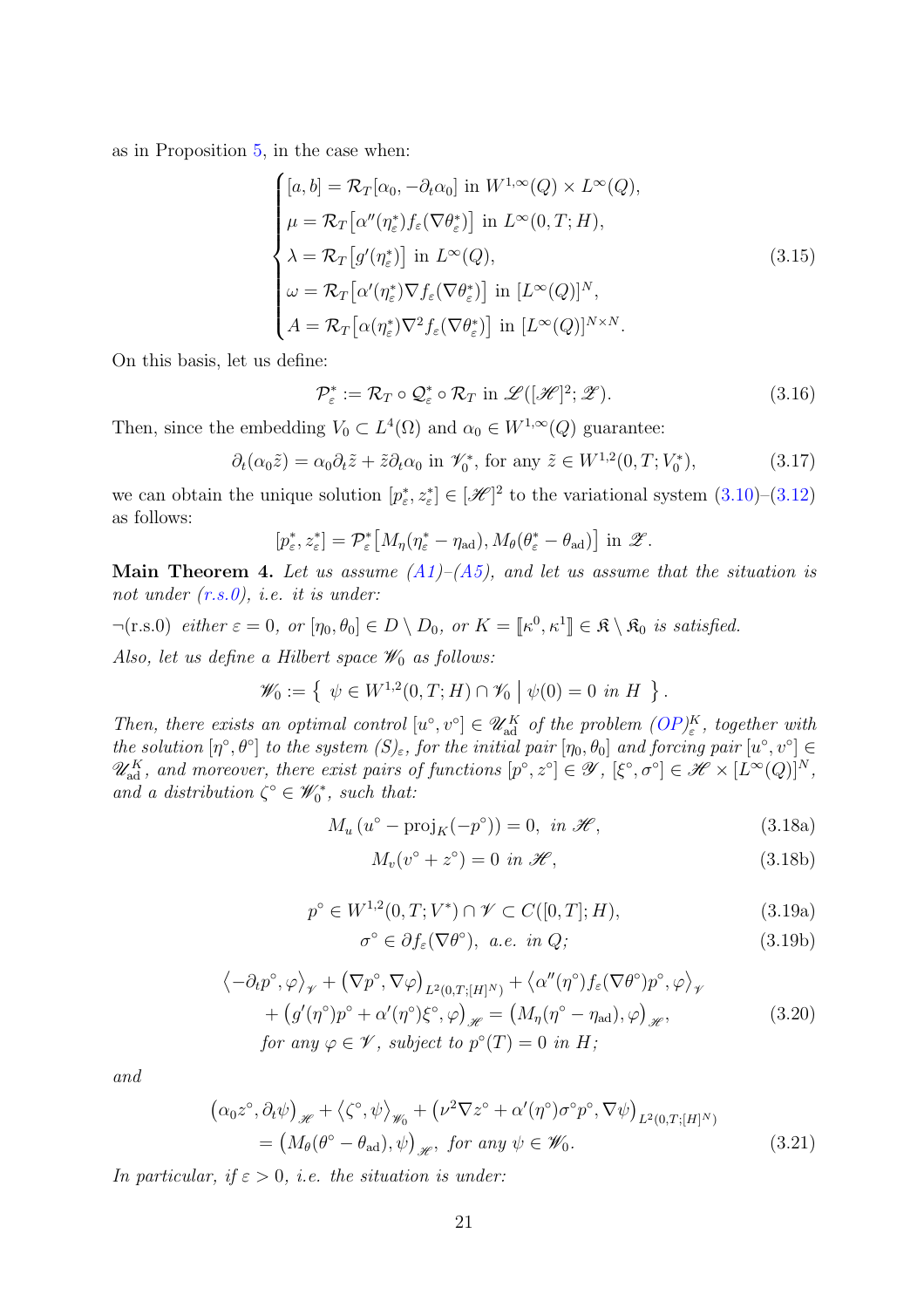<span id="page-21-2"></span> $(r.s.1) \varepsilon > 0$ , while either  $[\eta_0, \theta_0] \in D \setminus D_0$  or  $K = [\![\kappa^0, \kappa^1]\!] \in \mathfrak{K} \setminus \mathfrak{K}_0$  is satisfied; then:

$$
\begin{cases}\n\sigma^{\circ} = \nabla f_{\varepsilon}(\nabla \theta^{\circ}), \quad a.e. \quad in \quad Q, \\
\xi^{\circ} = \sigma^{\circ} \cdot \nabla z^{\circ} = \nabla f_{\varepsilon}(\nabla \theta^{\circ}) \cdot \nabla z^{\circ} \quad in \ \mathcal{H}, \\
\zeta^{\circ} = -\text{div}(\alpha(\eta^{\circ})\nabla^{2} f_{\varepsilon}(\nabla \theta^{\circ})\nabla z^{\circ}) \quad in \ \mathcal{W}_{0}^{*}.\n\end{cases} \tag{3.22}
$$

**Remark 9.** When  $\varepsilon = 0$ , the inclusion [\(3.19b\)](#page-20-1) is equivalent to:

<span id="page-21-0"></span>
$$
\sigma^{\circ} \in \text{Sgn}^N(\nabla \theta^{\circ}), \text{ a.e. in } Q.
$$

In the meantime, when  $\varepsilon > 0$ ,  $(3.19)$ – $(3.22)$  imply that the pair of functions  $[p^{\circ}, z^{\circ}]$  solves the following system:

$$
\begin{cases}\n-\partial_t p^\circ - \Delta p^\circ + \alpha''(\eta^\circ) f_\varepsilon(\nabla \theta^\circ) p^\circ + g'(\eta^\circ) p^\circ + \alpha'(\eta^\circ) \nabla f_\varepsilon(\nabla \theta^\circ) \cdot \nabla z^\circ \\
= M_\eta(\eta^\circ - \eta_{\rm ad}), \\
-\partial_t(\alpha_0 z^\circ) - \operatorname{div}(\alpha(\eta^\circ) \nabla^2 f_\varepsilon(\nabla \theta^\circ) \nabla z^\circ + \nu^2 \nabla z^\circ + p^\circ \alpha'(\eta^\circ) \nabla f_\varepsilon(\nabla \theta^\circ)) \\
= M_\theta(\theta^\circ - \theta_{\rm ad}),\n\end{cases}
$$

in the sense of distribution on Q. Note that the above system corresponds to the distributional form of the variational system [\(3.10\)](#page-19-1)–[\(3.12\)](#page-19-2), as in Main Theorem [3](#page-18-3) [\(III-A\)](#page-18-4).

Remark 10. Moreover, in the light of [\(3.9a\)](#page-18-5), [\(3.18a\)](#page-20-3), and Remark [3](#page-6-1) [\(Fa](#page-6-2)ct 4), we will observe that:

$$
\begin{cases} M_u u^*(t,x) = M_u \big[ \text{proj}_K(-p_{\varepsilon}^*) \big](t,x) = M_u \big( \kappa^0 \vee (\kappa^1 \wedge (-p_{\varepsilon}^*)) \big)(t,x), \\ M_u u^{\circ}(t,x) = M_u \big[ \text{proj}_K(-p^{\circ}) \big](t,x) = M_u \big( \kappa^0 \vee (\kappa^1 \wedge (-p^{\circ})) \big)(t,x), \\ \text{for a.e. } (t,x) \in Q. \end{cases}
$$

# 4 Proof of Main Theorem [1](#page-17-0)

In this Section, we give the proof of the first Main Theorem [1.](#page-17-0) Before the proof, we refer to the reformulation method as in [\[23\]](#page-48-3), and consider to reduce the state-system  $(S)_{\varepsilon}$  to an evolution equation in the Hilbert space  $[H]^2$ .

Let us fix any  $\varepsilon \geq 0$ . Besides, for any  $R \geq 0$ , let us define a proper functional  $\Phi_{\varepsilon}^R : [H]^2 \longrightarrow [0, \infty],$  by setting:

<span id="page-21-1"></span>
$$
\Phi_{\varepsilon}^{R}: w = [\eta, \theta] \in [H]^{2} \mapsto \Phi_{\varepsilon}^{R}(w) = \Phi_{\varepsilon}^{R}(\eta, \theta)
$$
\n
$$
:= \begin{cases}\n\frac{1}{2} \int_{\Omega} |\nabla \eta|^{2} dx + \frac{R}{2} \int_{\Omega} |\eta|^{2} dx + \frac{1}{2} \int_{\Omega} \left( \nu f_{\varepsilon}(\nabla \theta) + \frac{1}{\nu} \alpha(\eta) \right)^{2} dx, \\
\text{if } [\eta, \theta] \in V \times V_{0}, \\
\infty, \text{ otherwise.} \n\end{cases} (4.1)
$$

Note that the assumptions  $(A2)$  and  $(A4)$  guarantee the lower semi-continuity and convexity of  $\Phi_{\varepsilon}^R$  on  $[H]^2$ .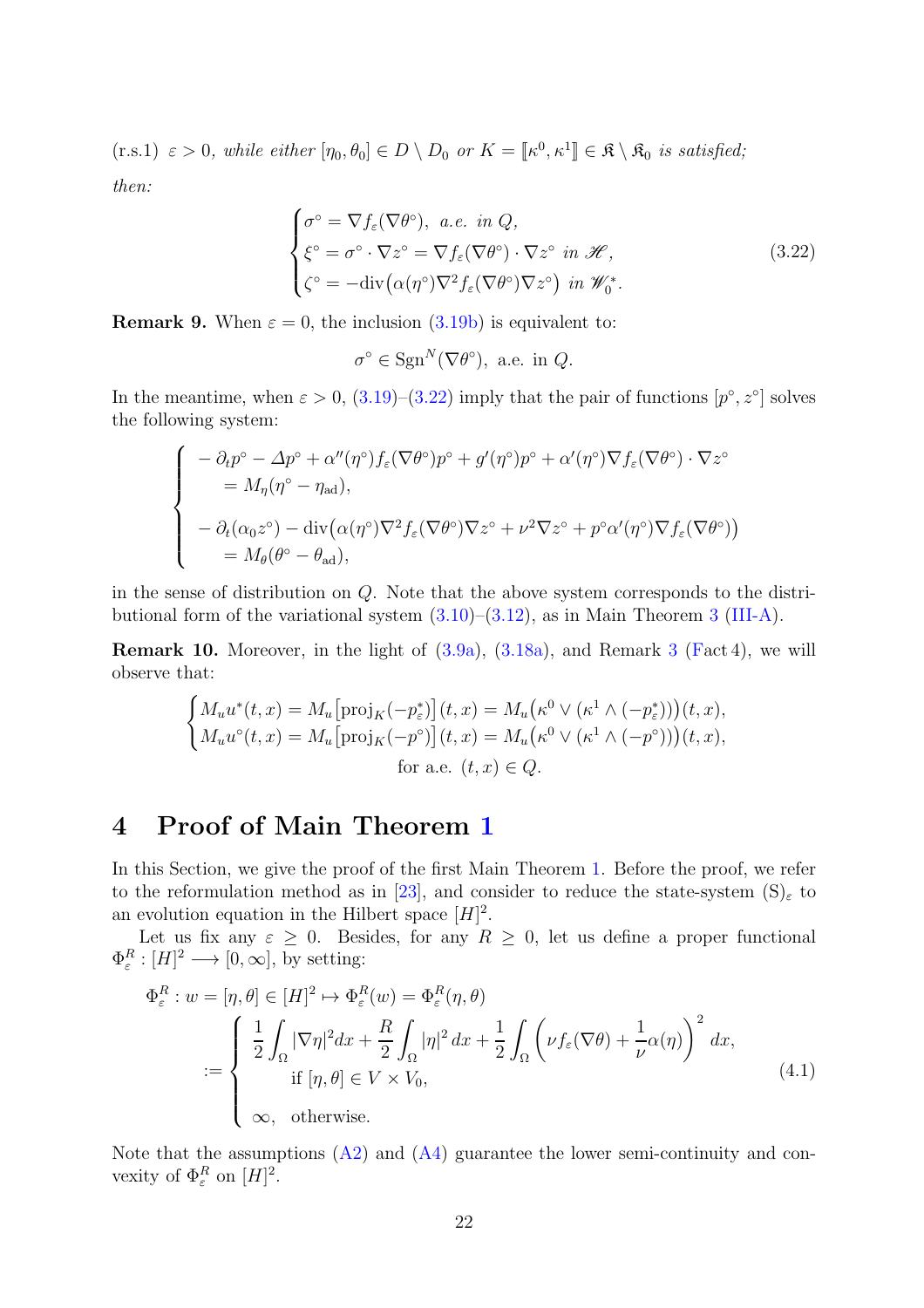Remark 11. As consequences of standard variational methods, we easily check the following facts.

<span id="page-22-0"></span>(Fact 7) For the operator  $\partial_{\eta} \Phi_{\varepsilon}^{R} : [H]^{2} \longrightarrow 2^{H}$ ,

$$
D(\partial_{\eta}\Phi_{\varepsilon}^R) = \left\{ \begin{array}{l} [\tilde{\eta},\tilde{\theta}] \in D \Biggm| \tilde{\eta} \in H^2(\Omega) \text{ subject to} \\ \nabla \eta \cdot n_{\Gamma} = 0 \text{ in } H^{\frac{1}{2}}(\Gamma) \end{array} \right\},\,
$$

independent of  $R \geq 0$ , and  $\partial_{\eta} \Phi_{\varepsilon}^{R}$  is a single-valued operator such that:

$$
\partial_{\eta} \Phi_{\varepsilon}^{R}(w) = \partial_{\eta} \Phi_{\varepsilon}(\eta, \theta) = -\Delta \eta + R\eta + \alpha'(\eta) f_{\varepsilon}(\nabla \theta) + \frac{1}{\nu^2} \alpha(\eta) \alpha'(\eta) \text{ in } H,
$$

for all  $w = [\eta, \theta] \in D(\partial_{\eta} \Phi_{\varepsilon}^R)$ , and  $R \ge 0$ .

<span id="page-22-1"></span>**(Fact 8)**  $\partial_{\theta} \Phi_{\varepsilon}^{R} : [H]^2 \longrightarrow 2^H$  is independent of  $R \geq 0$ , and  $\theta \in D(\partial_{\theta} \Phi_{\varepsilon}^{R})$ , and  $\theta^* \in$  $\partial_{\theta} \Phi_{\varepsilon}^{R}(w) = \partial_{\theta} \Phi_{\varepsilon}^{R}(\eta, \theta)$ , iff.  $\theta \in V_0$ , and

$$
(\theta^*, \theta - \psi)_H \ge \int_{\Omega} \alpha(\eta) f_{\varepsilon}(\nabla \theta) dx - \int_{\Omega} \alpha(\eta) f_{\varepsilon}(\nabla \psi) dx
$$
  
+ $\nu^2 (\nabla \theta, \nabla (\theta - \psi))_{[H]^N}$ , for all  $\psi \in V_0$ , and  $R \ge 0$ .

In addition, let us define time-dependent operators  $\mathcal{A}(t) \in \mathcal{L}([H]^2)$ , for  $t \in [0,T]$ , nonlinear operators  $\mathcal{G}^R : [H]^2 \longrightarrow [H]^2$ , for  $R \geq 0$ , by setting:

$$
\mathcal{A}(t): w = [\eta, \theta] \in [H]^2 \mapsto \mathcal{A}(t)w := [\eta, \alpha_0(t)\theta] \in [H]^2,
$$
\n
$$
\text{for } t \in [0, T],
$$
\n(4.2)

$$
\mathcal{G}^R: w = [\eta, \theta] \in [H]^2 \mapsto \mathcal{G}^R(w) := [g(\eta) - R\eta - \nu^{-2}\alpha(\eta)\alpha'(\eta), 0] \in [H]^2, \quad (4.3)
$$
  
for  $R \ge 0$ ,

respectively. Then, based on the above [\(Fact 7\)](#page-22-0) and [\(Fact 8\)](#page-22-1), it is verified that the statesystem  $(S)_{\varepsilon}$  is equivalent to the following Cauchy problem.

$$
\begin{cases}\n\mathcal{A}(t)w'(t) + \left[\partial_{\eta}\Phi_{\varepsilon}^{R} \times \partial_{\theta}\Phi_{\varepsilon}^{R}\right](w(t)) + \mathcal{G}^{R}(w(t)) \ni \mathfrak{f}(t) \text{ in } [H]^{2}, \\
\text{a.e. } t \in (0, T), \\
w(0) = w_{0} \text{ in } [H]^{2}.\n\end{cases}
$$

In the context,  $\mathbf{u}'$  is the time-derivative, and

<span id="page-22-3"></span>\n- \n
$$
\bullet
$$
\n $w_0 := [\eta_0, \theta_0] \in D$  is the initial data of\n  $w = [\eta, \theta],$ \n
\n- \n $\bullet$ \n $\mathfrak{f} := [M_u u, M_v v] \in [\mathcal{H}]^2$ \n is the forcing term of the Cauchy problem.\n
\n

Now, before the proof of Main Theorem [1,](#page-17-0) we prepare the following Key-Lemma and its Corollary.

<span id="page-22-2"></span>**Key-Lemma 1.** Let us assume  $(A1)$ – $(A4)$ . Then, there exists a positive constant  $R_0 > 0$ such that:

$$
\partial \Phi_{\varepsilon}^{R_0} = \left[ \partial_{\eta} \Phi_{\varepsilon}^{R_0} \times \partial_{\theta} \Phi_{\varepsilon}^{R_0} \right] \text{ in } [H]^2 \times [H]^2.
$$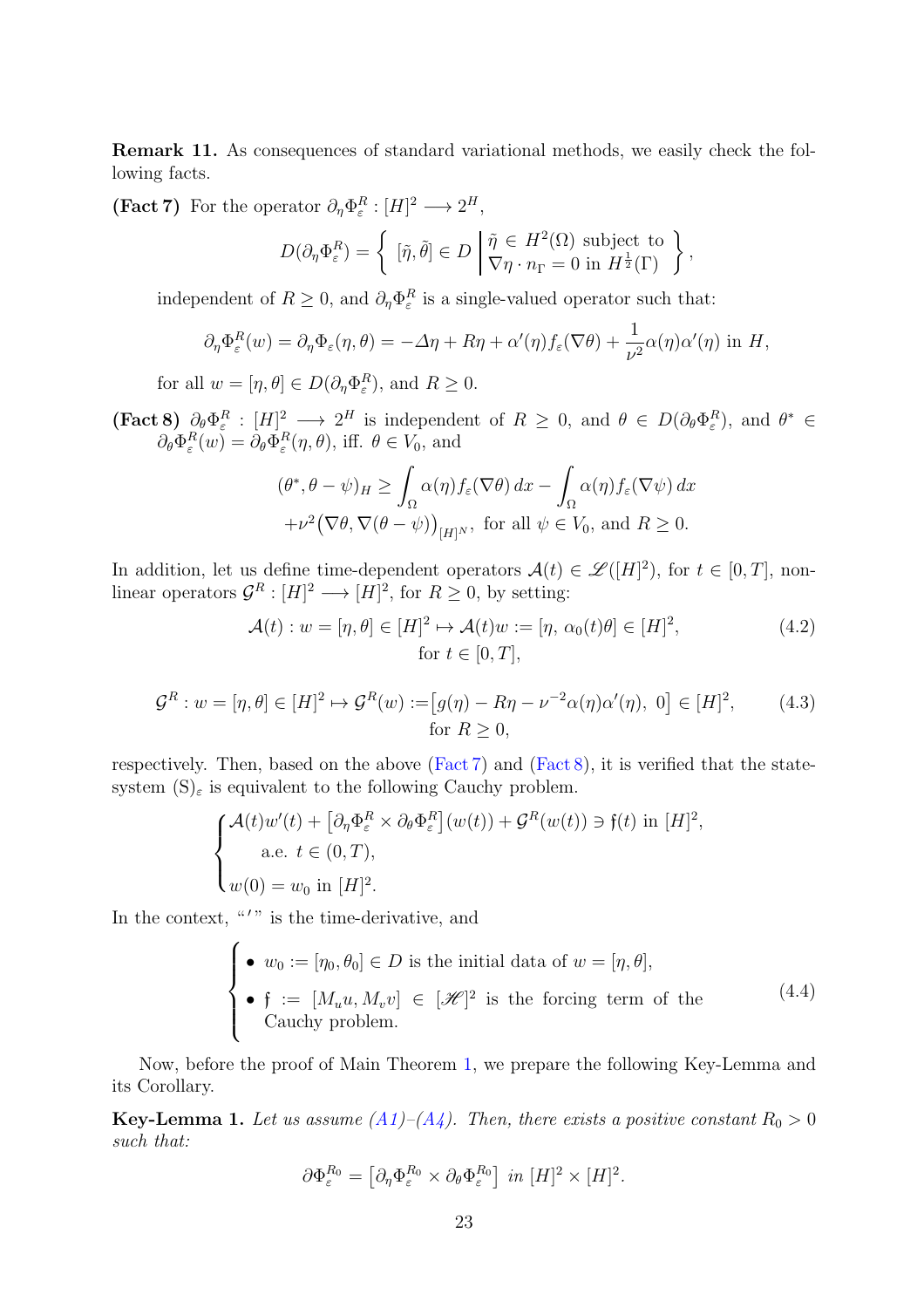Proof. We set:

<span id="page-23-0"></span>
$$
R_0 := 1 + \frac{2}{\nu^2} |\alpha|_{L^\infty(\mathbb{R})}^2,
$$
\n(4.5)

and prove this  $R_0$  is the required constant.

In the light of  $(1.1)$ , it is immediately verified that:

$$
\partial \Phi_{\varepsilon}^{R_0} \subset \left[ \partial_{\eta} \Phi_{\varepsilon}^{R_0} \times \partial_{\theta} \Phi_{\varepsilon}^{R_0} \right] \text{ in } [H]^2 \times [H]^2.
$$

Hence, having in mind the maximality of the monotone graph  $\partial \Phi_{\varepsilon}^{R_0}$  in  $[H]^2 \times [H]^2$ , we can reduce our task to show the monotonicity of  $\left[\partial_{\eta}\Phi_{\varepsilon}^{R_0}\times\partial_{\theta}\Phi_{\varepsilon}^{R_0}\right]$  in  $[H]^2\times[H]^2$ . Let us assume:

$$
[w, w^*] \in \left[\partial_\eta \Phi_\varepsilon^{R_0} \times \partial_\theta \Phi_\varepsilon^{R_0}\right] \text{ and } [\tilde{w}, \tilde{w}^*] \in \left[\partial_\eta \Phi_\varepsilon^{R_0} \times \partial_\theta \Phi_\varepsilon^{R_0}\right] \text{ in } [H]^2 \times [H]^2,
$$
  
with  $w = [\eta, \theta] \in [H]^2$ ,  $w^* = [\eta^*, \theta^*] \in [H]^2$ ,  
 $\tilde{w} = [\tilde{\eta}, \tilde{\theta}] \in [H]^2$ , and  $\tilde{w}^* = [\tilde{\eta}^*, \tilde{\theta}^*] \in [H]^2$ , respectively.

<span id="page-23-1"></span>Then, by using  $(1.4a)$ ,  $(Fact 7)$ ,  $(Fact 8)$ ,  $(A4)$ , and Young's inequality, we compute that:

$$
(w^* - \tilde{w}^*, w - \tilde{w})_{[H]^2} = I_1 + I_2 + I_3,
$$
\n(4.6a)

with

$$
I_{1} := |\nabla(\eta - \tilde{\eta})|_{[H]^{N}}^{2} + R_{0}|\eta - \tilde{\eta}|_{H}^{2} + \nu^{2} |\nabla(\theta - \tilde{\theta})|_{[H]^{N}}^{2},
$$
\n
$$
I_{2} := (\alpha'(\eta) f_{\varepsilon}(\nabla \theta) - \alpha'(\tilde{\eta}) f_{\varepsilon}(\nabla \tilde{\theta}), \eta - \tilde{\eta})_{H}
$$
\n
$$
+ \frac{1}{\nu^{2}} (\alpha(\eta) \alpha'(\eta) - \alpha(\tilde{\eta}) \alpha'(\tilde{\eta}), \eta - \tilde{\eta})_{H}
$$
\n
$$
= \int_{\Omega} f_{\varepsilon}(\nabla \theta) (\alpha'(\eta) - \alpha'(\tilde{\eta})) (\eta - \tilde{\eta}) dx
$$
\n
$$
+ \int_{\Omega} \alpha'(\tilde{\eta}) (f_{\varepsilon}(\nabla \theta) - f_{\varepsilon}(\nabla \tilde{\theta})) (\eta - \tilde{\eta}) dx
$$
\n
$$
+ \frac{1}{2\nu^{2}} \int_{\Omega} (\frac{d}{d\eta} [\alpha^{2}] (\eta) - \frac{d}{d\eta} [\alpha^{2}] (\tilde{\eta})) (\eta - \tilde{\eta}) dx
$$
\n
$$
\geq - |\alpha'|_{L^{\infty}(\mathbb{R})} |\eta - \tilde{\eta}|_{H} |\nabla(\theta - \tilde{\theta})|_{[H]^{N}}
$$
\n
$$
\geq - \frac{|\alpha'|_{L^{\infty}(\mathbb{R})}^{2}}{\nu^{2}} |\eta - \tilde{\eta}|_{H}^{2} - \frac{\nu^{2}}{4} |\nabla(\theta - \tilde{\theta})|_{[H]^{N}}^{2},
$$
\n(4.6d)

and

$$
I_3 := \int_{\Omega} (\alpha(\eta) - \alpha(\tilde{\eta})) (f_{\varepsilon}(\nabla \theta) - f_{\varepsilon}(\nabla \tilde{\theta})) dx
$$
  
\n
$$
\geq - |\alpha'|_{L^{\infty}(\mathbb{R})} |\eta - \tilde{\eta}|_{H} |\nabla (\theta - \tilde{\theta})|_{[H]^{N}}
$$
  
\n
$$
\geq - \frac{|\alpha'|_{L^{\infty}(\mathbb{R})}^{2}}{\nu^{2}} |\eta - \tilde{\eta}|_{H}^{2} - \frac{\nu^{2}}{4} |\nabla (\theta - \tilde{\theta})|_{[H]^{N}}^{2}.
$$
 (4.6e)

Due to  $(4.5)$ , the inequalities in  $(4.6)$  lead to:

$$
(w^* - \tilde{w}^*, w - \tilde{w})_{[H]^2} \ge |\eta - \tilde{\eta}|_V^2 + \frac{\nu^2}{2} |\theta - \tilde{\theta}|_{V_0}^2 \ge 0,
$$
\n(4.7)

which implies the (strict) monotonicity of the operator  $\left[\partial_{\eta}\Phi_{\varepsilon}^{R_0}\times\partial_{\theta}\Phi_{\varepsilon}^{R_0}\right]$  in  $[H]^2\times[H]^2$ .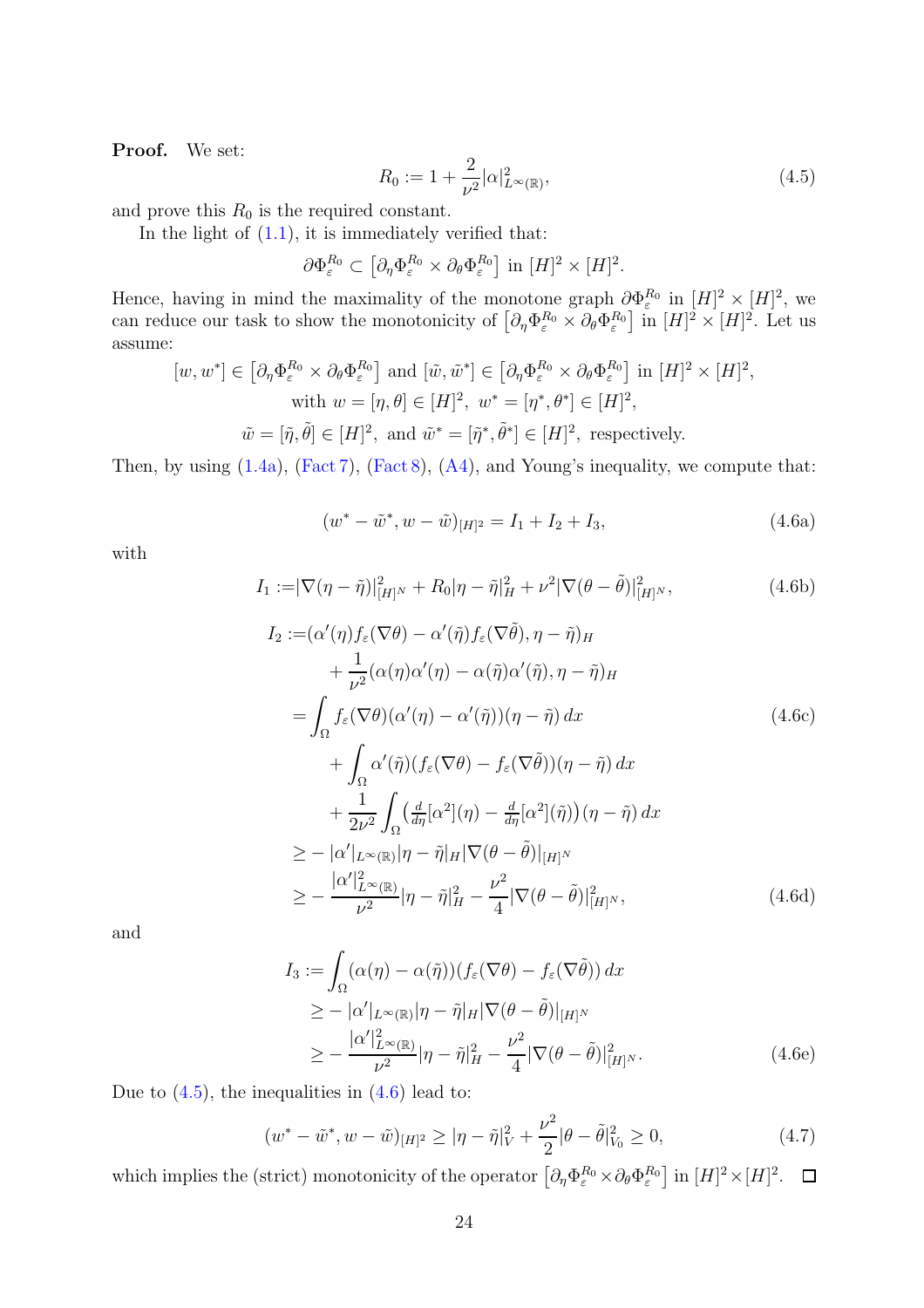<span id="page-24-5"></span>Corollary 1. Under the notations and assumptions as in the previous Key-Lemma [1,](#page-22-2) it further holds that

$$
\partial \Phi_{\varepsilon}^{R} = \left[ \partial_{\eta} \Phi_{\varepsilon}^{R} \times \partial_{\theta} \Phi_{\varepsilon}^{R} \right] \text{ in } [H]^{2} \times [H]^{2}, \text{ for any } R \ge 0.
$$

**Proof.** Let us take arbitrary two constants  $0 \leq R, \tilde{R} \leq \infty$ . Then, from [\(Fact 7\)](#page-22-0), [\[5,](#page-46-5) Theorem 2.10], and [\[6,](#page-46-3) Corollary 2.11], we immediately have

<span id="page-24-0"></span>
$$
D(\partial_{\eta} \Phi_{\varepsilon}^{R}) = D(\partial_{\eta} \Phi_{\varepsilon}^{\tilde{R}}) \text{ in } V,
$$
\n(4.8a)

and for any  $w = [\eta, \theta] \in D(\partial_{\eta} \Phi_{\varepsilon}^R) = D(\partial_{\eta} \Phi_{\varepsilon}^{\tilde{R}}),$ 

$$
\partial_{\eta} \Phi_{\varepsilon}^{R}(w) = -\Delta \eta + \tilde{R}\eta + (R - \tilde{R})\eta + \alpha'(\eta) f_{\varepsilon}(\nabla \theta) + \nu^{-2} \alpha(\eta) \alpha'(\eta)
$$
  
=  $\partial_{\eta} \Phi_{\varepsilon}^{\tilde{R}}(w) + (R - \tilde{R})\eta$  in H. (4.8b)

Also, as a straightforward consequence of [\(Fact 8\)](#page-22-1), it is seen that:

$$
\partial_{\theta} \Phi_{\varepsilon}^{R} = \partial_{\theta} \Phi_{\varepsilon}^{\tilde{R}} \text{ in } H \times H. \tag{4.9}
$$

<span id="page-24-1"></span>In the meantime, invoking  $(4.1)$ ,  $[5,$  Theorem 2.10, and  $[6,$  Corollary 2.11, we will infer that

$$
D(\partial \Phi_{\varepsilon}^R) = D(\partial \Phi_{\varepsilon}^{\tilde{R}}) \text{ in } D,
$$
\n(4.10a)

<span id="page-24-4"></span><span id="page-24-2"></span> $\Box$ 

and

$$
\partial \Phi_{\varepsilon}^{R}(w) = \partial \Phi_{\varepsilon}^{\tilde{R}}(w) + (R - \tilde{R})[\eta, 0] \text{ in } [H]^{2}.
$$
 (4.10b)

Now, let us take the constant  $R_0 > 0$  obtained in Key-Lemma [1.](#page-22-2) Then, owing to  $(4.8)$ – $(4.10)$ , and Key-Lemma [1,](#page-22-2) we can compute that

$$
\begin{aligned}\n\left[\partial_{\eta}\Phi_{\varepsilon}^{R} \times \partial_{\theta}\Phi_{\varepsilon}^{R}\right](w) &= \left[\partial_{\eta}\Phi_{\varepsilon}^{R_{0}} \times \partial_{\theta}\Phi_{\varepsilon}^{R_{0}}\right](w) + (R - R_{0})[\eta, 0] \\
&= \partial \Phi_{\varepsilon}^{R_{0}}(w) + (R - R_{0})[\eta, 0] = \partial \Phi_{\varepsilon}^{R}(w) \text{ in } [H]^{2}, \\
\text{for any } w \in D(\partial_{\eta}\Phi_{\varepsilon}^{R} \times \partial_{\theta}\Phi_{\varepsilon}^{R}) = D(\partial_{\eta}\Phi_{\varepsilon}^{R}) \cap D(\partial_{\theta}\Phi_{\varepsilon}^{R}).\n\end{aligned} \tag{4.11}
$$

In the light of  $(1.1)$ , the above  $(4.11)$  is sufficient to conclude this Corollary.

<span id="page-24-6"></span>**Lemma 2.** Let us assume  $(A1)$ – $(A4)$ , and fix functions  $\bar{\theta} \in L^{\infty}(0,T;V_0)$ ,  $\eta_0 \in V$ , and  $u \in \mathcal{H}$ . Then, the initial-boundary value problem:

$$
\begin{cases} \partial_t \eta - \Delta \eta + g(\eta) + \alpha'(\eta) f_{\varepsilon}(\nabla \bar{\theta}) = M_u u \ a.e. \ in \ Q, \\ \nabla \eta \cdot n_{\Gamma} = 0 \ on \ \Sigma, \\ \eta(0, x) = \eta_0(x), \ x \in \Omega; \end{cases}
$$
 (4.12)

admits a unique solution  $\eta \in W^{1,2}(0,T;H) \cap L^{\infty}(0,T;V) \cap L^2(0,T;H^2(\Omega))$ , and in particular, if:

<span id="page-24-3"></span>
$$
\eta_0 \in L^{\infty}(\Omega), \text{ and } u \in L^{\infty}(Q), \tag{4.13}
$$

then it holds that  $\eta \in L^{\infty}(Q)$ .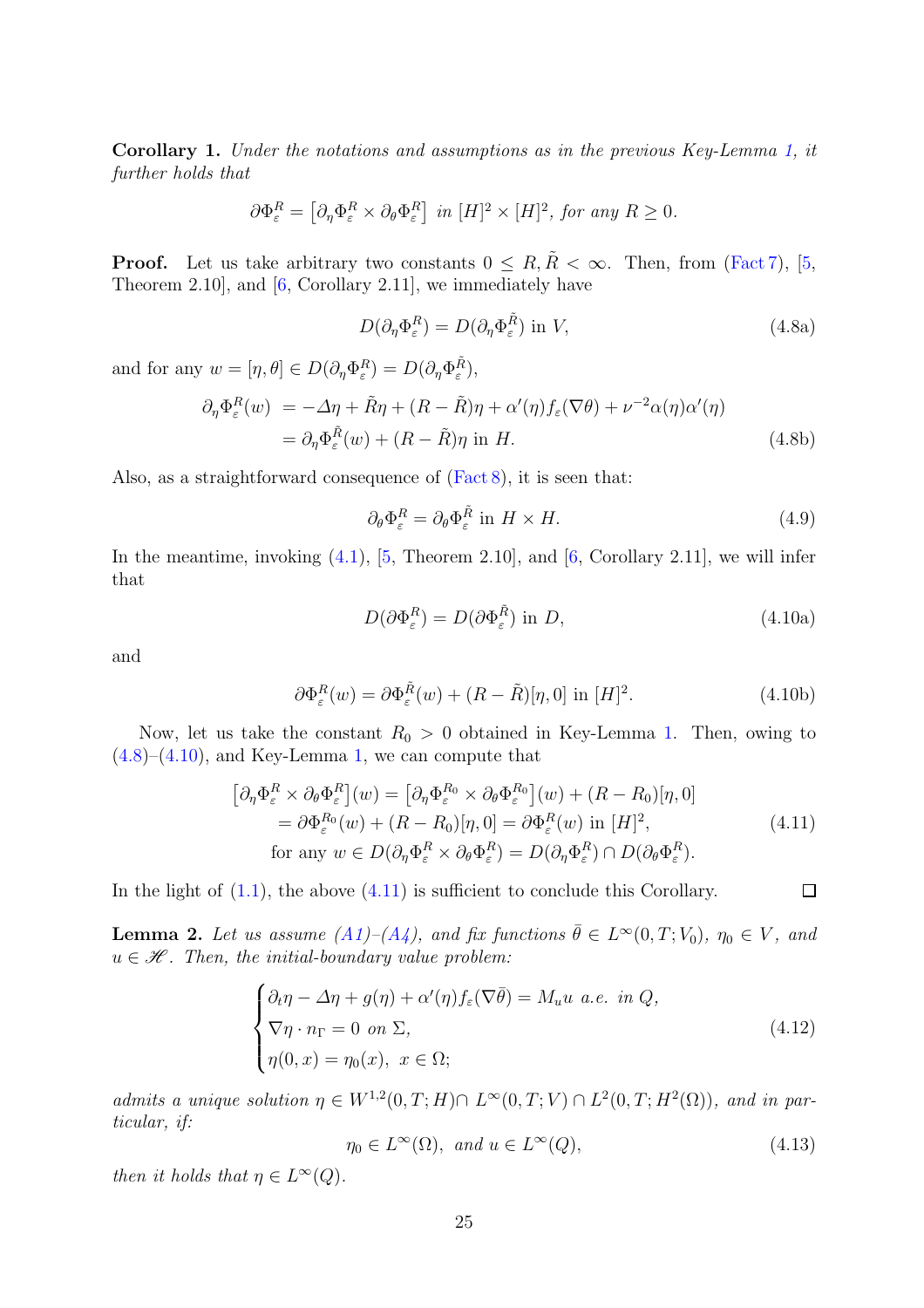**Proof.** Let us fix  $\bar{\theta} \in L^{\infty}(0,T; V_0)$ ,  $\eta_0 \in V$ , and  $u \in \mathcal{H}$ . Then, referring to the general theories of nonlinear evolution equations (e.g.  $[5, 6, 13]$  $[5, 6, 13]$  $[5, 6, 13]$  $[5, 6, 13]$ ), we immediately find a solution  $\eta \in W^{1,2}(0,T;H) \cap L^{\infty}(0,T;V) \cap L^{2}(0,T;H^{2}(\Omega)),$  in the variational sense:

$$
(\partial_t \eta(t), \varphi)_H + (\nabla \eta(t), \nabla \varphi)_{[H]^N} + (g(\eta(t)) + \alpha'(\eta(t)) f_\varepsilon(\nabla \bar{\theta}(t)), \varphi)_H
$$
  
=  $(M_u u(t), \varphi)_H$ , for any  $\varphi \in V$ , a.e.  $t \in (0, T)$ . (4.14)

Next, we assume  $\eta_0 \in V \cap L^{\infty}(\Omega)$  and  $u \in L^{\infty}(Q)$ , and verify the  $L^{\infty}$ -regularity of the solution  $\eta$  as in [\(4.13\)](#page-24-3). To this end, we invoke the assumption [\(A3\)](#page-16-5), and take a large constant  $L_0 > 0$ , such that:

<span id="page-25-0"></span>
$$
L_0 \ge |\eta_0|_{L^{\infty}(\Omega)}, g(L_0) \ge M_u |u|_{L^{\infty}(Q)}, \text{ and } g(-L_0) \le -M_u |u|_{L^{\infty}(Q)}.
$$
 (4.15)

On this basis, we set our remaining task to show that:

<span id="page-25-3"></span>
$$
|\eta|_{L^{\infty}(Q)} \le L_0, \text{ i.e. } -L_0 \le \eta \le L_0 \text{ a.e. in } Q. \tag{4.16}
$$

Due to [\(4.15\)](#page-25-0) and [\(A4\)](#page-16-0), the constants  $L_0$  and  $-L_0$  fulfill that:

<span id="page-25-1"></span>
$$
\partial_t L_0 - \Delta L_0 + g(L_0) + \alpha'(L_0) f_\varepsilon(\nabla \bar{\theta}) \ge M_u u(t, x), \text{ a.e. } (t, x) \in Q,
$$
 (4.17a)

and

<span id="page-25-2"></span>
$$
\partial_t(-L_0) - \Delta(-L_0) + g(-L_0) + \alpha'(-L_0)f_{\varepsilon}(\nabla\bar{\theta}) \le M_u u(t, x), \text{ a.e. } (t, x) \in Q, \quad (4.17b)
$$

respectively, together with the initial values  $L_0$  and  $-L_0$ , and the zero-Neumann boundary conditions.

Now, let us take the difference between PDEs in [\(4.12\)](#page-24-4) and [\(4.17a\)](#page-25-1) (resp. [\(4.17b\)](#page-25-2) and [\(4.12\)](#page-24-4)), and multiply the both sides by  $[\eta - L_0]^+$  (resp.  $[-L_0 - \eta]^+$ ). Then, from  $(A2)–(A4)$  $(A2)–(A4)$  $(A2)–(A4)$ , it is inferred that:

$$
\frac{1}{2}\frac{d}{dt}\left(\left|\left[\eta - L_0\right]^+(t)\right|_H^2 + \left|\left[-L_0 - \eta\right]^+(t)\right|_H^2\right) \leq |g'|_{L^{\infty}(\mathbb{R})}\left(\left|\left[\eta - L_0\right]^+(t)\right|_H^2 + \left|\left[-L_0 - \eta\right]^+(t)\right|_H^2\right), \text{ a.e. } t \in (0, T).
$$

Applying Gronwall's lemma, and invoking [\(4.15\)](#page-25-0), we obtain:

$$
|\left[\eta - L_0\right]^+(t)|_H^2 + \left| \left[-L_0 - \eta\right]^+(t)\right|_H^2 \le 0
$$
, a.e.  $t \in (0, T)$ ,

which implies the validity of  $(4.16)$ .

<span id="page-25-5"></span>**Remark 12.** Let  $\varepsilon \geq 0$  be arbitrary constant. Then, as a consequence of [\(Fact 7\)](#page-22-0),  $(Fact 8)$ , Key-Lemma [1,](#page-24-5) Corollary 1, and Lemma [2,](#page-24-6) we can say that the state-system  $(S)_{\epsilon}$ is equivalent to the following Cauchy problem of evolution equation, denoted by  $(E)_{\varepsilon}$ .

<span id="page-25-4"></span>
$$
\begin{cases}\n(E)_{\varepsilon} : \begin{cases}\n\mathcal{A}(t)w'(t) + \partial \Phi_{\varepsilon}^{R}(w(t)) + \mathcal{G}^{R}(w(t)) \ni f(t) \text{ in } [H]^{2}, \text{ a.e. } t \in (0, T), \\
w(0) = w_{0} \text{ in } [H]^{2},\n\end{cases}\n\end{cases}
$$

for any  $R \geq 0$ .

Now, we are ready to prove the Main Theorem [1.](#page-17-0)

 $\Box$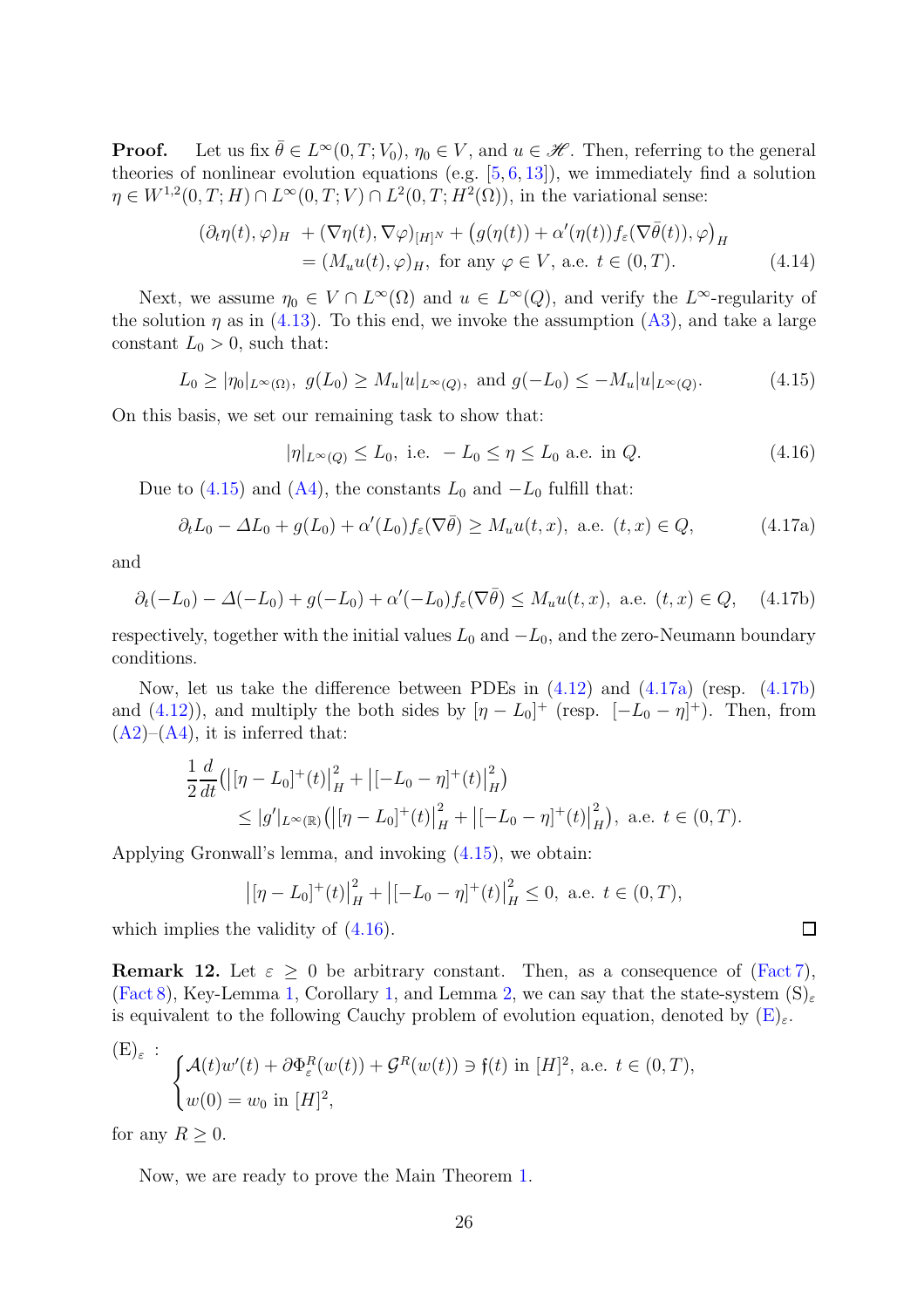**Proof of Main Theorem [1](#page-17-0) (I-A).** Let us fix any  $R > 0$ . Then, under the setting  $(4.1)$ – $(4.4)$ , we immediately check that:

<span id="page-26-0"></span>(ev.0) for any  $t \in [0, T]$ ,  $\mathcal{A}(t) \in \mathcal{L}([H]^2)$  is positive and selfadjoint, and

$$
(\mathcal{A}(t)w, w)_{[H]^2} \ge \delta_*|w|_{[H]^2}^2
$$
, for any  $w \in [H]^2$ ,

with the constant  $\delta_* \in (0,1)$  as in  $(A4)$ ;

(ev.1)  $\mathcal{A} \in W^{1,\infty}(0,T; \mathscr{L}([H]^2)),$  and

$$
A^* := \operatorname*{ess\,sup}_{t \in (0,T)} \left\{ \max \{ |\mathcal{A}(t)|_{\mathscr{L}([H]^2)}, |\mathcal{A}'(t)|_{\mathscr{L}([H]^2)} \} \right\} \le 1 + |\alpha_0|_{W^{1,\infty}(Q)} < \infty;
$$

(ev.2)  $\mathcal{G}^R : [H]^2 \longrightarrow [H]^2$  is a Lipschitz continuous operator with a Lipschitz constant:

$$
\operatorname{Lip}(\mathcal{G}) := R + |g'|_{L^{\infty}(\mathbb{R})} + \nu^{-2} \left| \frac{d}{d\eta}(\alpha \alpha') \right|_{L^{\infty}(\mathbb{R})},
$$

and  $\mathcal{G}^R$  has a  $C^1$ -potential functional

$$
\widehat{\mathcal{G}}^R: w = [\eta, \theta] \in [H]^2 \mapsto \widehat{\mathcal{G}}^R(w) := \int_{\Omega} \left( G(\eta) - \frac{R\eta^2}{2} - \frac{\alpha(\eta)^2}{2\nu^2} \right) dx \in \mathbb{R};
$$

<span id="page-26-1"></span>(ev.3)  $\Phi_{\varepsilon}^R \geq 0$  on  $[H]^2$ , and the sublevel set  $\{\tilde{w} \in [H]^2 | \Phi_{\varepsilon}^R(\tilde{w}) \leq r\}$  is contained in a compact set  $K_{\nu}^{R}(r)$  in  $[H]^{2}$ , defined as

$$
K_{\nu}^{R}(r) := \left\{ \ \tilde{w} = [\tilde{\eta}, \tilde{\theta}] \in D \mid |\tilde{\eta}|_{V}^{2} + |\tilde{\theta}|_{V_{0}}^{2} \le \frac{2r}{1 \wedge R \wedge \nu^{2}} \right\},
$$

for any  $r > 0$ .

On account of  $(4.1)$ – $(4.4)$  and  $(ev.0)$ – $(ev.3)$ , we can apply Proposition [1,](#page-10-2) as the case when:

$$
X = [H]^2, \mathcal{A}_0 = \mathcal{A} \text{ in } W^{1,\infty}(0,T; \mathcal{L}([H]^2)),
$$
  

$$
\mathcal{G}_0 = \mathcal{G}^R \text{ on } [H]^2, \Psi_0 = \Phi^R_{\varepsilon} \text{ on } [H]^2, \text{ and } \mathfrak{f}_0 = \mathfrak{f} \text{ in } [\mathcal{H}]^2,
$$

and we can find a solution  $w = [\eta, \theta] \in [\mathcal{H}]^2$  to the Cauchy problem  $(E)_{\varepsilon}$ . In the light of Proposition [1](#page-10-2) and Remark [12,](#page-25-5) finding this  $w = [\eta, \theta]$  directly leads to the existence and uniqueness of solution to the state-system  $(S)_{\varepsilon}$ .

Moreover, if  $\eta_0 \in L^{\infty}(\Omega)$  and  $u \in L^{\infty}(Q)$ , then the regularity  $\eta \in L^{\infty}(Q)$  will be immediately seen from Lemma [2.](#page-24-6)  $\Box$ 

Proof of Main Theorem [1](#page-17-0) (I-B). Under the assumptions and notations as in Main Theorem [1,](#page-17-0) we first fix a constant  $R > 0$ , and invoke Remark [12](#page-25-5) to confirm that the solution  $w := [\eta, \theta] \in [\mathcal{H}]^2$  to  $(S)_{\varepsilon}$  coincides with the solution to the Cauchy problem  $(E)_{\varepsilon}$  $(E)_{\varepsilon}$ , and as well as, the solutions  $w_n := [\eta_n, \theta_n] \in [\mathcal{H}]^2$  to  $(S)_{\varepsilon_n}$ ,  $n = 1, 2, 3, \ldots$ , coincide with the solutions to the Cauchy problems  $(E)_{\varepsilon_n}$  for the initial data  $w_{0,n} := [\eta_{0,n}, \theta_{0,n}] \in D$ , and forcing terms  $\mathfrak{f}_{\mathfrak{n}} = [M_u u_n, M_v v_n] \in [\mathcal{H}]^2, n = 1, 2, 3, \ldots$ , respectively.

On this basis, we next verify: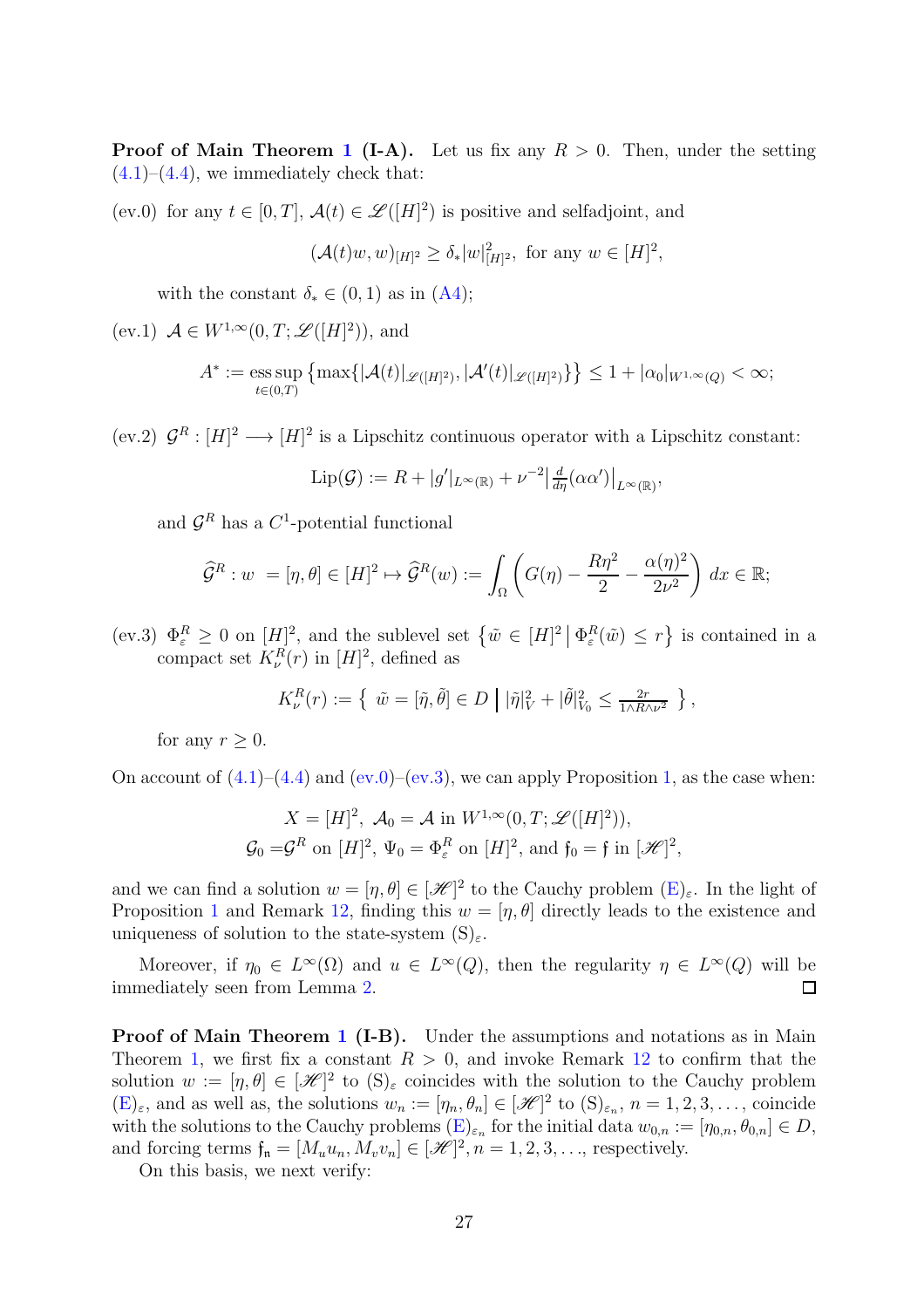- $(\text{ev.4}) \ \Phi_{\varepsilon_n}^R \geq 0 \text{ on } [H], \text{ for } n = 1, 2, 3, \ldots, \text{ and the union } \bigcup_{n=1}^{\infty} \left\{ \tilde{w} \in [H]^2 \, \Big| \, \Phi_{\varepsilon_n}^R(\tilde{w}) \leq r \right\}$ of sublevel sets is contained in the compact set  $K^R_\nu(r) \subset [H]^2$ , as in [\(ev.3\)](#page-26-1), for any  $r > 0$ ;
- (ev.5)  $\Phi_{\varepsilon_n}^R \to \Phi_{\varepsilon}^R$  on  $[H]^2$ , in the sense of Mosco, as  $n \to \infty$ , more precisely, the uniform estimate [\(1.4a\)](#page-8-3) will lead to the corresponding lower bound condition and optimality condition, in the Mosco-convergence of  $\{\Phi_{\varepsilon_n}^R\}_{n=1}^{\infty}$ ;
- <span id="page-27-0"></span>(ev.6)  $\sup_{n\in\mathbb{N}}\Phi_{\varepsilon_n}^R(w_{0,n})<\infty$ , and  $w_{0,n}\to w_0$  in  $[H]^2$ , as  $n\to\infty$ , more precisely, it follows from  $(3.4)$ ,  $(A1)$ , and  $(A4)$  that

<span id="page-27-1"></span>
$$
\sup_{n\in\mathbb{N}} \Phi_{\varepsilon_n}^R(w_{0,n}) \leq \sup_{n\in\mathbb{N}} \left( \frac{1+R}{2} |\eta_{0,n}|_V^2 + \nu^2 (\mathcal{L}^N(\Omega) + |\theta_{0,n}|_{V_0}^2) + \frac{1}{\nu^2} |\alpha(\eta_{0,n})|_H^2 \right) < \infty,
$$

and the weak convergence of  $\{w_{0,n}\}_{n=1}^{\infty}$  in  $D = V \times V_0$  and the compactness of embedding  $D \subset [H]^2$  imply the strong convergence of  $\{w_{0,n}\}_{n=1}^{\infty}$  in  $[H]^2$ .

On account of  $(3.4)$  and  $(ev.0)$ – $(ev.6)$ , we can apply Proposition [2,](#page-10-3) to show that:

<span id="page-27-2"></span>
$$
\begin{cases}\nw_n \to w \text{ in } C([0, T]; [H]^2) \text{ (i.e. in } [C([0, T]; H)]^2), \\
\text{ weakly in } W^{1,2}(0, T; [H]^2) \text{ (i.e. weakly in } [W^{1,2}(0, T; H)]^2), \\
\int_0^T \Phi_{\varepsilon_n}^R(w_n(t)) dt \to \int_0^T \Phi_{\varepsilon}^R(w(t)) dt, \\
\sup_{n \in \mathbb{N}} |w_n|^2_{L^{\infty}(0, T; V) \times L^{\infty}(0, T; V_0)} \le 4 \sup_{n \in \mathbb{N}} |w_n|^2_{L^{\infty}(0, T; V \times V_0)} \\
\le \frac{8}{1 \wedge \nu^2 \wedge R} \sup_{n \in \mathbb{N}} |\Phi_{\varepsilon_n}^R(w_n)|_{L^{\infty}(0, T)} < \infty,\n\end{cases} (4.18a)
$$

and hence,

<span id="page-27-4"></span>
$$
w_n \to w \text{ weakly-* in } L^{\infty}(0, T; V) \times L^{\infty}(0, T; V_0), \text{ as } n \to \infty.
$$
 (4.18b)

Furthermore, from  $(1.3)$ ,  $(1.4a)$ ,  $(4.18)$ , and the assumptions  $(A2)$  and  $(A4)$ , one can observe that:

<span id="page-27-3"></span>
$$
\begin{cases} \n\lim_{n \to \infty} \frac{1}{2} |\nabla \eta_n|^2_{|\mathcal{H}|^N} \geq \frac{1}{2} |\nabla \eta|^2_{|\mathcal{H}|^N}, & \lim_{n \to \infty} \frac{R}{2} |\eta_n|^2_{\mathcal{H}} \geq \frac{R}{2} |\eta|^2_{\mathcal{H}}, \\
\lim_{n \to \infty} \frac{\nu^2}{2} |\theta_n|^2_{\mathcal{H}} \geq \frac{\nu^2}{2} |\theta|^2_{\mathcal{H}}, & \lim_{n \to \infty} \frac{1}{2\nu^2} |\alpha(\eta_n)|^2_{\mathcal{H}} = \frac{1}{2\nu^2} |\alpha(\eta)|^2_{\mathcal{H}},\n\end{cases} \tag{4.19a}
$$

and

$$
\lim_{n \to \infty} \left| \alpha(\eta_n) f_{\varepsilon_n} (\nabla \theta_n) \right|_{L^1(Q)} = \lim_{n \to \infty} \int_0^T \int_{\Omega} \alpha(\eta_n(t)) f_{\varepsilon_n} (\nabla \theta_n(t)) dx dt
$$
\n
$$
\geq \lim_{n \to \infty} \int_0^T \int_{\Omega} \alpha(\eta(t)) f_{\varepsilon_n} (\nabla \theta_n(t)) dx dt
$$
\n
$$
- \lim_{n \to \infty} |\alpha(\eta_n) - \alpha(\eta)|_{\mathscr{H}} \cdot \sup_{n \in \mathbb{N}} (\sqrt{\mathcal{L}^{N+1}(Q)} \varepsilon_n + |\theta_n|_{\mathscr{V}_0})
$$
\n
$$
\geq \lim_{n \to \infty} \int_0^T \int_{\Omega} \alpha(\eta(t)) f_{\varepsilon} (\nabla \theta_n(t)) dx dt - |\alpha(\eta)|_{L^1(Q)} \cdot \lim_{n \to \infty} |\varepsilon_n - \varepsilon|
$$
\n
$$
\geq \int_0^T \int_{\Omega} \alpha(\eta(t)) f_{\varepsilon} (\nabla \theta(t)) dx dt = |\alpha(\eta) f_{\varepsilon} (\nabla \theta)|_{L^1(Q)}.
$$
\n(4.19b)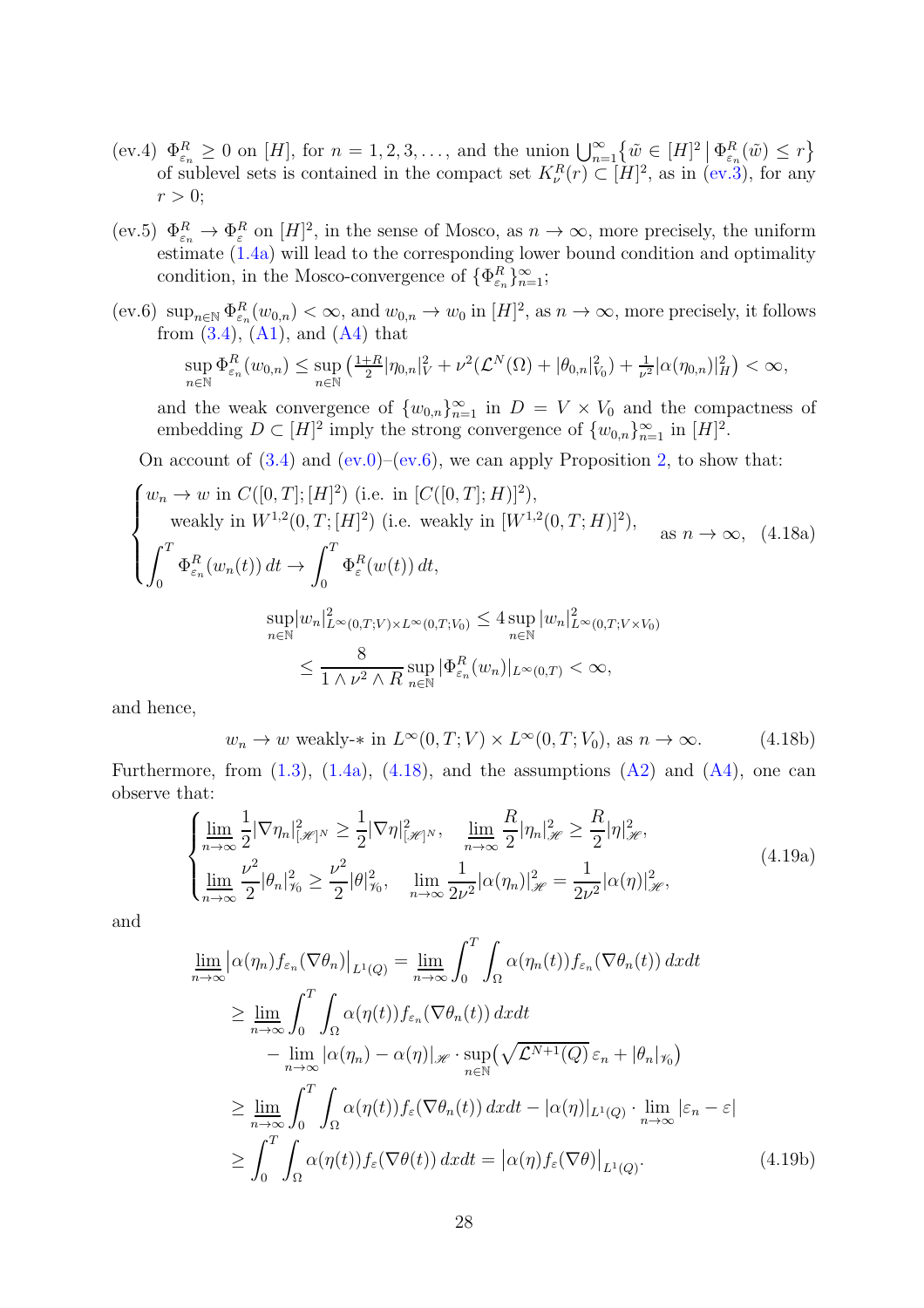Here, from  $(4.1)$ , it is seen that:

$$
\int_0^T \Phi_{\tilde{\varepsilon}}^R(\tilde{w}(t)) dt = \int_0^T \Phi_{\tilde{\varepsilon}}^R(\tilde{\eta}(t), \tilde{\theta}(t)) dt
$$
  
\n
$$
= \frac{1}{2} |\nabla \tilde{\eta}|_{[\mathscr{H}]^N}^2 + \frac{R}{2} |\tilde{\eta}|_{\mathscr{H}}^2 + \frac{\nu^2}{2} |\tilde{\theta}|_{\mathscr{V}_0}^2 + |\alpha(\tilde{\eta}) f_{\tilde{\varepsilon}}(\nabla \tilde{\theta})|_{L^1(Q)} + \frac{1}{2\nu^2} |\alpha(\tilde{\eta})|_{\mathscr{H}}^2
$$
  
\n
$$
+ \frac{\nu^2 \tilde{\varepsilon}^2}{2} \mathcal{L}^{N+1}(Q), \text{ for all } \tilde{\varepsilon} \ge 0 \text{ and } \tilde{w} = [\tilde{\eta}, \tilde{\theta}] \in \mathscr{Y}.
$$
 (4.20)

Taking into account  $(4.18a)$ ,  $(4.19)$ , and  $(4.20)$ , we deduce that:

$$
|\nabla \eta_n|_{[\mathscr{H}]^N}^2 + R|\eta_n|_{\mathscr{H}}^2 + \nu^2 |\theta_n|_{\mathscr{V}_0}^2 \to |\nabla \eta|_{[\mathscr{H}]^N}^2 + R|\eta|_{\mathscr{H}}^2 + \nu^2 |\theta|_{\mathscr{V}_0}^2,
$$
  
and hence,  $|[\eta_n, \theta_n]|_{\mathscr{Y}} \to |[\eta, \theta]|_{\mathscr{Y}}$ , as  $n \to \infty$ . (4.21)

Since the norm of Hilbert space  $\mathscr{Y} := \mathscr{V} \times \mathscr{V}_0$  is uniformly convex, the convergences [\(4.18b\)](#page-27-4) and [\(4.21\)](#page-28-1) imply the strong convergence:

<span id="page-28-3"></span><span id="page-28-2"></span><span id="page-28-1"></span><span id="page-28-0"></span>
$$
w_n \to w \text{ in } \mathcal{Y}, \text{ as } n \to \infty,
$$
\n
$$
(4.22a)
$$

and furthermore, it follows from  $(1.4a)$  and  $(4.22a)$  that:

$$
|f_{\varepsilon_n}(\nabla \theta_n) - f_{\varepsilon}(\nabla \theta)|_{\mathscr{H}} \le |f_{\varepsilon_n}(\nabla \theta_n) - f_{\varepsilon_n}(\nabla \theta)|_{\mathscr{H}} + |f_{\varepsilon_n}(\nabla \theta) - f_{\varepsilon}(\nabla \theta)|_{\mathscr{H}}
$$
  

$$
\le |\theta_n - \theta|_{\mathscr{V}_0} + \sqrt{\mathcal{L}^{N+1}(Q)}|\varepsilon_n - \varepsilon| \to 0, \text{ as } n \to \infty.
$$
 (4.22b)

The convergences  $(4.18)$  and  $(4.22)$  are sufficient to obtain the convergence  $(3.6)$  as in Main Theorem [1](#page-17-0) [\(I-B\)](#page-17-2).

Finally, let us assume  $(3.7)$  to verify  $(3.8)$ . In the light of  $(A3)$ , we can take a large constant  $L_* > 0$ , independent of *n*, such that:

$$
L_* \ge \sup_{n \in \mathbb{N}} |\eta_{0,n}|_{L^\infty(\Omega)}, \ g(L_*) \ge M_u \sup_{n \in \mathbb{N}} |u_n|_{L^\infty(Q)},
$$
  
and 
$$
g(-L_*) \le -M_u \sup_{n \in \mathbb{N}} |u_n|_{L^\infty(Q)}.
$$
 (4.23)

Then, just as in the derivation of  $(4.16)$ , we can show that:

<span id="page-28-4"></span>
$$
\sup_{n \in \mathbb{N}} |\eta_n|_{L^{\infty}(Q)} \le L_*, \text{ i.e. } -L_* \le \eta_n \le L_* \text{ a.e. in } Q, n = 1, 2, 3, .... \tag{4.24}
$$

The convergence [\(3.6\)](#page-17-3), and the  $L^{\infty}$ -weak-\* compactness brought by [\(4.24\)](#page-28-4) lead to the convergence [\(3.8\)](#page-17-7).

### 5 Proof of Main Theorem [2](#page-18-0)

In this section, we prove the second Main Theorem [2.](#page-18-0) Before the proof, we prepare the following lemma.

<span id="page-28-6"></span>**Lemma 3.** Let us assume [\(A5\)](#page-16-2) and [\(A6\)](#page-16-3), and let us fix the function  $\bar{\kappa} \in \bigcap_{n=1}^{\infty} K_n$  as in [\(A6\)](#page-16-3). Besides, let us take any function  $u \in K$ , and define a sequence  $\{u_n\}_{n=1}^{\infty} \subset \mathcal{H}$ , by setting:

$$
u_n := \text{proj}_{K_n}(u) = \kappa_n^0 \vee (\kappa_n^1 \wedge u) \in K_n \text{ in } \mathscr{H}, \text{ for } n = 1, 2, 3, \dots.
$$

Then, it holds that:

<span id="page-28-5"></span>
$$
u_n \to u \text{ in } \mathcal{H} \text{ as } n \to \infty. \tag{5.1}
$$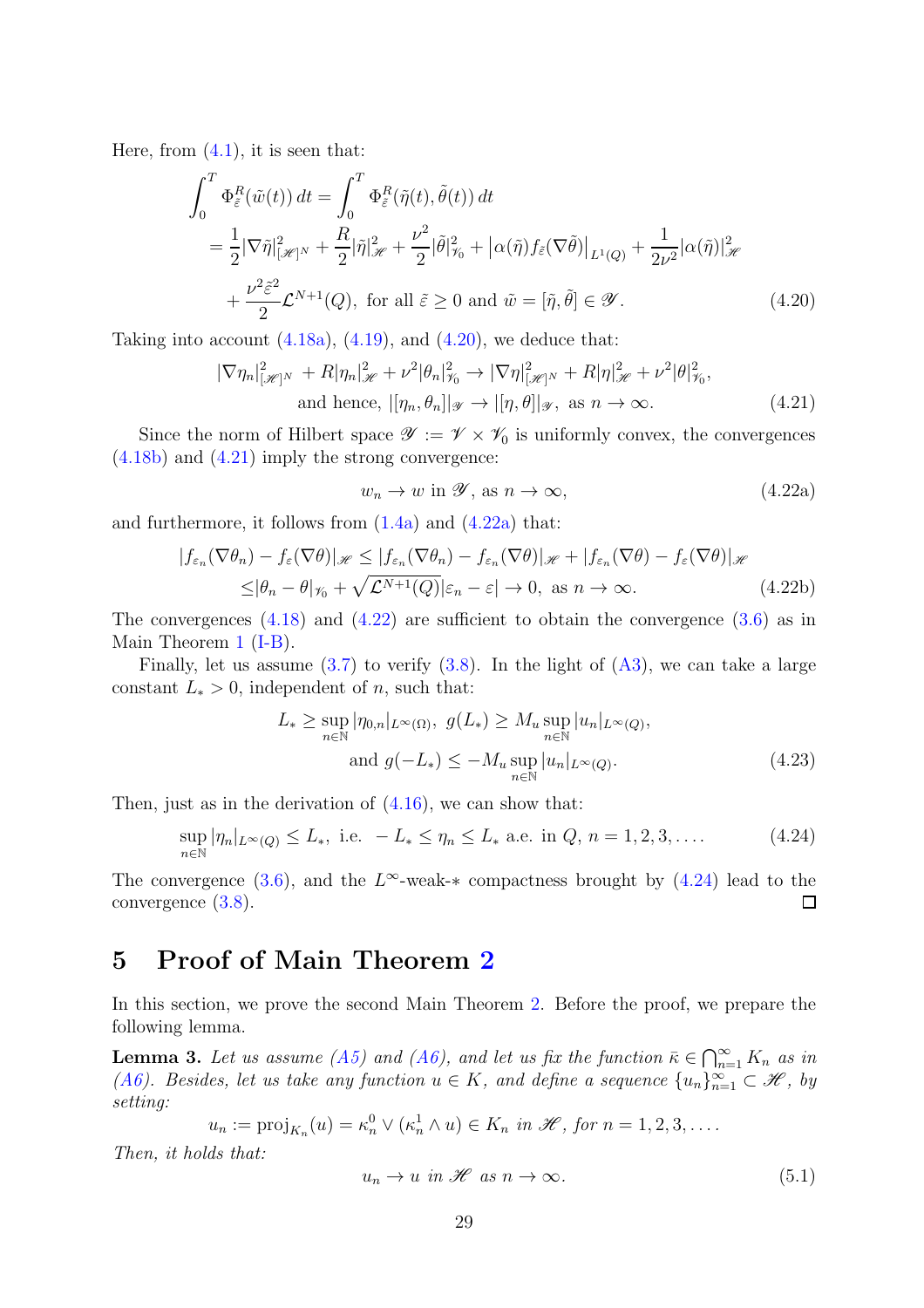**Proof.** As is easily seen,

$$
u_n(t,x) = \begin{cases} \kappa_n^1(t,x), & \text{if } u(t,x) > \kappa_n^1(t,x), \\ u(t,x), & \text{if } \kappa_n^0(t,x) \le u(t,x) \le \kappa_n^1(t,x), \\ \kappa_n^0(t,x), & \text{if } u(t,x) < \kappa_n^0(t,x), \\ \text{a.e. } (t,x) \in Q, n = 1, 2, 3, \dots, \end{cases}
$$
(5.2)

so that:

<span id="page-29-0"></span> $|u_n - u| \to 0$ , in the pointwise sense, a.e. in  $Q$ , as  $n \to \infty$ . (5.3)

Also, owing to the presence of  $\bar{\kappa} \in \bigcap_{n=1}^{\infty} K_n$ , as in  $(A6)$ ,

$$
- [u - \bar{\kappa}]^- \le u_n - \bar{\kappa} \le [u - \bar{\kappa}]^+, \text{ a.e. in } Q,
$$
  
i.e.  $|u_n - \bar{\kappa}| \le [u - \bar{\kappa}]^+ + [u - \bar{\kappa}]^- = |u - \bar{\kappa}|, \text{ a.e. in } Q,$ 

which leads to:

<span id="page-29-1"></span>
$$
|u_n - u| \le |u_n - \bar{\kappa}| + |u - \bar{\kappa}| \le 2|u - \bar{\kappa}| \quad \text{a.e. in } Q,
$$
  
with  $|u - \bar{\kappa}| \in \mathcal{H}.$  (5.4)

The convergence [\(5.1\)](#page-28-5) will be deduced as a straightforward consequence of [\(5.3\)](#page-29-0), [\(5.4\)](#page-29-1), and the dominated convergence theorem [\[19,](#page-47-12) Theorem 10 on page 36].  $\Box$ 

Now, let  $[\eta_0, \theta_0] \in D$  be the initial pair, and any constraint  $K = [\![\kappa^0, \kappa^1]\!] \in \mathfrak{K}$ . Also, let us fix arbitrary forcing pair  $[\bar{u}, \bar{v}] \in \mathscr{U}_{ad}^K$ , and let us invoke the definition of the cost function  $\mathcal{J}_{\varepsilon}$ , defined in [\(0.2\)](#page-1-4), to estimate that:

$$
0 \leq \underline{J}_{\varepsilon} := \inf \mathcal{J}_{\varepsilon}(\mathscr{U}_{ad}^K) \leq \overline{J}_{\varepsilon} := \mathcal{J}_{\varepsilon}(\bar{u}, \bar{v}) < \infty, \text{ for all } \varepsilon \geq 0. \tag{5.5}
$$

Also, for any  $\varepsilon \geq 0$ , we denote by  $[\bar{\eta}, \bar{\theta}]$  the solution to  $(S)_{\varepsilon}$ , for the initial pair  $[\eta_0, \theta_0]$  and forcing pair  $[\bar{u}, \bar{v}]$ .

Based on these, the Main Theorem [2](#page-18-0) is proved as follows.

**Proof of Main Theorem [2](#page-18-0) (II-A).** Let us fix any  $\varepsilon \geq 0$ . Then, from the estimate [\(5.5\)](#page-29-2), we immediately find a sequence of forcing pairs  $\{[u_n, v_n]\}_{n=1}^{\infty} \subset \mathscr{U}_{ad}^K$ , such that:

<span id="page-29-5"></span><span id="page-29-3"></span><span id="page-29-2"></span>
$$
\mathcal{J}_{\varepsilon}(u_n, v_n) \downarrow \underline{J}_{\varepsilon}, \text{ as } n \to \infty,
$$
\n(5.6a)

and

$$
\frac{1}{2} \sup_{n \in \mathbb{N}} \left| \left[ \sqrt{M_u} u_n, \sqrt{M_v} v_n \right] \right|_{\left[ \mathcal{H} \right]^2}^2 \le \mathcal{J}_{\varepsilon}(\bar{u}, \bar{v}) < \infty. \tag{5.6b}
$$

Also, the estimate  $(5.6b)$  and the assumption  $(A5)$  enable us to take a subsequence of  $\{[u_n, v_n]\}_{n=1}^{\infty} \subset \mathscr{U}_{ad}^K$  (not relabeled), and to find a pair of functions  $[u^*, v^*] \in \mathscr{U}_{ad}^K$ , such that:

<span id="page-29-4"></span>
$$
[\sqrt{M_u}u_n, \sqrt{M_v}v_n] \to [\sqrt{M_u}u^*, \sqrt{M_v}v^*] \text{ weakly in } [\mathscr{H}]^2, \text{as } n \to \infty,
$$
 (5.7)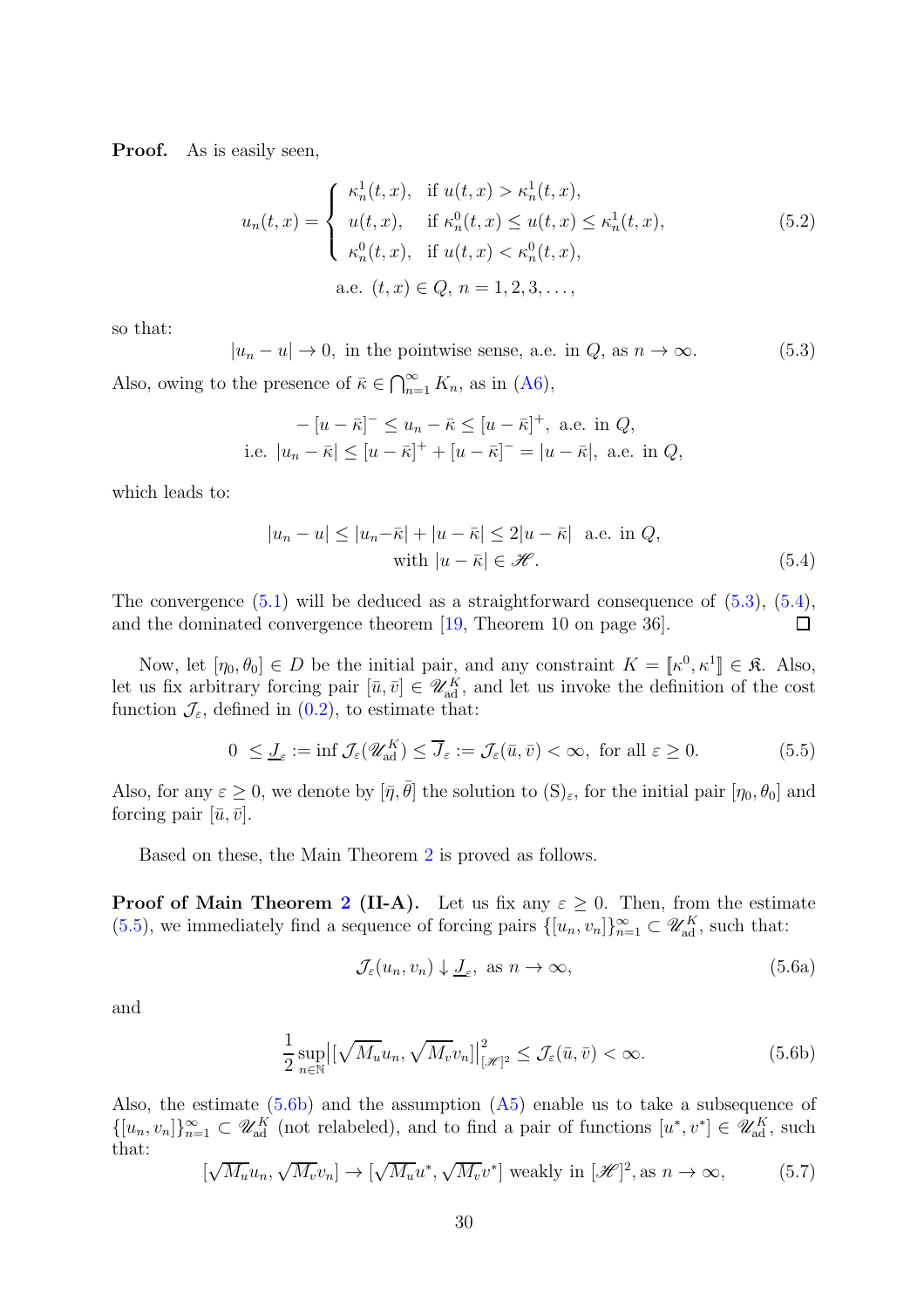Let  $[\eta^*, \theta^*] \in [\mathcal{H}]^2$  be the solution to  $(S)_{\varepsilon}$ , for the initial pair  $[\eta_0, \theta_0]$  and forcing pair  $[u^*, v^*]$ . Also, for any  $n \in \mathbb{N}$ , let  $[\eta_n, \theta_n] \in [\mathcal{H}]^2$  be the solution to  $(S)_{\varepsilon_n}$ , for the forcing pair  $[u_n, v_n]$ . Then, having in mind  $(3.4)$ ,  $(5.7)$ , and the initial condition:

$$
[\eta_n(0), \theta_n(0)] = [\eta^*(0), \theta^*(0)] = [\eta_0, \theta_0] \text{ in } [H]^2 \text{, for } n = 1, 2, 3, \dots,
$$

we can apply Main Theorem [1](#page-17-0) [\(I-B\)](#page-17-2), to see that:

<span id="page-30-0"></span>
$$
[\eta_n, \theta_n] \to [\eta^*, \theta^*] \text{ in } [C([0, T]; H)]^2, \text{ as } n \to \infty.
$$
 (5.8)

On account of  $(5.6a)$ ,  $(5.7)$ , and  $(5.8)$ , it is computed that:

$$
\mathcal{J}_{\varepsilon}(u^*, v^*) = \frac{1}{2} \left| \left[ \sqrt{M_{\eta}} (\eta^* - \eta_{ad}), \sqrt{M_{\theta}} (\theta^* - \theta_{ad}) \right] \right|_{\left[\mathscr{H}\right]^2}^2
$$
  
+ 
$$
\frac{1}{2} \left| \left[ \sqrt{M_{u}} u^*, \sqrt{M_{v}} v^* \right] \right|_{\left[\mathscr{H}\right]^2}^2
$$
  

$$
\leq \frac{1}{2} \lim_{n \to \infty} \left| \left[ \sqrt{M_{\eta}} (\eta_n - \eta_{ad}), \sqrt{M_{\theta}} (\theta_n - \theta_{ad}) \right] \right|_{\left[\mathscr{H}\right]^2}^2
$$
  
+ 
$$
\frac{1}{2} \lim_{n \to \infty} \left| \left[ \sqrt{M_{u}} u_n, \sqrt{M_{v}} v_n \right] \right|_{\left[\mathscr{H}\right]^2}^2
$$
  
= 
$$
\lim_{n \to \infty} \mathcal{J}_{\varepsilon}(u_n, v_n) = \underline{J}_{\varepsilon} \left( \leq \mathcal{J}_{\varepsilon}(u^*, v^*) \right),
$$

and this leads to:

$$
\mathcal{J}_{\varepsilon}(u^*, v^*) = \min_{[u, v] \in \mathscr{U}_{ad}^K} \mathcal{J}_{\varepsilon}(u, v).
$$

Thus, we conclude the item [\(II-A\)](#page-18-1).

**Proof of Main Theorem [2](#page-18-0) (II-B).** Let us take  $\varepsilon \geq 0$ ,  $\{\varepsilon_n\}_{n=1}^{\infty} \subset [0,\infty)$ , and  $\{[\eta_{0,n},\theta_{0,n}]\}_{n=1}^{\infty} \subset D$  as in [\(3.4\)](#page-17-5). Besides, for the pair of functions  $[\bar{u},\bar{v}] \in \mathcal{U}_{ad}^K$  as in  $(5.5)$ , let us define:

$$
\bar{u}_n := \text{proj}_{K_n}(\bar{u}) = \kappa_n^0 \vee (\kappa_n^1 \wedge \bar{u}) \in K_n, \ n = 1, 2, 3, \dots
$$

Then, from Lemma [3,](#page-28-6) it immediately follows that:

<span id="page-30-1"></span>
$$
\bar{u}_n \to \bar{u} \text{ in } \mathcal{H}, \text{ as } n \to \infty. \tag{5.9}
$$

Here, let  $[\bar{\eta}, \bar{\theta}] \in [\mathcal{H}]^2$  be the solution to  $(S)_{\varepsilon}$ , for the initial pair  $[\eta_0, \theta_0]$  and forcing pair  $[\bar{u}, \bar{v}],$  and let  $[\bar{\eta}_n, \bar{\theta}_n] \in [\mathcal{H}]^2$ ,  $n = 1, 2, 3, \ldots$ , be solutions to  $(S)_{\varepsilon_n}$ , for the initial pairs  $[\eta_{0,n}, \theta_{0,n}]$ , and forcing pairs  $[\bar{u}_n, \bar{v}], n = 1, 2, 3, \ldots$ , respectively. Then, invoking [\(3.4\)](#page-17-5) and [\(5.9\)](#page-30-1), we can apply Main Theorem [1](#page-17-0) (I-B) to these solutions, and we can see that:

$$
[\bar{\eta}_n, \bar{\theta}_n] \to [\bar{\eta}, \bar{\theta}] \text{ in } [C([0, T]; H)]^2,
$$
\n(5.10a)

and in particular,

$$
[\eta_{0,n}, \theta_{0,n}] = [\bar{\eta}_n(0), \bar{\theta}_n(0)] \to [\eta_0, \theta_0] = [\bar{\eta}(0), \bar{\theta}(0)]
$$
  
in [H]<sup>2</sup>, as  $n \to \infty$ . (5.10b)

<span id="page-30-2"></span> $\Box$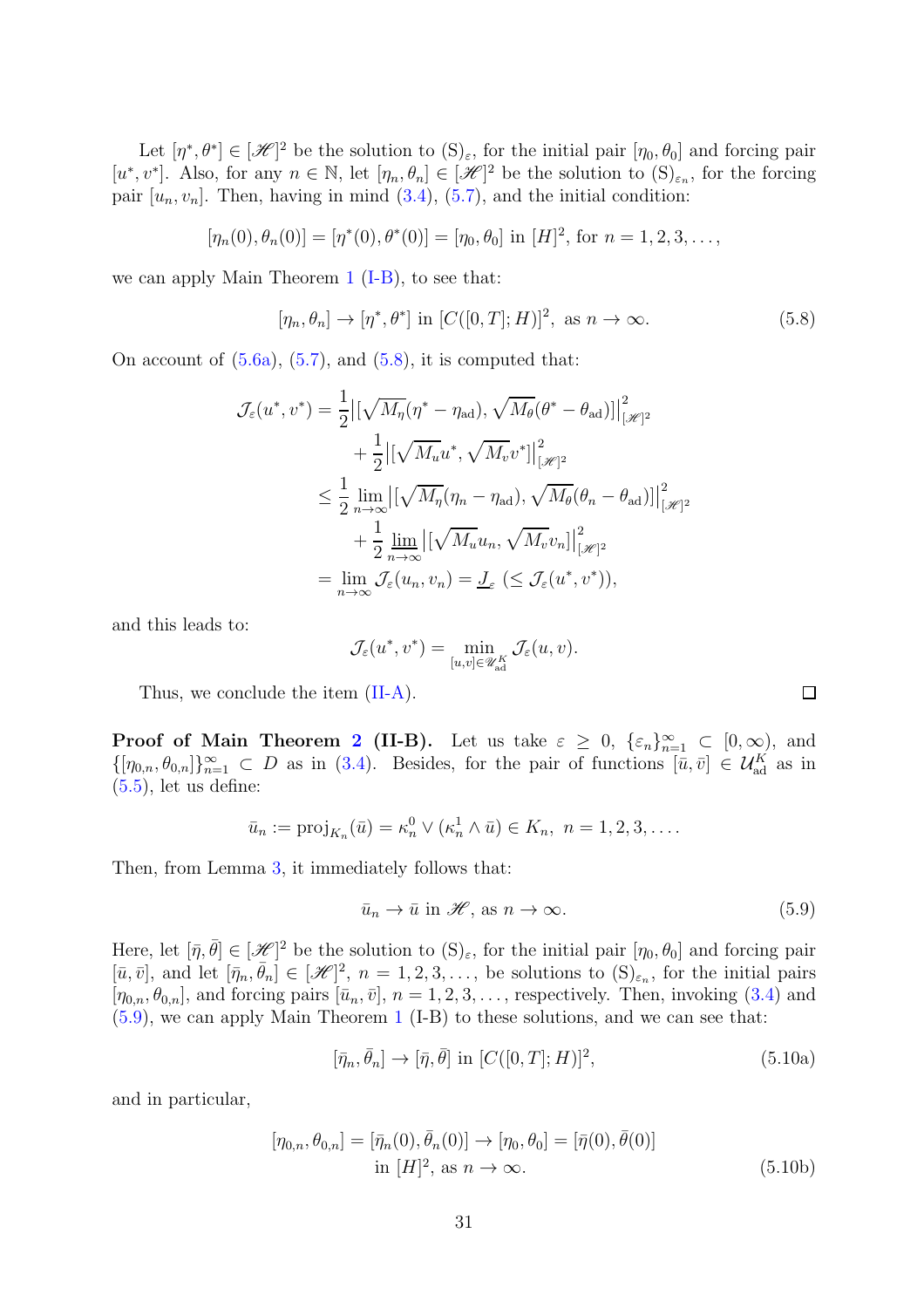The convergences  $(5.9)$  and  $(5.10)$  enable us to estimate:

<span id="page-31-0"></span>
$$
\overline{J}_{\text{sup}} := \sup_{n \in \mathbb{N}} \mathcal{J}_{\varepsilon_n}(\bar{u}_n, \bar{v}) < \infty. \tag{5.11}
$$

Next, for any  $n \in \mathbb{N}$ , let us denote by  $[\eta_n^*, \theta_n^*] \in [\mathcal{H}]^2$  the solution to  $(\mathbf{S})_{\varepsilon_n}$ , for the initial pair  $[\eta_{0,n}, \theta_{0,n}]$ , and forcing pair  $[u_n^*, v_n^*]$  of the optimal control of  $(\text{OP})_{\varepsilon_n}^{K_n}$ . Then, in the light of  $(5.5)$  and  $(5.11)$ , it is observed that:

$$
0 \leq \frac{1}{2} \left| \left[ \sqrt{M_u} u_n^*, \sqrt{M_v} v_n^* \right] \right|_{\left[\mathcal{H}\right]^2}^2 \leq J_{\varepsilon_n} \leq \overline{J}_{\sup} < \infty, \ n = 1, 2, 3, \dots
$$

Therefore, one can find a subsequence  $\{n_i\}_{i=1}^{\infty} \subset \{n\}$ , together with a limiting pair of functions  $[u^{**}, v^{**}] \in [\mathcal{H}]^2$ , such that:

<span id="page-31-1"></span>
$$
[\sqrt{M_u}u_{n_i}^*, \sqrt{M_v}v_{n_i}^*] \to [\sqrt{M_u}u^{**}, \sqrt{M_v}v^{**}] \text{ weakly in } [\mathcal{H}]^2, \text{ as } i \to \infty,
$$
  
and as well as  $[M_u u_{n_i}^*, M_v v_{n_i}^*] \to [M_u u^{**}, M_v v^{**}]$  weakly in  $[\mathcal{H}]^2$ , as  $i \to \infty$ . (5.12)

Additionally, for every  $\ell = 0, 1$ , the convex functionals on  $L^1(Q \setminus |\kappa^{\ell}|^{-1}(\infty))$ , defined as:

$$
\tilde{u} \in L^1(Q \setminus |\kappa^\ell|^{-1}(\infty)) \mapsto \int_{Q \setminus |\kappa^\ell|^{-1}(\infty)} [\tilde{u}]^+ dx dt \in [0, \infty), \ \ell = 0, 1,
$$

are weakly lower semi-continuous. Therefore, we can observe from  $(5.12)$  and  $(46)$  that:

<span id="page-31-2"></span>
$$
\begin{cases} [\kappa^0 - u^{**}]^+ \le [\bar{\kappa} - u^{**}]^+ \in \mathcal{H} \subset L^1(Q), \\ [u^{**} - \kappa^1]^+ \le [u^{**} - \bar{\kappa}]^+ \in \mathcal{H} \subset L^1(Q), \end{cases}
$$

$$
\left| M_u[\kappa^0 - u^{**}]^+ \right|_{L^1(Q)} = \int_{Q \setminus |\kappa^0|^{-1}(\infty)} [M_u(\kappa^0 - u^{**})]^+ dx dt
$$
  
\$\leq \lim\_{i \to \infty} \int\_{Q \setminus |\kappa^0|^{-1}(\infty)} [M\_u(\kappa^0\_{\varepsilon\_{n\_i}} - u^\*\_{n\_i})]^+ dx dt = 0, \qquad (5.13a)\$

and

$$
\left| M_u[u^{**} - \kappa^1]^{+} \right|_{L^1(Q)} = \int_{Q \setminus |\kappa^1|^{-1}(\infty)} [M_u(u^{**} - \kappa^1)]^{+} dx dt
$$
  
\$\leq \lim\_{i \to \infty} \int\_{Q \setminus |\kappa^1|^{-1}(\infty)} [M\_u(u^{\*}\_{n\_i} - \kappa^1\_{\varepsilon\_{n\_i}})]^{+} dx dt = 0. \qquad (5.13b)

Since the limit  $u^{**}$ , when  $M_u = 0$ , can be taken arbitrary, the estimates as in  $(5.13)$  enable us to suppose that:

<span id="page-31-3"></span>
$$
\kappa^0 \le u^{**} \le \kappa^1
$$
 a.e. in Q, i.e.  $[u^{**}, v^{**}] \in \mathcal{U}_{ad}^K$ .

Now, let us denote by  $[\eta^{**}, \theta^{**}] \in [\mathcal{H}]^2$  the solution to  $(S)_{\varepsilon}$ , for the initial pair  $[\eta_0, \theta_0]$ and forcing pair  $[u^{**}, v^{**}]$ . Then, applying Main Theorem [1](#page-17-0) [\(I-B\)](#page-17-2), again, to the solutions  $[\eta^{**}, \theta^{**}]$  and  $[\eta_{n_i}^*, \theta_{n_i}^*]$ ,  $i = 1, 2, 3, \ldots$ , one can see that:

$$
[\eta_{n_i}^*, \theta_{n_i}^*] \to [\eta^{**}, \theta^{**}] \text{ in } [C([0, T]; H)]^2, \text{ in } \mathcal{Y},
$$
  
weakly in  $[W^{1,2}(0, T; H)]^2$ , and  
weakly-\* in  $L^{\infty}(0, T; V) \times L^{\infty}(0, T; V_0)$ , as  $i \to \infty$ . (5.14)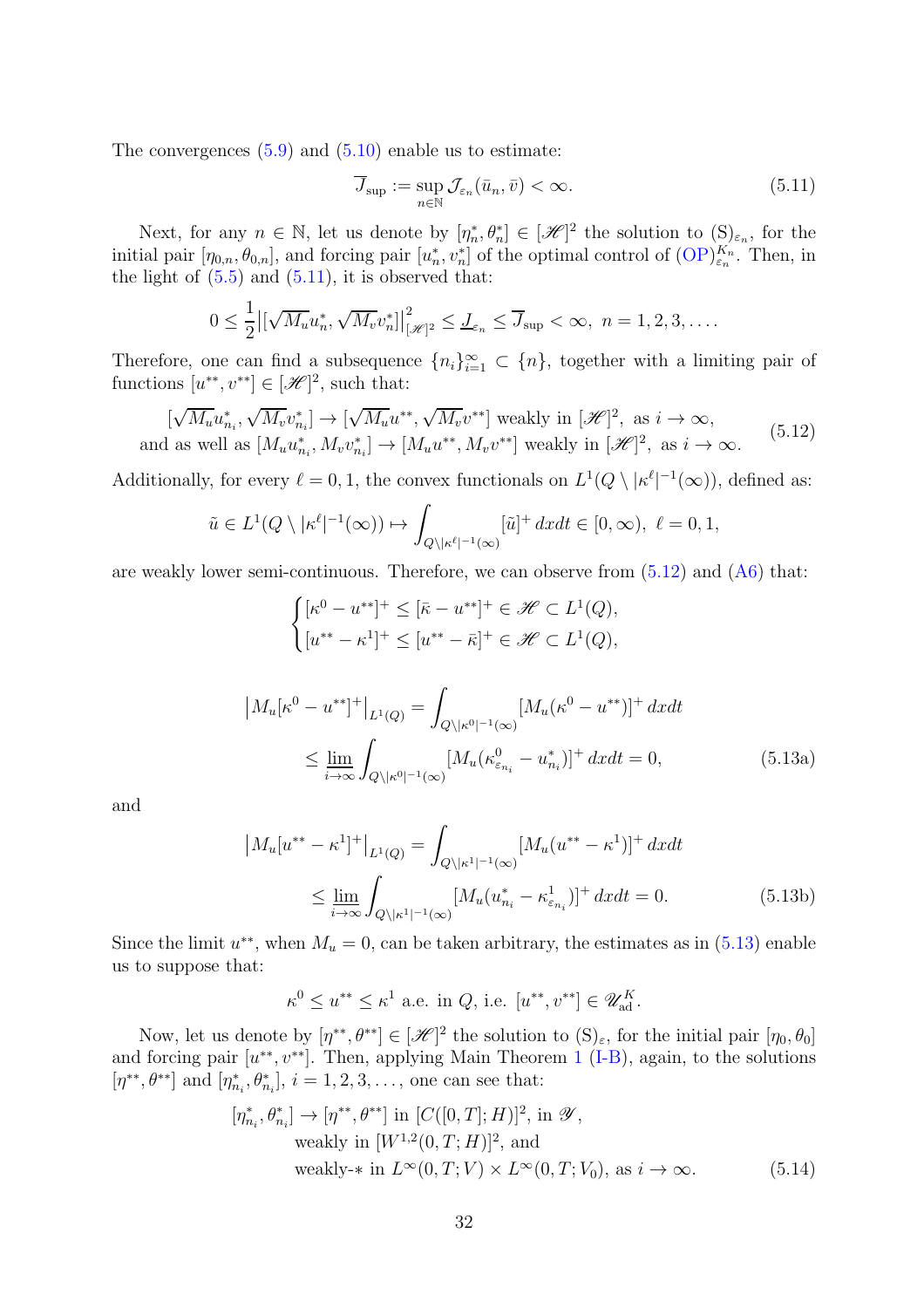As a consequence of  $(5.9)$ ,  $(5.10)$ ,  $(5.12)$ , and  $(5.14)$ , it is verified that:

$$
\mathcal{J}_{\varepsilon}(u^{**}, v^{**}) = \frac{1}{2} \left| \left[ \sqrt{M_{\eta}} (\eta^{**} - \eta_{ad}), \sqrt{M_{\theta}} (\theta^{**} - \theta_{ad}) \right] \right|_{\left[ \mathscr{H} \right]^2}^{2}
$$
  
+ 
$$
\frac{1}{2} \left| \left[ \sqrt{M_{u}} u^{**}, \sqrt{M_{v}} v^{**} \right] \right|_{\left[ \mathscr{H} \right]^2}^{2}
$$
  

$$
\leq \frac{1}{2} \lim_{i \to \infty} \left| \left[ \sqrt{M_{\eta}} (\eta_{n_i}^* - \eta_{ad}), \sqrt{M_{\theta}} (\theta_{n_i}^* - \theta_{ad}) \right] \right|_{\left[ \mathscr{H} \right]^2}^{2}
$$
  
+ 
$$
\frac{1}{2} \lim_{i \to \infty} \left| \left[ \sqrt{M_{u}} u_{n_i}^*, \sqrt{M_{v}} v_{n_i}^* \right] \right|_{\left[ \mathscr{H} \right]^2}^{2}
$$
  
= 
$$
\lim_{i \to \infty} \mathcal{J}_{\varepsilon_{n_i}}(u_{n_i}^*, v_{n_i}^*) \leq \lim_{i \to \infty} \mathcal{J}_{\varepsilon_{n_i}}(\bar{u}_{n_i}, \bar{v})
$$
  
= 
$$
\frac{1}{2} \lim_{i \to \infty} \left| \left[ \sqrt{M_{\eta}} (\bar{\eta}_{n_i} - \eta_{ad}), \sqrt{M_{\theta}} (\bar{\theta}_{n_i} - \theta_{ad}) \right] \right|_{\left[ \mathscr{H} \right]^2}^{2}
$$
  
+ 
$$
\frac{1}{2} \lim_{i \to \infty} \left| \left[ \sqrt{M_{u}} \bar{u}_{n_i}, \sqrt{M_{v}} \bar{v} \right] \right|_{\left[ \mathscr{H} \right]^2}^{2}
$$
  
= 
$$
\mathcal{J}_{\varepsilon}(\bar{u}, \bar{v}).
$$

Since the choice of  $[\bar{u}, \bar{v}] \in \mathscr{U}_{ad}^K$  is arbitrary, we conclude that:

$$
\mathcal{J}_\varepsilon (u^{**}, v^{**}) = \min_{[u,v]\in \mathscr{U}_{\rm ad}^K} \mathcal{J}_\varepsilon (u,v),
$$

and complete the proof of Main Theorem [2](#page-18-0) [\(II-B\)](#page-18-2).

# 6 Proof of Main Theorem [3](#page-18-3)

Throughout this Section, we suppose the situation [\(r.s.0\)](#page-2-0). Let  $\varepsilon > 0$  be a fixed constant, and let  $[\eta_0, \theta_0] \in D_0$  be the initial pair. Let us take any forcing pair  $[u, v] \in \mathcal{X}$  (=  $L^{\infty}(Q) \times \mathscr{H}$ , and consider the unique solution  $[\eta, \theta] \in [\mathscr{H}]^2$  to the state-system  $(S)_{\varepsilon}$ . Also, let us take any constant  $\delta \in (0,1)$  and any pair of functions  $[h,k] \in \mathscr{X}$ , and consider another solution  $[\eta^{\delta}, \theta^{\delta}] \in [\mathcal{H}]^2$  to the system  $(S)_{\varepsilon}$ , for the initial pair  $[\eta_0, \theta_0]$ and a perturbed forcing pair  $[u + \delta h, v + \delta k]$ . On this basis, we consider a sequence of pairs of functions  $\{[\chi^{\delta}, \gamma^{\delta}]\}_{\delta \in (0,1)} \subset [\mathscr{H}]^2$ , defined as:

<span id="page-32-1"></span>
$$
[\chi^{\delta}, \gamma^{\delta}] := \left[\frac{\eta^{\delta} - \eta}{\delta}, \frac{\theta^{\delta} - \theta}{\delta}\right] \in [\mathcal{H}]^2, \text{ for } \delta \in (0, 1).
$$
 (6.1)

This sequence acts a key-role in the computation of Gâteaux differential of the cost function  $\mathcal{J}_{\varepsilon}$ , for  $\varepsilon > 0$ .

<span id="page-32-0"></span>**Remark 13.** Note that for any  $\delta \in (0,1)$ , the pair of functions  $[\chi^{\delta}, \gamma^{\delta}] \in [\mathcal{H}]^2$  fulfills the

 $\Box$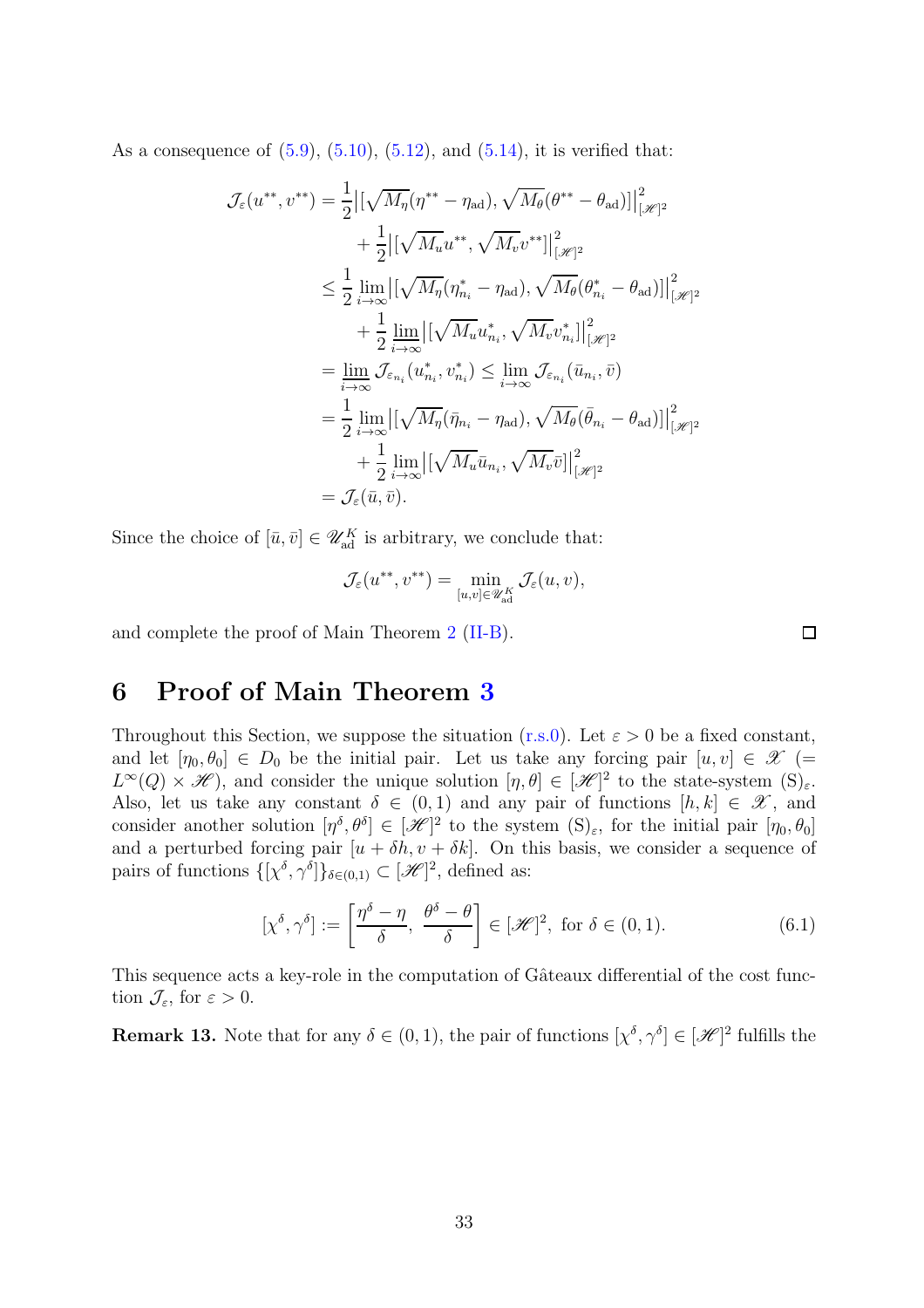following variational forms:

$$
(\partial_t \chi^{\delta}(t), \varphi)_H + (\nabla \chi^{\delta}(t), \nabla \varphi)_{[H]^N}
$$
  
+ 
$$
\int_{\Omega} \left( \int_0^1 g'(\eta(t) + \varsigma \delta \chi^{\delta}(t)) d\varsigma \right) \chi^{\delta}(t) \varphi dx
$$
  
+ 
$$
\int_{\Omega} \left( f_{\varepsilon}(\nabla \theta(t)) \int_0^1 \alpha''(\eta(t) + \varsigma \delta \chi^{\delta}(t)) d\varsigma \right) \chi^{\delta}(t) \varphi dx
$$
  
+ 
$$
\int_{\Omega} \left( \alpha'(\eta^{\delta}(t)) \int_0^1 \nabla f_{\varepsilon}(\nabla \theta(t) + \varsigma \delta \nabla \gamma^{\delta}(t)) d\varsigma \right) \cdot \nabla \gamma^{\delta}(t) \varphi dx
$$
  
= 
$$
(M_u h(t), \varphi)_H
$$
, for any  $\varphi \in V$ , a.e.  $t \in (0, T)$ , subject to  $\chi^{\delta}(0) = 0$  in H,

and

$$
(\alpha_0(t)\partial_t\gamma^{\delta}(t), \psi)_H + \nu^2(\nabla\gamma^{\delta}(t), \nabla\psi)_{[H]^N}
$$
  
+ 
$$
\int_{\Omega} \left( \alpha(\eta^{\delta}(t)) \int_0^1 \nabla^2 f_{\varepsilon}(\nabla\theta(t) + \varsigma \delta \nabla \gamma^{\delta}(t)) d\varsigma \right) \nabla \gamma^{\delta}(t) \cdot \nabla \psi dx
$$
  
+ 
$$
\int_{\Omega} \left( \left( \int_0^1 \alpha'(\eta(t) + \varsigma \delta \chi^{\delta}(t)) d\varsigma \right) \chi^{\delta}(t) \right) \nabla f_{\varepsilon}(\nabla\theta(t)) \cdot \nabla \psi dx
$$
  
= 
$$
(M_v k(t), \psi)_H
$$
, for any  $\psi \in V_0$ , a.e.  $t \in (0, T)$ , subject to  $\gamma^{\delta}(0) = 0$  in H.

In fact, these variational forms are obtained by taking the difference between respective two variational forms for  $[\eta^{\delta}, \theta^{\delta}]$  and  $[\eta, \theta]$ , as in Main Theorem [1](#page-17-0) [\(I-A\)](#page-17-1), and by using the following linearization formulas:

$$
\frac{1}{\delta}(g(\eta^{\delta}) - g(\eta)) = \left(\int_0^1 g'(\eta + \varsigma \delta \chi^{\delta}) d\varsigma\right) \chi^{\delta} \text{ in } \mathscr{H},
$$
  

$$
\frac{1}{\delta}(\alpha'(\eta^{\delta}) f_{\varepsilon}(\nabla \theta^{\delta}) - \alpha'(\eta) f_{\varepsilon}(\nabla \theta))
$$
  

$$
= \frac{1}{\delta}(\alpha'(\eta^{\delta}) - \alpha'(\eta)) f_{\varepsilon}(\nabla \theta) + \frac{1}{\delta} \alpha'(\eta^{\delta}) (f_{\varepsilon}(\nabla \theta^{\delta}) - f_{\varepsilon}(\nabla \theta))
$$
  

$$
= \left(f_{\varepsilon}(\nabla \theta) \int_0^1 \alpha''(\eta + \varsigma \delta \chi^{\delta}) d\varsigma\right) \chi^{\delta}
$$
  

$$
+ \left(\alpha'(\eta^{\delta}) \int_0^1 \nabla f_{\varepsilon}(\nabla \theta + \varsigma \delta \nabla \gamma^{\delta}) d\varsigma\right) \cdot \nabla \gamma^{\delta} \text{ in } \mathscr{H},
$$

and

$$
\frac{1}{\delta} \big( \alpha(\eta^{\delta}) \nabla f_{\varepsilon} (\nabla \theta^{\delta}) - \alpha(\eta) \nabla f_{\varepsilon} (\nabla \theta) \big) \n= \frac{1}{\delta} \alpha(\eta^{\delta}) \big( \nabla f_{\varepsilon} (\nabla \theta^{\delta}) - \nabla f_{\varepsilon} (\nabla \theta) \big) + \frac{1}{\delta} \big( \alpha(\eta^{\delta}) - \alpha(\eta) \big) \nabla f_{\varepsilon} (\nabla \theta) \n= \big( \alpha(\eta^{\delta}) \int_0^1 \nabla^2 f_{\varepsilon} (\nabla \theta + \varsigma \delta \nabla \gamma^{\delta}) d\varsigma \big) \nabla \gamma^{\delta} \n+ \big( \big( \int_0^1 \alpha' (\eta + \varsigma \delta \chi^{\delta}) d\varsigma \big) \chi^{\delta} \big) \nabla f_{\varepsilon} (\nabla \theta) \text{ in } [\mathscr{H}]^N.
$$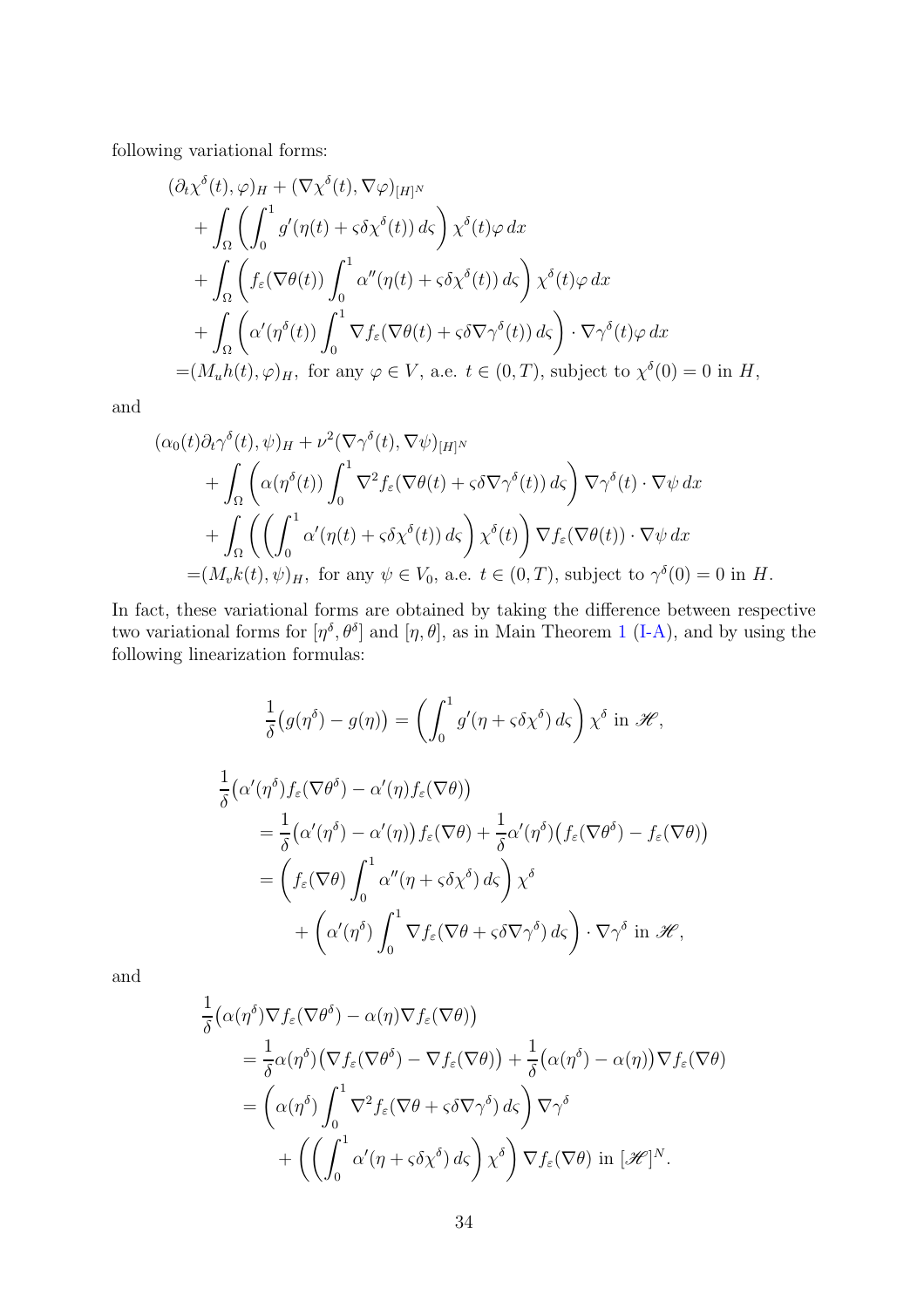Incidentally, the above linearization formulas can be verified as consequences of the assumptions  $(A1)$ – $(A4)$  and the mean-value theorem (cf. [\[17,](#page-47-14) Theorem 5 in p. 313]).

**Remark 14.** Note that the situation  $(r.s.0)$  implies  $\eta_0 \in L^{\infty}(\Omega)$  and  $u \in L^{\infty}(Q)$ . There-fore, under [\(r.s.0\)](#page-2-0), we can suppose  $\eta \in L^{\infty}(Q)$  for the solution  $[\eta, \theta] \in [\mathcal{H}]^2$  to the system  $(S)_{\varepsilon}$ .

Now, we prepare the following two Lemmas, for the proof of Main Theorem [3.](#page-18-3)

<span id="page-34-4"></span>**Lemma 4.** Under the assumptions  $(A1)$ – $(A5)$ , let us fix  $\varepsilon > 0$ , and suppose  $(r.s.0)$  as in Main Theorem [3.](#page-18-3) Then, the restriction of the cost  $\mathcal{J}_{\varepsilon}|_{\mathcal{X}} : \mathcal{X} \longrightarrow \mathbb{R}$  is Gâteaux differentiable over X. Moreover, for any  $[u, v] \in \mathcal{X}$ , the Gâteaux derivative  $(\mathcal{J}_{\varepsilon}|_{\mathcal{X}})'(u, v) \in \mathcal{X}^*$ admits a unique extension  $\mathcal{J}'_{\varepsilon}(u, v) \in ([\mathcal{H}]^2)^* = [\mathcal{H}]^2$ , such that:

<span id="page-34-3"></span><span id="page-34-2"></span>
$$
\mathcal{J}'_{\varepsilon}(u,v) = (\mathcal{J}_{\varepsilon}|_{\mathcal{X}})'(u,v) \text{ in } \mathcal{X}^*,
$$
\n(6.2)

and

$$
\left(\mathcal{J}_{\varepsilon}'(u,v),[h,k]\right)_{[\mathscr{H}]^2} = \left([M_{\eta}(\eta - \eta_{ad}), M_{\theta}(\theta - \theta_{ad})], \bar{\mathcal{P}}_{\varepsilon}[M_{u}h, M_{v}k]\right)_{[\mathscr{H}]^2} + \left([M_{u}u, M_{v}v], [h,k]\right)_{[\mathscr{H}]^2}, \text{ for any } [h,k] \in \mathscr{X}.
$$
 (6.3)

In the context,  $[\eta, \theta]$  is the solution to the state-system  $(S)_{\varepsilon}$ , for the initial pair  $[\eta_0, \theta_0]$ and forcing pair  $[u, v]$ , and  $\overline{\mathcal{P}}_{\varepsilon} : [\mathcal{H}]^2 \longrightarrow \mathcal{Z}$  is a bounded linear operator, which is given as a restriction  $\mathcal{P}|_{\{[0,0]\}\times[\mathscr{H}]^2}$  of the (linear) isomorphism  $\mathcal{P} = \mathcal{P}(a,b,\mu,\lambda,\omega,A)$ :  $[H]^2 \times \mathscr{Y}^* \longrightarrow \mathscr{Z}$ , as in Proposition [5,](#page-13-1) in the case when:

<span id="page-34-1"></span>
$$
\begin{cases}\n[a, b] = [\alpha_0, 0] \text{ in } W^{1, \infty}(Q) \times L^{\infty}(Q), \\
\mu = \bar{\mu}_{\varepsilon} := \alpha''(\eta) f_{\varepsilon}(\nabla \theta) \text{ in } L^{\infty}(0, T; H), \\
\lambda = \bar{\lambda}_{\varepsilon} := g'(\eta) \text{ in } L^{\infty}(Q), \\
\omega = \bar{\omega}_{\varepsilon} := \alpha'(\eta) \nabla f_{\varepsilon}(\nabla \theta) \text{ in } [L^{\infty}(Q)]^N, \\
A = \bar{A}_{\varepsilon} := \alpha(\eta) \nabla^2 f_{\varepsilon}(\nabla \theta) \text{ in } [L^{\infty}(Q)]^{N \times N}.\n\end{cases}
$$
\n(6.4)

**Proof.** Let us fix any  $[u, v] \in \mathcal{X}$ , and take any  $\delta \in (0, 1)$  and any  $[h, k] \in \mathcal{X}$ . Then, due to the assumptions  $(r.s.0)$  and  $[u, v], [h, k] \in \mathcal{X}$ , we can see that:

<span id="page-34-0"></span>
$$
|\eta_0|_{L^{\infty}(\Omega)} \vee \sup_{\tilde{\delta} \in (0,1)} |u + \tilde{\delta}h|_{L^{\infty}(Q)} < \infty,
$$

and

$$
[M_u(u+\delta h),M_v(v+\delta k)]\to [M_u u,M_v v] \text{ in } \mathscr{X}, \text{ as } \delta\downarrow 0.
$$

Therefore, as a consequence of Main Theorem [1](#page-17-0) [\(I-B\)](#page-17-2), it is observed that:

$$
[\eta^{\delta}, \theta^{\delta}] \to [\eta, \theta] \text{ in } [C([0, T]; H)]^2, \text{ in } \mathcal{Y},
$$
  
weakly in  $[W^{1,2}(0, T; H)]^2$ ,  
and weakly-\* in  $L^{\infty}(0, T; V) \times L^{\infty}(0, T; V_0)$ , (6.5a)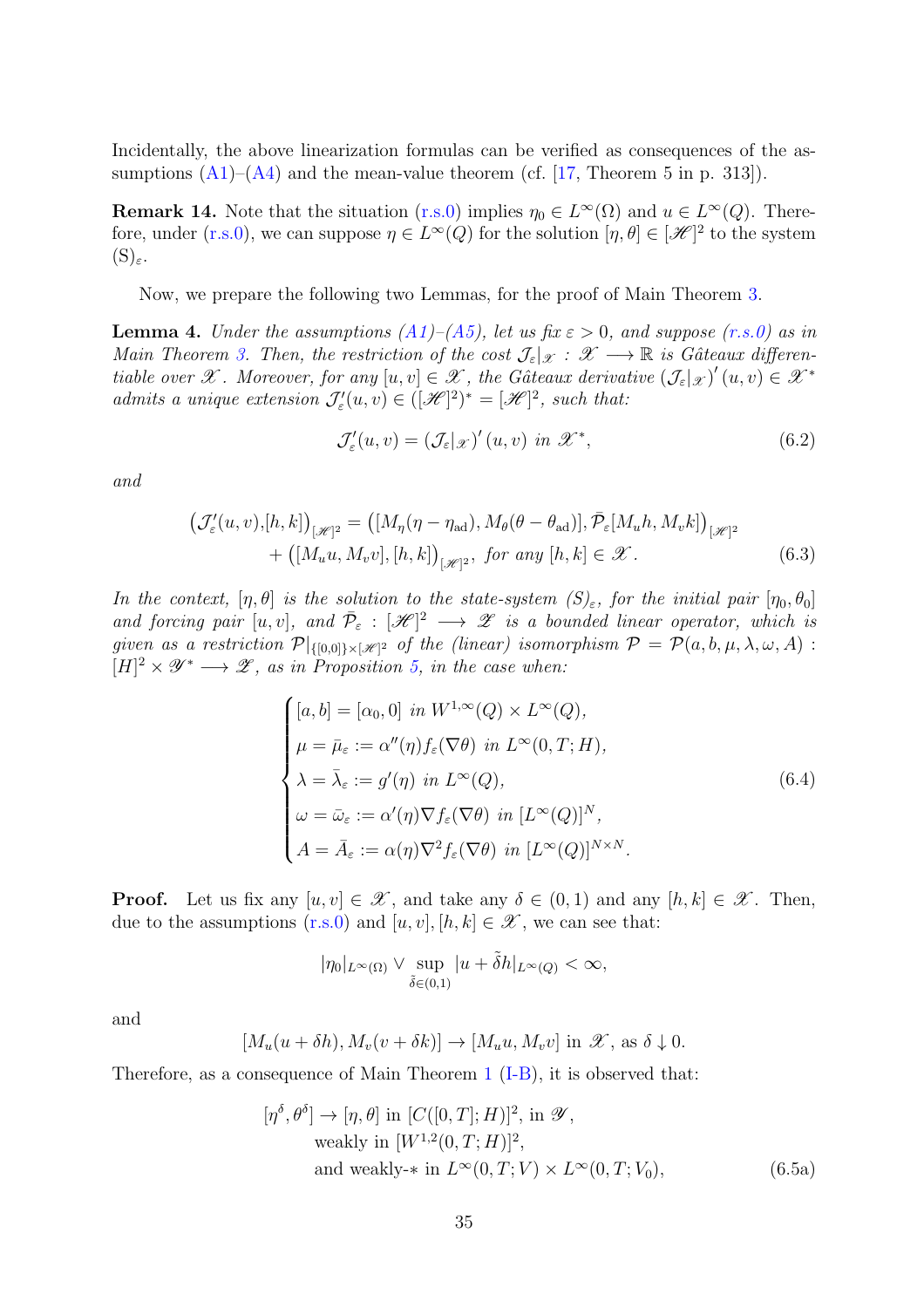and

<span id="page-35-1"></span>
$$
\eta^{\delta} \to \eta \text{ weakly-* in } L^{\infty}(Q), \text{ as } \delta \downarrow 0.
$$
 (6.5b)

In the meantime, it is easily computed that:

$$
\frac{1}{\delta} \left( \mathcal{J}_{\varepsilon} (u + \delta h, v + \delta k) - \mathcal{J}_{\varepsilon} (u, v) \right)
$$
\n
$$
= \left( \frac{M_{\eta}}{2} (\eta^{\delta} + \eta - 2\eta_{ad}), \chi^{\delta} \right)_{\mathscr{H}} + \left( \frac{M_{\theta}}{2} (\theta^{\delta} + \theta - 2\theta_{ad}), \gamma^{\delta} \right)_{\mathscr{H}} \tag{6.6}
$$
\n
$$
+ \left( \frac{M_{u}}{2} (2u + \delta h), h \right)_{\mathscr{H}} + \left( \frac{M_{v}}{2} (2v + \delta k), k \right)_{\mathscr{H}}.
$$

Here, let us set:

<span id="page-35-0"></span>
$$
\begin{cases}\n\bar{\mu}_{\varepsilon}^{\delta} := f_{\varepsilon}(\nabla \theta) \int_{0}^{1} \alpha''(\eta + \varsigma \delta \chi^{\delta}) d\varsigma \text{ in } L^{\infty}(0, T; H), \\
\bar{\lambda}_{\varepsilon}^{\delta} := \int_{0}^{1} g'(\eta + \varsigma \delta \chi^{\delta}) d\varsigma \text{ in } L^{\infty}(Q), \\
\bar{\omega}_{\varepsilon}^{\delta} := \alpha'(\eta^{\delta}) \int_{0}^{1} \nabla f_{\varepsilon}(\nabla \theta + \varsigma \delta \nabla \gamma^{\delta}) d\varsigma \text{ in } [L^{\infty}(Q)]^{N}, \\
\bar{A}_{\varepsilon}^{\delta} := \alpha(\eta^{\delta}) \int_{0}^{1} \nabla^{2} f_{\varepsilon}(\nabla \theta + \varsigma \delta \nabla \gamma^{\delta}) d\varsigma \text{ in } [L^{\infty}(Q)]^{N \times N},\n\end{cases}
$$
\n(6.7a)

and

$$
\bar{k}_{\varepsilon}^{\delta} := M_{v}k + \text{div}\left[\chi^{\delta}\nabla f_{\varepsilon}(\nabla\theta)\int_{0}^{1} \alpha'(\eta + \varsigma\delta\chi^{\delta}) d\varsigma \n- \chi^{\delta}\alpha'(\eta^{\delta})\int_{0}^{1} \nabla f_{\varepsilon}(\nabla\theta + \varsigma\delta\nabla\gamma^{\delta}) d\varsigma \right] \text{ in } \mathscr{V}_{0}^{*},
$$
\n(6.7b)\n
$$
\text{for all } \delta \in (0, 1).
$$

Then, in the light of [\(6.5\)](#page-34-0) and Remark [13,](#page-32-0) one can say that:

$$
[\chi^{\delta}, \gamma^{\delta}] = \bar{\mathcal{P}}_{\varepsilon}^{\delta}[M_u h, \bar{k}_{\varepsilon}^{\delta}] \text{ in } \mathscr{Z}, \text{ for } \delta \in (0, 1),
$$

by using the restriction  $\bar{\mathcal{P}}_{\epsilon}^{\delta} := \mathcal{P}|_{\{[0,0]\}\times\mathscr{Y}^*}: \mathscr{Y}^* \longrightarrow \mathscr{Z}$  of the (linear) isomorphism  $\mathcal{P} = \mathcal{P}(a, b, \mu, \lambda, \omega, A) : [H]^2 \times \mathscr{Y}^* \longrightarrow \mathscr{Z}$ , as in Proposition [5,](#page-13-1) in the case when:

$$
\begin{cases} [a, b, \lambda] = [\alpha_0, 0, \bar{\lambda}_{\varepsilon}^{\delta}] \text{ in } W^{1, \infty}(Q) \times [L^{\infty}(Q)]^2, \\ \omega = \bar{\omega}_{\varepsilon}^{\delta} \text{ in } [L^{\infty}(Q)]^N, \\ A = \bar{A}_{\varepsilon}^{\delta} \text{ in } [L^{\infty}(Q)]^{N \times N}, \\ \mu = \bar{\mu}_{\varepsilon}^{\delta} \text{ in } L^{\infty}(0, T; H), \text{ for } \delta \in (0, 1). \end{cases}
$$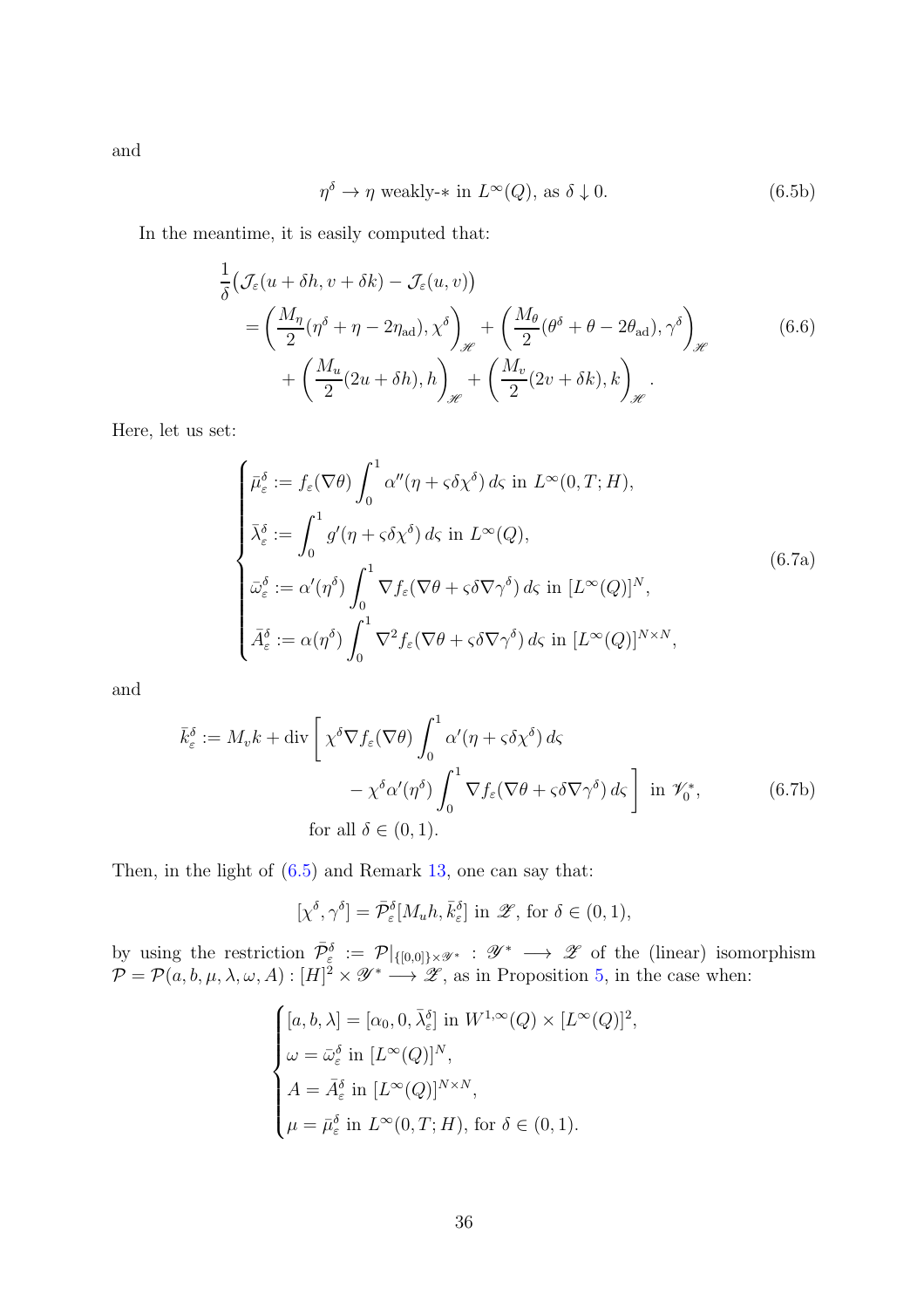Besides, taking into account  $(1.3)$ ,  $(2.5)$ ,  $(6.7)$ ,  $(A3)$ ,  $(A4)$ , and Remark [1,](#page-5-0) we have:

<span id="page-36-3"></span><span id="page-36-0"></span>
$$
\bar{C}_{0}^{*} := \frac{9(1+\nu^{2})}{1 \wedge \nu^{2} \wedge \delta_{*}} \cdot (1 + (C_{V}^{L^{4}})^{2} + (C_{V}^{L^{4}})^{4} + (C_{V_{0}}^{L^{4}})^{2}) \n\cdot (1 + |\alpha_{0}|_{W^{1,\infty}(Q)} + |g'|_{L^{\infty}(\mathbb{R})} + |\alpha'|_{L^{\infty}(\mathbb{R})}^{2}) \n\geq \frac{9(1+\nu^{2})}{1 \wedge \nu^{2} \wedge \inf \alpha_{0}(Q)} \cdot (1 + (C_{V}^{L^{4}})^{2} + (C_{V}^{L^{4}})^{4} + (C_{V_{0}}^{L^{4}})^{2}) \n\cdot \sup_{\delta \in (0,1)} (1 + |\alpha_{0}|_{W^{1,\infty}(Q)} + |\bar{\lambda}_{\varepsilon}^{\delta}|_{L^{\infty}(Q)} + |\bar{\omega}_{\varepsilon}^{\delta}|_{L^{\infty}(Q)|^{N}}^{2}),
$$
\n(6.8a)

and

$$
\left| \langle [M_u h(t), \bar{k}_{\varepsilon}^{\delta}(t)], [\varphi, \psi] \rangle_{V \times V_0} \right| \leq \left| \langle M_u h(t), \varphi \rangle_V \right| + \left| \langle \bar{k}_{\varepsilon}^{\delta}(t), \psi \rangle_{V_0} \right|
$$
  
\n
$$
\leq M_u |h(t)|_H |\varphi|_H + M_v |k(t)|_H |\psi|_H + 2|\alpha'|_{L^{\infty}(\mathbb{R})} |\chi^{\delta}(t)|_H |\nabla \psi|_{[H]^N}
$$
  
\n
$$
\leq M_u |h(t)|_H |\varphi|_V + \left( M_v C_{V_0}^H |k(t)|_H + 2|\alpha'|_{L^{\infty}(\mathbb{R})} |\chi^{\delta}(t)|_H \right) |\psi|_{V_0}, \qquad (6.8b)
$$
  
\nfor a.e.  $t \in (0, T)$ , any  $[\varphi, \psi] \in V \times V_0$ , and any  $\delta \in (0, 1)$ ,

with use of the constant  $C_{V_0}^H > 0$  of the embedding  $V_0 \subset H$ , so that

$$
\left| [M_{u}h(t), \bar{k}_{\varepsilon}^{\delta}(t)] \right|_{V^{*} \times V_{0}^{*}}^{2} \leq \bar{C}_{1}^{*} \left( \left| [h(t), k(t)] \right|_{[H]^{2}}^{2} + |\chi^{\delta}(t)|_{H}^{2} \right),
$$
  
for a.e.  $t \in (0, T)$ , and any  $\delta \in (0, 1)$ ,  $(6.8c)$ 

with a positive constant  $\bar{C}_1^* := 4\left(M_u^2 + M_v^2 (C_{V_0}^H)^2 + |\alpha'|_{L^{\infty}(\mathbb{R})}^2\right).$ 

Now, having in mind [\(6.8\)](#page-36-0), let us apply Proposition [4](#page-12-2) to the case when:

$$
\begin{cases}\n[a^1, b^1, \mu^1, \lambda^1, \omega^1, A^1] = [a^2, b^2, \mu^2, \lambda^2, \omega^2, A^2] = [\alpha_0, 0, \overline{\mu}_{\varepsilon}^{\delta}, \overline{\lambda}_{\varepsilon}^{\delta}, \overline{\omega}_{\varepsilon}^{\delta}, \overline{A}_{\varepsilon}^{\delta}], \\
[p_0^1, z_0^1] = [p_0^2, z_0^2] = [0, 0], \quad [h^1, k^1] = [M_u h, \overline{k}_{\varepsilon}^{\delta}], \quad [h^2, k^2] = [0, 0], \\
[p^1, z^1] = [\chi^{\delta}, \gamma^{\delta}] = \overline{\mathcal{P}}_{\varepsilon}^{\delta}[M_u h, \overline{k}_{\varepsilon}^{\delta}], \quad [p^2, z^2] = [0, 0] = \overline{\mathcal{P}}_{\varepsilon}^{\delta}[0, 0], \quad \text{for } \delta \in (0, 1).\n\end{cases}
$$

Then, we estimate that:

$$
\frac{d}{dt} \left( |\chi^{\delta}(t)|_{H}^{2} + |\sqrt{\alpha_{0}(t)}\gamma^{\delta}(t)|_{H}^{2} \right) + \left( |\chi^{\delta}(t)|_{V}^{2} + \nu^{2} |\gamma^{\delta}(t)|_{V_{0}}^{2} \right) \n\leq 3\bar{C}_{0}^{*} \left( |\chi^{\delta}(t)|_{H}^{2} + |\sqrt{\alpha_{0}(t)}\gamma^{\delta}(t)|_{H}^{2} \right) + 2\bar{C}_{0}^{*} \left( |M_{u}h(t)|_{V^{*}}^{2} + |\bar{k}_{\varepsilon}^{\delta}(t)|_{V_{0}^{*}}^{2} \right) \n\leq 3\bar{C}_{0}^{*} \left( 1 + \bar{C}_{1}^{*} \right) \left( |\chi^{\delta}(t)|_{H}^{2} + |\sqrt{\alpha_{0}(t)}\gamma^{\delta}(t)|_{H}^{2} \right) + 2\bar{C}_{0}^{*} \bar{C}_{1}^{*} \left( |h(t)|_{H}^{2} + |k(t)|_{H}^{2} \right), \n\text{for a.e. } t \in (0, T),
$$

and subsequently, by using Gronwall's lemma, we observe that:

( $\star$ 1) the sequence  $\{[\chi^{\delta}, \gamma^{\delta}]\}_{\delta \in (0,1)}$  is bounded in  $[C([0, T]; H)]^2 \cap \mathscr{Y}$ .

<span id="page-36-1"></span>Meanwhile, as consequences of  $(6.1)$  $(6.1)$ ,  $(6.4)$ – $(6.8)$ ,  $(*1)$ ,  $(A1)$ – $(A5)$ , Main Theorem [1,](#page-17-0) Remark [7,](#page-18-6) and the dominated convergence theorem [\[19,](#page-47-12) Theorem 10 on page 36], one can find a sequence  $\{\delta_n\}_{n=1}^{\infty} \subset \mathbb{R}$ , such that:

<span id="page-36-2"></span>
$$
0 < |\delta_n| < 1, \text{ and } \delta_n \to 0, \text{ as } n \to \infty,\tag{6.9a}
$$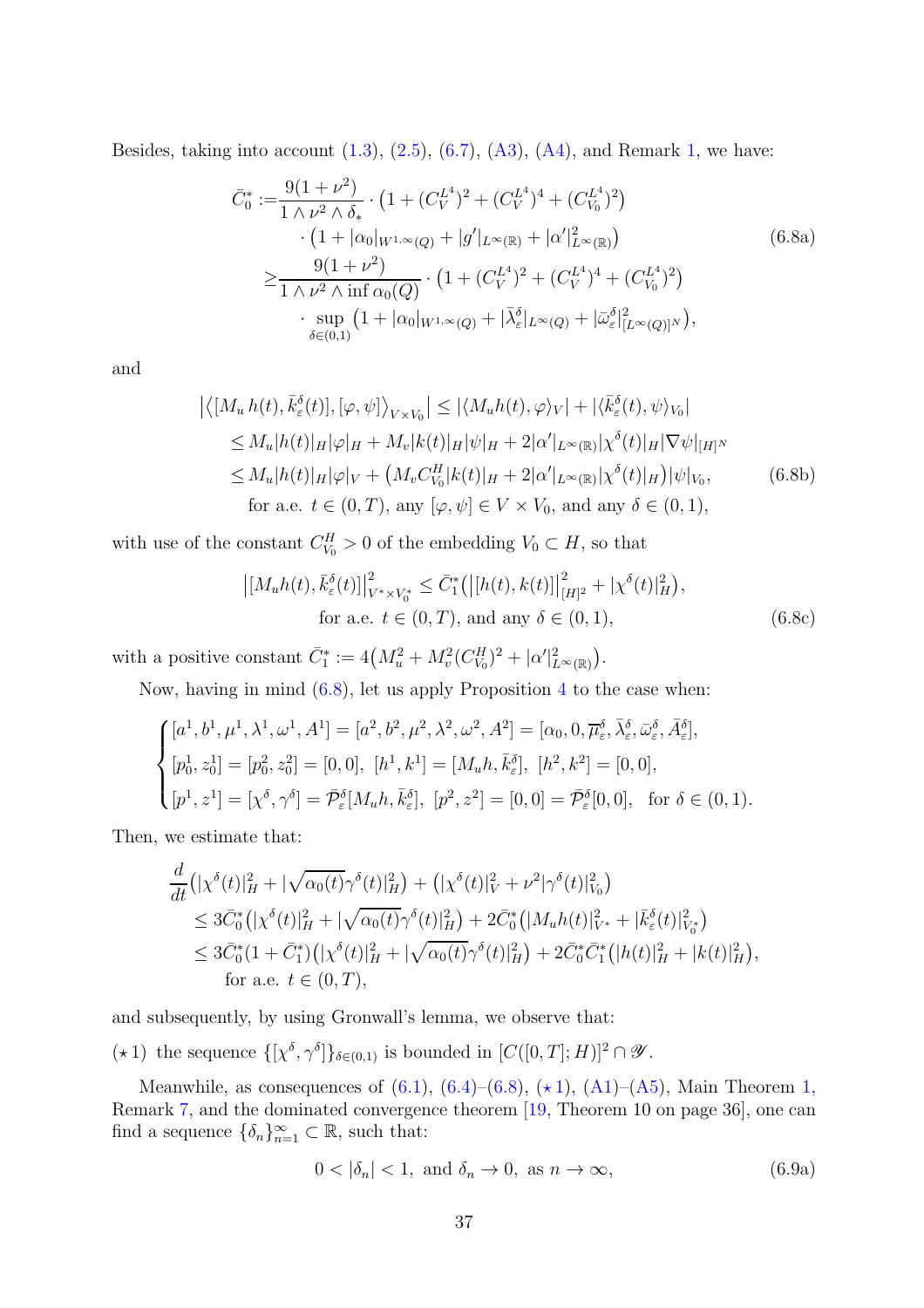$$
\begin{cases}\n[\delta_n \chi^{\delta_n}, \delta_n \gamma^{\delta_n}] = [\eta^{\delta_n} - \eta, \theta^{\delta_n} - \theta] \to [0, 0] \\
\text{in } [C([0, T]; H)]^2, \text{ and in } \mathcal{Y}, \\
[\delta_n \nabla \chi^{\delta_n}, \delta_n \nabla \gamma^{\delta_n}] = [\nabla (\eta^{\delta_n} - \eta), \nabla (\theta^{\delta_n} - \theta)] \to [0, 0] \\
\text{in } [L^2(0, T; [H]^N)]^2, \text{ and in the pointwise sense a.e. in } Q,\n\end{cases}
$$
\n(6.9b)

$$
[\bar{\lambda}_{\varepsilon}^{\delta_n}, \bar{\omega}_{\varepsilon}^{\delta_n}, \bar{A}_{\varepsilon}^{\delta_n}] \to [\bar{\lambda}_{\varepsilon}, \bar{\omega}_{\varepsilon}, \bar{A}_{\varepsilon}] \text{ weakly-* in } L^{\infty}(Q) \times [L^{\infty}(Q)]^N \times [L^{\infty}(Q)]^{N \times N},
$$
  
and in the pointwise sense a.e. in  $Q$ , as  $n \to \infty$ , (6.9c)

$$
\begin{cases} \bar{\mu}_{\varepsilon}^{\delta_n} \to \bar{\mu}_{\varepsilon} \text{ weakly-$\ast$ in } L^{\infty}(0,T;H), \\ \bar{\mu}_{\varepsilon}^{\delta_n}(t) \to \bar{\mu}_{\varepsilon}(t) \text{ in } H, \text{ for a.e. } t \in (0,T), \end{cases} \text{ as } n \to \infty,
$$
 (6.9d)

and

$$
\langle \bar{k}_{\varepsilon}^{\delta_n} - M_v k, \psi \rangle_{\mathscr{V}_0} = -\left( \chi^{\delta_n}, \nabla f_{\varepsilon}(\nabla \theta) \left( \int_0^1 \alpha' (\eta + \varsigma \delta_n \chi^{\delta_n}) d\varsigma \right) \cdot \nabla \psi \right)_{\mathscr{H}} + \left( \chi^{\delta_n}, \alpha'(\eta^{\delta_n}) \left( \int_0^1 \nabla f_{\varepsilon}(\nabla \theta + \varsigma \delta_n \nabla \gamma^{\delta_n}) d\varsigma \right) \cdot \nabla \psi \right)_{\mathscr{H}} \qquad (6.9e) \to 0, \text{ as } n \to \infty.
$$

On account of  $(6.1)$  $(6.1)$  $(6.1)$  and  $(6.4)$ – $(6.9)$ , we can apply Proposition 6  $(B)$ , and can see that:

$$
[\chi^{\delta_n}, \gamma^{\delta_n}] = \bar{\mathcal{P}}_{\varepsilon}^{\delta_n}[M_u h, \bar{k}_{\varepsilon}^{\delta_n}] \to [\chi, \gamma] := \bar{\mathcal{P}}_{\varepsilon}[M_u h, M_v k] \text{ in } [\mathcal{H}]^2 \text{, weakly in } \mathcal{Y},
$$
  
and weakly in  $W^{1,2}(0, T; V^*) \times W^{1,2}(0, T; V_0^*)$ , as  $n \to \infty$ . (6.10)

Since the Hilbert space  $\mathscr Y$  is separable, and the uniqueness of the solution  $[\chi, \gamma] =$  $\bar{\mathcal{P}}_{\varepsilon}[M_u h, M_v k]$  is guaranteed by Proposition [3,](#page-12-0) the observations [\(6.6\)](#page-35-1), [\(6.9\)](#page-36-2), and [\(6.10\)](#page-37-0) enable us to compute the directional derivative  $D_{[h,k]}\mathcal{J}_{\varepsilon}(u,v) \in \mathbb{R}$ , as follows:

$$
D_{[h,k]} \mathcal{J}_{\varepsilon}(u,v) := \lim_{\delta \to 0} \frac{1}{\delta} \big( \mathcal{J}_{\varepsilon}(u + \delta h, v + \delta k) - \mathcal{J}_{\varepsilon}(u,v) \big) = ([M_{\eta}(\eta - \eta_{ad}), M_{\theta}(\theta - \theta_{ad})], \bar{\mathcal{P}}_{\varepsilon}[M_{u}h, M_{v}k] \big)_{[\mathscr{H}]^{2}} + ([M_{u}u, M_{v}v], [h, k])_{[\mathscr{H}]^{2}},
$$
  
for any direction  $[h, k] \in \mathscr{X}$ . (6.11)

Moreover, in the light of  $(6.4)$ ,  $(6.11)$ , and Proposition [5,](#page-13-1) we can observe that:

( $\star$ 2) the mapping  $[h, k] \in \mathscr{X} \mapsto D_{[h, k]} \mathcal{J}_{\varepsilon}(u, v) \in \mathbb{R}$  is a linear functional;

<span id="page-37-3"></span><span id="page-37-2"></span>(★3) there exists a constant  $M_1^{**}$ , independent of  $[h, k] \in \mathscr{X}$ , such that

$$
|D_{[h,k]} \mathcal{J}_{\varepsilon}(u,v)| \leq M_1^{**} |[h,k]|_{[\mathscr{H}]^2}, \text{ for any } [h,k] \in \mathscr{X}.
$$

As a consequence of  $(\star 2)$  $(\star 2)$ ,  $(\star 3)$  $(\star 3)$ , the continuous and dense embedding  $\mathscr{X} \subset [\mathscr{H}]^2$ , and Riesz's theorem, we can obtain the required functional  $\mathcal{J}'_{\varepsilon}(u, v) \in ( [\mathscr{H}]^2 )^*$   $(=[\mathscr{H}]^2 )$ , sat-isfying [\(6.2\)](#page-34-2) and [\(6.3\)](#page-34-3), as the unique extension of the Gâteaux differential  $(\mathcal{J}_{\varepsilon}|_{\mathcal{X}})'(u,v) \in$  $\mathscr{X}^*$  at  $[u, v] \in \mathscr{X}$ .

Thus, we complete the proof of this lemma.

<span id="page-37-1"></span><span id="page-37-0"></span> $\Box$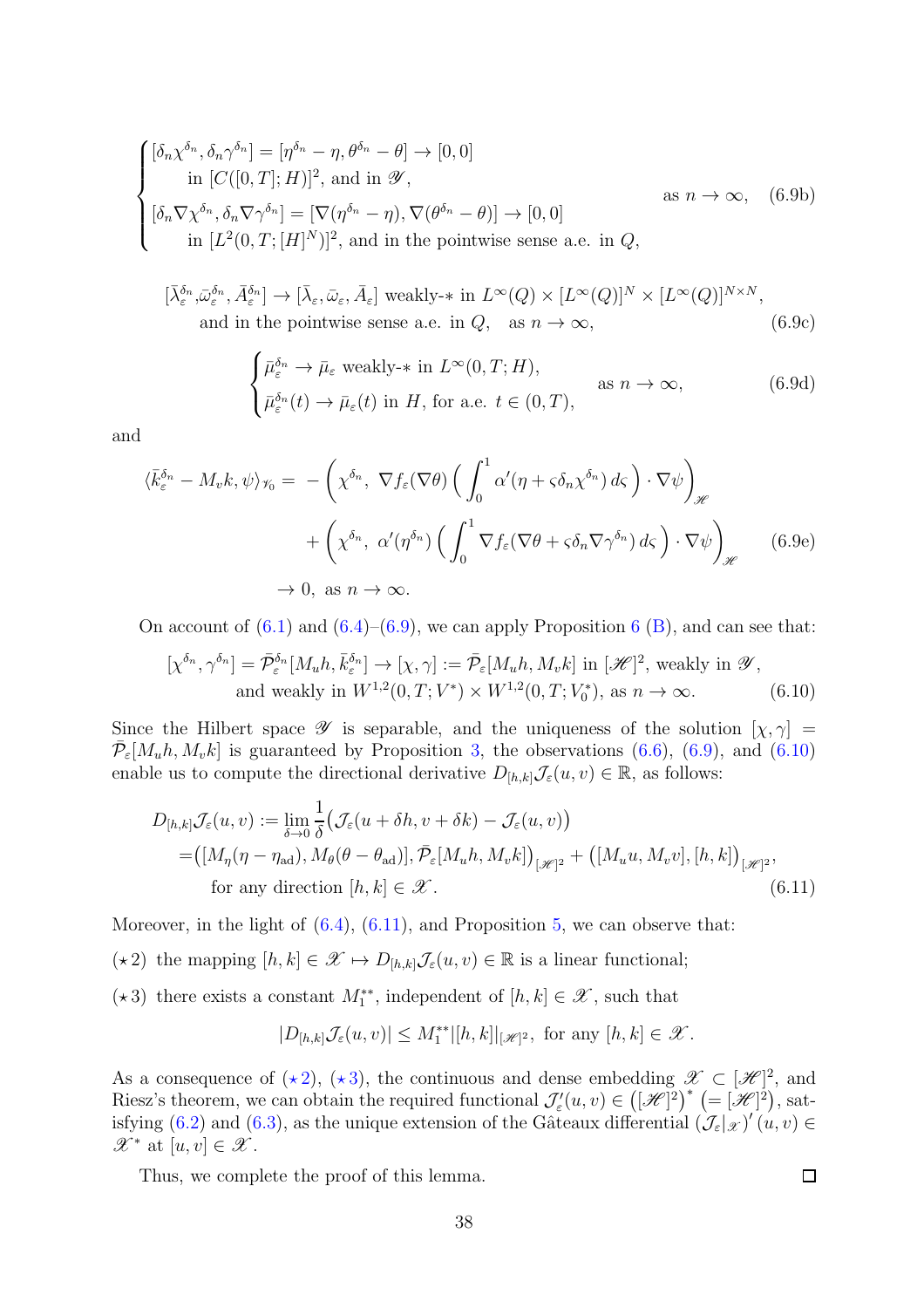<span id="page-38-1"></span>**Lemma 5.** Under the assumptions  $(A1)$ – $(A5)$  with  $(r.s.0)$ , let  $[u_{\varepsilon}^*, v_{\varepsilon}^*] \in \mathscr{U}_{ad}^K$  be an optimal control of the problem  $OP_{\varepsilon}^K$ , and let  $[\eta_{\varepsilon}^*, \theta_{\varepsilon}^*]$  be the solution to the system  $(S)_{\varepsilon}$ , for the initial pair  $[\eta_0, \theta_0]$  and forcing pair  $[u^*_\varepsilon, v^*_\varepsilon]$ . Also, let  $\mathcal{P}^*_\varepsilon : [\mathscr{H}]^2 \longrightarrow \mathscr{Z}$  be the bounded lin-ear operator, defined in Remark [8,](#page-19-3) with use of the solution  $[\eta_{\varepsilon}^*, \theta_{\varepsilon}^*]$ . Let  $\mathcal{P}_{\varepsilon} : [\mathscr{H}]^2 \longrightarrow \mathscr{Z}$ be a bounded linear operator, which is defined as a restriction  $P|_{\{[0,0]\}\times[\mathscr{H}]^2}$  of the linear isomorphism  $P = P(a, b, \mu, \lambda, \omega, A) : [H]^2 \times \mathscr{Y}^* \longrightarrow \mathscr{Z}$ , as in Proposition [5,](#page-13-1) in the case when:

<span id="page-38-0"></span>
$$
\begin{cases}\n[a, b] = [\alpha_0, 0] \text{ in } W^{1, \infty}(Q) \times L^{\infty}(Q), \\
\mu = \alpha''(\eta_{\varepsilon}^*) f_{\varepsilon}(\nabla \theta_{\varepsilon}^*) \text{ in } L^{\infty}(0, T; H), \\
\lambda = g'(\eta_{\varepsilon}^*) \text{ in } L^{\infty}(Q), \\
\omega = \alpha'(\eta_{\varepsilon}^*) \nabla f_{\varepsilon}(\nabla \theta_{\varepsilon}^*) \text{ in } [L^{\infty}(Q)]^N, \\
A = \alpha(\eta_{\varepsilon}^*) \nabla^2 f_{\varepsilon}(\nabla \theta_{\varepsilon}^*) \text{ in } [L^{\infty}(Q)]^{N \times N}.\n\end{cases}
$$
\n(6.12)

Then, the operators  $\mathcal{P}^*_{\varepsilon}$  and  $\mathcal{P}_{\varepsilon}$  have a conjugate relationship, in the following sense:

$$
\left(\mathcal{P}_{\varepsilon}^{*}[u,v],[h,k]\right)_{\lbrack\mathscr{H}]^{2}}=\left([u,v],\mathcal{P}_{\varepsilon}[h,k]\right)_{\lbrack\mathscr{H}]^{2}},
$$
  
for all  $[h,k],[u,v]\in[\mathscr{H}]^{2}$ .

**Proof.** Let us fix arbitrary pairs of functions  $[h, k], [u, v] \in [\mathcal{H}]^2$ , and let us put:

$$
[\chi_{\varepsilon}, \gamma_{\varepsilon}] := \mathcal{P}_{\varepsilon}[h, k] \quad \text{ and } \quad [p_{\varepsilon}, z_{\varepsilon}] := \mathcal{P}_{\varepsilon}^*[u, v], \text{ in } [\mathscr{H}]^2.
$$

Then, invoking Proposition [3,](#page-12-0) and the settings as in  $(3.15)$  and  $(6.12)$ , we compute that:

$$
\begin{split}\n&\left(\mathcal{P}_{\varepsilon}^{*}[u,v],[h,k]\right)_{\left[\mathscr{H}\right]^{2}} = \int_{0}^{T}\left(p_{\varepsilon}(t),h(t)\right)_{H}dt + \int_{0}^{T}\left(z_{\varepsilon}(t),k(t)\right)_{H}dt \\
&= \int_{0}^{T}\left\langle h(t),p_{\varepsilon}(t)\right\rangle_{V}dt + \int_{0}^{T}\left\langle k(t),z_{\varepsilon}(t)\right\rangle_{V_{0}}dt \\
&= \int_{0}^{T}\left[\left\langle \partial_{t}\chi_{\varepsilon}(t),p_{\varepsilon}(t)\right\rangle_{V} + \left(\nabla\chi_{\varepsilon}(t),\nabla p_{\varepsilon}(t)\right)_{\left[H\right]^{N}}\right. \\
&\left. + \left(\alpha''(\eta_{\varepsilon}^{*}(t))f_{\varepsilon}(\nabla\theta_{\varepsilon}^{*}(t))\chi_{\varepsilon}(t),p_{\varepsilon}(t)\right)_{H}\right. \\
&\left. + \left(g'(\eta_{\varepsilon}^{*}(t))\chi_{\varepsilon}(t),p_{\varepsilon}(t)\right)_{H} + \left(\alpha'(\eta_{\varepsilon}^{*}(t))\nabla f_{\varepsilon}(\nabla\theta_{\varepsilon}^{*}(t)) \cdot \nabla \gamma_{\varepsilon}(t),p_{\varepsilon}(t)\right)_{H}\right]dt \\
&+ \int_{0}^{T}\left[\left\langle \partial_{t}\gamma_{\varepsilon}(t),\alpha_{0}(t)z_{\varepsilon}(t)\right\rangle_{V_{0}} + \left(\alpha'(\eta_{\varepsilon}^{*}(t))\chi_{\varepsilon}(t)\nabla f_{\varepsilon}(\nabla\theta_{\varepsilon}^{*}(t)),\nabla z_{\varepsilon}(t)\right)_{\left[H\right]^{N}}\right. \\
&\left. + \left(\alpha(\eta_{\varepsilon}^{*}(t))\nabla^{2}f_{\varepsilon}(\nabla\theta_{\varepsilon}^{*}(t))\nabla\gamma_{\varepsilon}(t),\nabla z_{\varepsilon}(t)\right)_{\left[H\right]^{N}} + \left(\alpha(\eta_{\varepsilon}^{*}(t))\nabla^{2}f_{\varepsilon}(\nabla\theta_{\varepsilon}^{*}(t))\nabla\gamma_{\varepsilon}(t),\nabla z
$$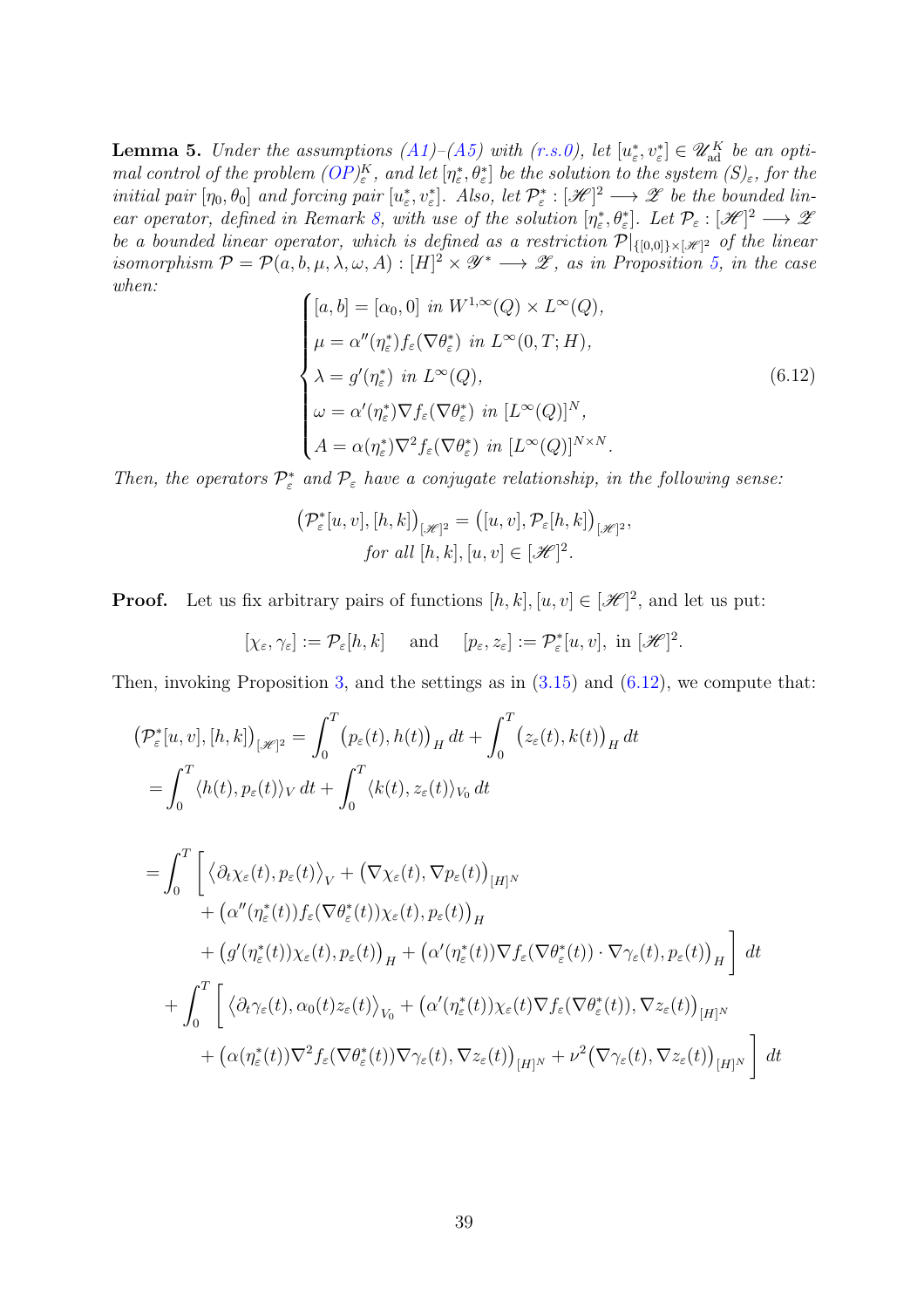$$
= (p_{\varepsilon}(T), \chi_{\varepsilon}(T))_{H} - (p_{\varepsilon}(0), \chi_{\varepsilon}(0))_{H} + \int_{0}^{T} \left[ \left\langle -\partial_{t} p_{\varepsilon}(t), \chi_{\varepsilon}(t) \right\rangle_{V} + (\nabla p_{\varepsilon}(t), \nabla \chi_{\varepsilon}(t))_{[H]^{N}} + (\alpha''(\eta_{\varepsilon}^{*}(t)) f_{\varepsilon}(\nabla \theta_{\varepsilon}^{*}(t)) p_{\varepsilon}(t), \chi_{\varepsilon}(t))_{H} + (g'(\eta_{\varepsilon}^{*}(t)) p_{\varepsilon}(t), \chi_{\varepsilon}(t))_{H} + (\alpha'(\eta_{\varepsilon}^{*}(t)) \nabla f_{\varepsilon}(\nabla \theta_{\varepsilon}^{*}(t)) \cdot \nabla z_{\varepsilon}(t), \chi_{\varepsilon}(t))_{H} \right] dt + (\alpha_{0}(T) z_{\varepsilon}(T), \gamma_{\varepsilon}(T))_{H} - (\alpha_{0}(0) z_{\varepsilon}(0), \gamma_{\varepsilon}(0))_{H} + \int_{0}^{T} \left[ \left\langle -\partial_{t} (\alpha_{0} z_{\varepsilon})(t), \gamma_{\varepsilon}(t) \right\rangle_{V_{0}} + (\alpha'(\eta_{\varepsilon}^{*}(t)) p_{\varepsilon}(t) \nabla f_{\varepsilon}(\nabla \theta_{\varepsilon}^{*}(t)), \nabla \gamma_{\varepsilon}(t) \right)_{[H]^{N}} + (\alpha(\eta_{\varepsilon}^{*}(t)) \nabla^{2} f_{\varepsilon}(\nabla \theta_{\varepsilon}^{*}(t)) \nabla z_{\varepsilon}(t), \nabla \gamma_{\varepsilon}(t))_{[H]^{N}} + \nu^{2} (\nabla z_{\varepsilon}(t), \nabla \gamma_{\varepsilon}(t))_{[H]^{N}} \right] dt = (u, \chi_{\varepsilon})_{\mathscr{H}} + (v, \gamma_{\varepsilon})_{\mathscr{H}} = ([u, v], \mathcal{P}_{\varepsilon}[h, k])_{[\mathscr{H}]^{2}}.
$$

This finishes the proof of Lemma [5.](#page-38-1)

**Remark 15.** Note that the operator  $\mathcal{P}_{\varepsilon} \in \mathcal{L}([\mathcal{H}]^2; \mathcal{Z})$ , as in Lemma [5,](#page-38-1) corresponds to the operator  $\bar{\mathcal{P}}_{\varepsilon} \in \mathcal{L}([\mathcal{H}]^2; \mathcal{Z})$ , as in the previous Lemma [4,](#page-34-4) under the special setting  $(6.12).$  $(6.12).$ 

<span id="page-39-0"></span> $\Box$ 

Now, we are ready to prove the Main Theorem [3](#page-18-3) [\(III-A\)](#page-18-4).

**Proof of Main Theorem [3](#page-18-3) (III-A).** Let  $[u_{\varepsilon}^*, v_{\varepsilon}^*] \in \mathscr{U}_{ad}^K$  be the optimal control of  $(\text{OP})_{\varepsilon}^K$ , with the solution  $[\eta_{\varepsilon}^*, \theta_{\varepsilon}^*] \in [\mathscr{H}]^2$  to the system  $(S)_{\varepsilon}$  for the initial pair  $[\eta_0, \theta_0] \in D_0$ , as in [\(r.s.0\)](#page-2-0), and forcing pair  $[u_{\varepsilon}^*, v_{\varepsilon}^*]$ , and let  $\mathcal{P}_{\varepsilon}, \mathcal{P}_{\varepsilon}^* \in \mathscr{L}([\mathscr{H}]^2; \mathscr{Z})$  be the two operators as in Lemma [5.](#page-38-1) In addition, let us put  $[p_{\varepsilon}^*, z_{\varepsilon}^*] := \mathcal{P}_{\varepsilon}^*[M_{\eta}(\eta_{\varepsilon}^* - \eta_{ad}), M_{\theta}(\theta_{\varepsilon}^* - \theta_{ad})]$ . Then, on the basis of the previous Lemmas [4](#page-34-4) and [5,](#page-38-1) we compute that:

$$
0 \leq \left(\mathcal{J}_{\varepsilon}'(u_{\varepsilon}^*, v_{\varepsilon}^*), [h, k]\right)_{\lbrack \mathscr{H}\rbrack^2}
$$
\n
$$
= \lim_{\delta \downarrow 0} \frac{1}{\delta} \left(\mathcal{J}_{\varepsilon}(u_{\varepsilon}^* + \delta(h - u_{\varepsilon}^*), v_{\varepsilon}^* + \delta k) - \mathcal{J}_{\varepsilon}(u_{\varepsilon}^*, v_{\varepsilon}^*)\right)
$$
\n
$$
= \left([M_{\eta}(\eta_{\varepsilon}^* - \eta_{ad}), M_{\theta}(\theta_{\varepsilon}^* - \theta_{ad})], \mathcal{P}_{\varepsilon}[M_{u}(h - u_{\varepsilon}^*), M_{v}k]\right)_{\lbrack \mathscr{H}\rbrack^2}
$$
\n
$$
+ \left([M_{u}u_{\varepsilon}^*, M_{v}v_{\varepsilon}^*], [h - u_{\varepsilon}^*, k]\right)_{\lbrack \mathscr{H}\rbrack^2}
$$
\n
$$
= \left(\mathcal{P}_{\varepsilon}^*[M_{\eta}(\eta_{\varepsilon}^* - \eta_{ad}), M_{\theta}(\theta_{\varepsilon}^* - \theta_{ad})], [M_{u}(h - u_{\varepsilon}^*), M_{v}k]\right)_{\lbrack \mathscr{H}\rbrack^2}
$$
\n
$$
+ \left([M_{u}u_{\varepsilon}^*, M_{v}v_{\varepsilon}^*], [h - u_{\varepsilon}^*, k]\right)_{\lbrack \mathscr{H}\rbrack^2}
$$
\n
$$
= (M_{u}(p_{\varepsilon}^* + u_{\varepsilon}^*), h - u_{\varepsilon}^*)_{\mathscr{H}} + (M_{v}(z_{\varepsilon}^* + v_{\varepsilon}^*), k)_{\mathscr{H}}, \tag{6.13}
$$
\nfor any  $[h, k] \in \mathscr{U}_{ad}^K$ .

Now, in [\(6.13\)](#page-39-0), let us consider the case when  $[h, k] = [h, 0] \in \mathscr{U}_{ad}^K$  with arbitrary  $h \in K$ . Then, we have:

<span id="page-39-1"></span>
$$
0 \le \left(M_u(p_\varepsilon^* + u_\varepsilon^*), h - u_\varepsilon^*\right)_{\mathscr{H}} = -M_u\left(-p_\varepsilon^* - u_\varepsilon^*, h - u_\varepsilon^*\right)_{\mathscr{H}}
$$
  
for any  $h \in K$ . (6.14)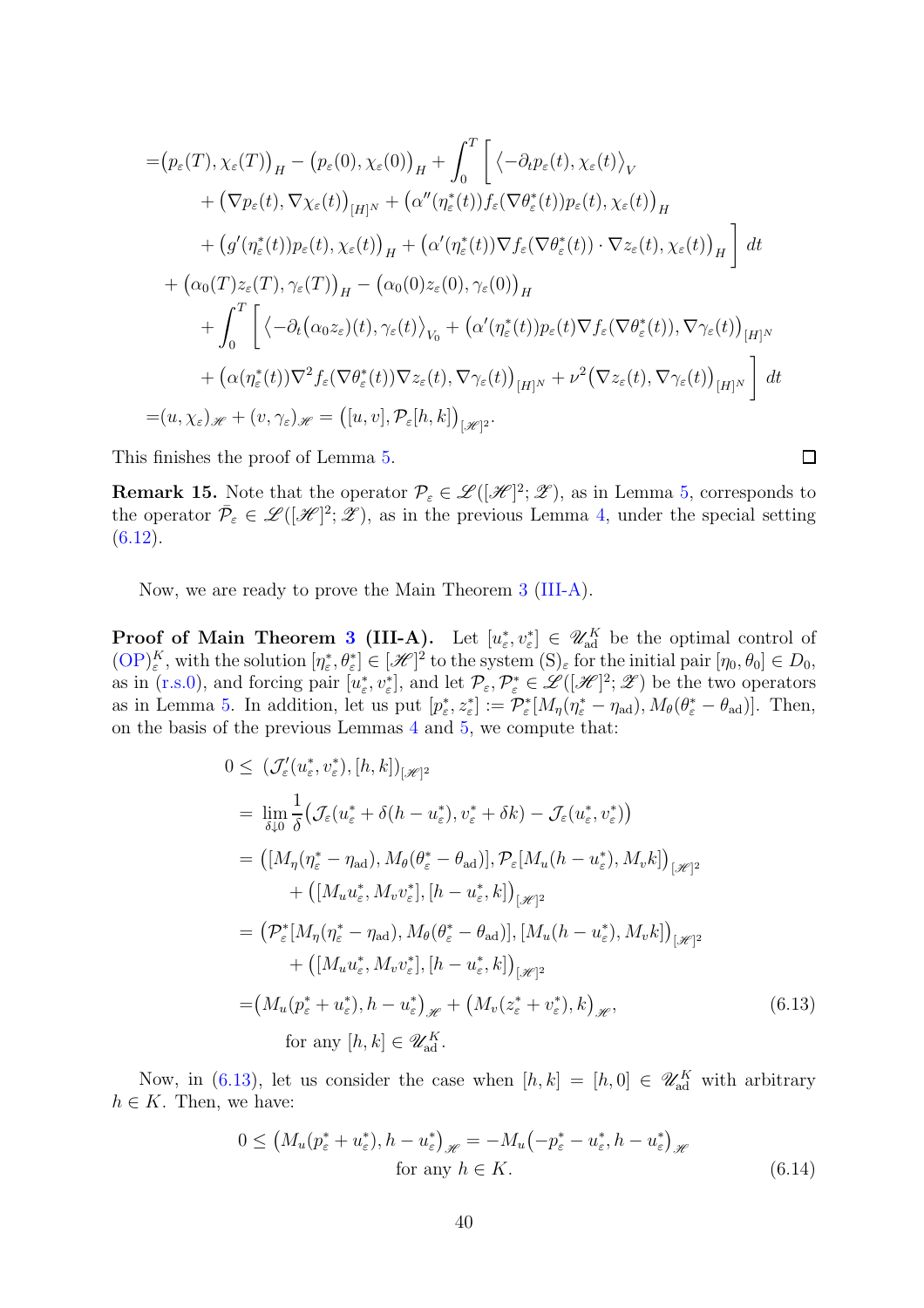It is equivalent to [\(3.9a\)](#page-18-5). Indeed, if  $M_u > 0$ , then the equivalence of (3.9a) and [\(6.14\)](#page-39-1) is a straightforward consequence of [\(Fact 2\)](#page-6-3). Also, if  $M_u = 0$ , then the both [\(3.9a\)](#page-18-5) and  $(6.14)$  coincides with the tautology " $0 = 0$ ".

In the meantime, putting  $[h, k] = [u_{\varepsilon}^*, k] \in \mathscr{U}_{ad}^K$  with arbitrary  $k \in \mathscr{H}$ , one can see that:

$$
\left(M_v(v^*+z_{\varepsilon}^*),k\right)_{\mathscr{H}}\geq 0\text{ for any }k\in\mathscr{H}.
$$

This implies the equality [\(3.9b\)](#page-18-7).

Thus, we conclude Main Theorem [3](#page-18-3) [\(III-A\)](#page-18-4).

Next, before the proof of Main Theorem [3](#page-18-3) [\(III-B\)](#page-19-0), we prepare the following lemma.

<span id="page-40-2"></span>**Lemma 6.** Let us assume [\(A5\)](#page-16-2) and [\(A6\)](#page-16-3), and fix a constraint  $K = [\kappa^0, \kappa^1] \in \mathfrak{K}$ . Also, let us assume that:

<span id="page-40-0"></span>
$$
\tilde{p} \in \mathcal{H}, \ \{\tilde{p}_n\}_{n=1}^{\infty} \subset \mathcal{H}, \ and \ \tilde{p}_n \to \tilde{p} \ in \ \mathcal{H} \ as \ n \to \infty,
$$
\n(6.15a)

and let us put:

$$
\begin{cases} \tilde{u} := \text{proj}_K(\tilde{p}) \text{ in } \mathcal{H}, \\ \tilde{u}_n := \text{proj}_{K_n}(\tilde{p}_n) \text{ in } \mathcal{H}, \text{ for } n = 1, 2, 3, \dots \end{cases}
$$
 (6.15b)

Then, it holds that:

$$
\tilde{u}_n \to \tilde{u} \text{ in } \mathcal{H}, \text{ as } n \to \infty. \tag{6.16}
$$

Proof. By using the assumptions as in [\(6.15\)](#page-40-0), Remark [2,](#page-6-0) and Lemma [3,](#page-28-6) this Lemma is easily verified as follows.

$$
|\tilde{u}_n - \tilde{u}|_{\mathscr{H}} \leq |\text{proj}_{K_n}(\tilde{p}_n) - \text{proj}_{K_n}(\tilde{p})|_{\mathscr{H}} + |\text{proj}_{K_n}(\tilde{p}) - \text{proj}_K(\tilde{p})|_{\mathscr{H}} \leq |\tilde{p}_n - \tilde{p}|_{\mathscr{H}} + |\text{proj}_{K_n}(\tilde{p}) - \text{proj}_K(\tilde{p})|_{\mathscr{H}} \to 0, \text{ as } n \to \infty.
$$

Now, we are on the stage to prove Main Theorem [3](#page-18-3) [\(III-B\)](#page-19-0).

Proof of Main Theorem [3](#page-18-3) (III-B). Let us notice that the assumptions  $(3.4)$  and [\(3.13\)](#page-19-4) guarantee that:

- the sequence of initial pairs  $\{[\eta_{0,n}, \theta_{0,n}]\}_{n=1}^{\infty}$  is bounded in  $|SKD_0 = (V \cap L^{\infty}(\Omega)) \times$  $V_0$ ;
- the sequence  ${u_n^* \in K_n}_{n=1}^{\infty}$ , consisting of the first components of optimal controls  $[u_n^*, v_n^*] \in \mathscr{U}_{\text{ad}}^{K_n}$  of  $(\text{OP})_{\varepsilon_n}^{K_n}$ ,  $n = 1, 2, 3, \ldots$ , is bounded in  $L^{\infty}(Q)$ .

Hence, with the compact embedding  $|SKD = V \times V_0 \subset [H]^2$  and Alaoglu's theorem in mind, we may suppose that:

<span id="page-40-1"></span>
$$
\begin{cases} [\eta_{0,n_i}, \theta_{0,n_i}] \to [\eta_0, \theta_0] \text{ in } [H]^2 \text{, and weakly in } V \times V_0, \\ \eta_{0,n_i} \to \eta_0 \text{ weakly-* in } L^{\infty}(\Omega), \\ u_{n_i}^* \to u^{**} \text{ weakly-* in } L^{\infty}(Q) \text{, as } i \to \infty, \end{cases}
$$
(6.17)

 $\Box$ 

 $\Box$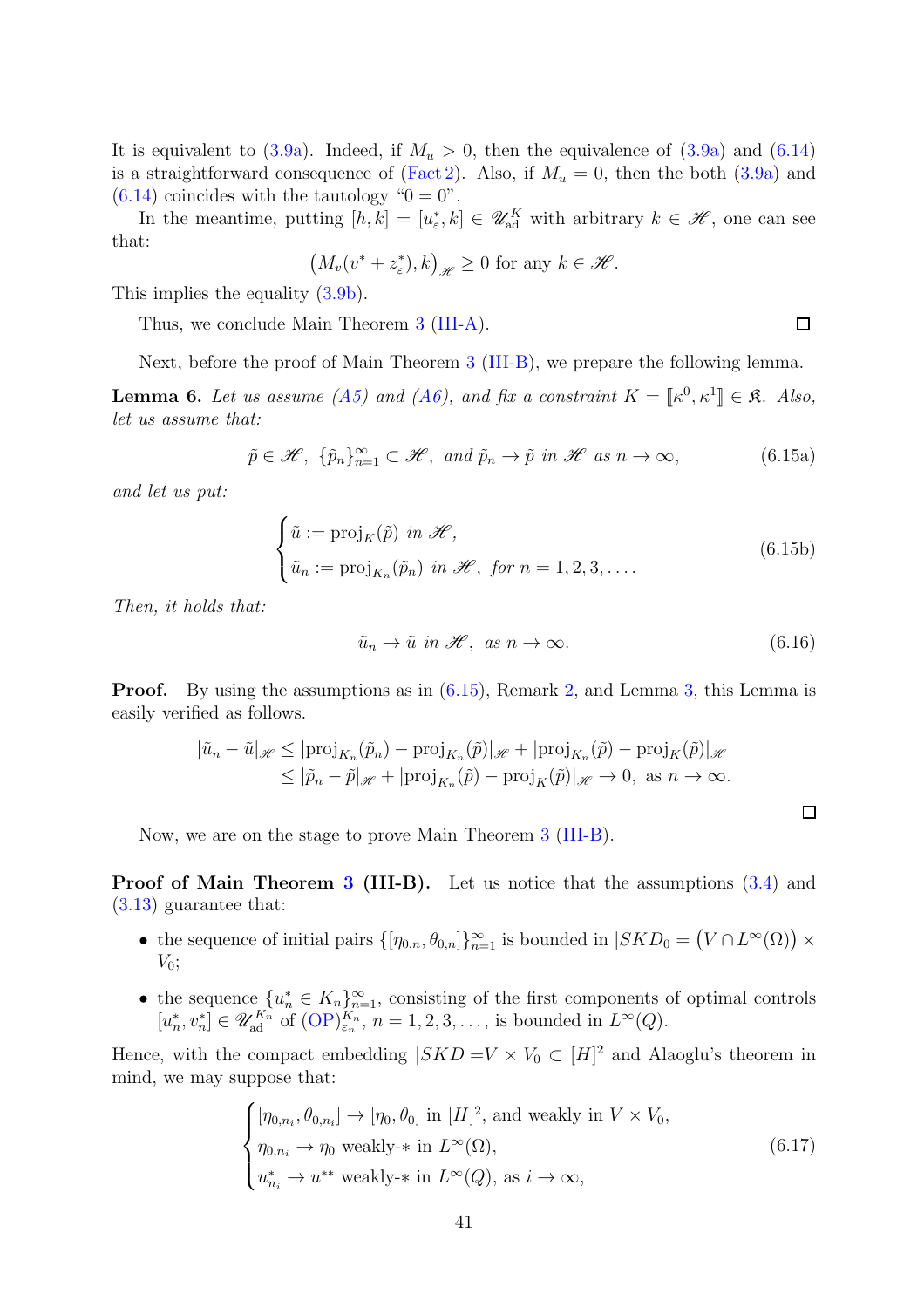for the subsequence  $\{n_i\}_{i=1}^{\infty} \subset \{n\}$  and the limiting optimal control  $[u^{**}, v^{**}] \in \mathscr{U}_{ad}^K$ , as in Main Theorem [2](#page-18-0) [\(II-B\)](#page-18-2).

By [\(3.4\)](#page-17-5) and [\(6.17\)](#page-40-1), we can apply Main Theorem [1](#page-17-0) [\(I-B\)](#page-17-2), to the solutions  $[\eta^{**}, \theta^{**}] \in$  $[\mathscr{H}]^2$  and  $[\eta^*_{n_i}, \theta^*_{n_i}] \in [\mathscr{H}]^2$ ,  $i = 1, 2, 3, ...,$  as in [\(5.14\)](#page-31-3), and can deduce that:

<span id="page-41-0"></span>
$$
\eta_{n_i}^* \to \eta^{**} \text{ weakly-* in } L^{\infty}(Q), \text{ as } i \to \infty.
$$
 (6.18)

Meanwhile, by taking more subsequence(s) if necessary, one can see from  $(3.15)$ ,  $(5.14)$ , and [\(6.18\)](#page-41-0) that:

<span id="page-41-1"></span>
$$
\lambda_i^* := \mathcal{R}_T \big[ g'(\eta_{n_i}^*) \big] \to \lambda^{**} := \mathcal{R}_T \big[ g'(\eta^{**}) \big] \text{ weakly-* in } L^{\infty}(Q),
$$
  
and in the pointwise sense a.e. in  $Q$ , (6.19a)

$$
\omega_i^* := \mathcal{R}_T \big[ \alpha'(\eta_{n_i}^*) \nabla f_{\varepsilon_{n_i}} (\nabla \theta_{n_i}^*) \big] \to \omega^{**} := \mathcal{R}_T \big[ \alpha'(\eta^{**}) \nabla f_{\varepsilon} (\nabla \theta^{**}) \big]
$$
  
weakly-\* in  $[L^{\infty}(Q)]^N$ , and in the pointwise sense a.e. in  $Q$ , (6.19b)

$$
A_i^* := \mathcal{R}_T\big[\alpha(\eta_{n_i}^*)\nabla^2 f_{\varepsilon_{n_i}}(\nabla \theta_{n_i}^*)\big] \to A^{**} := \mathcal{R}_T\big[\alpha(\eta^{**})\nabla^2 f_{\varepsilon}(\nabla \theta^{**})\big]
$$
  
weakly-\* in  $[L^{\infty}(Q)]^{N \times N}$ , and in the pointwise sense a.e. in  $Q$ , (6.19c)

$$
\mu_i^* := \mathcal{R}_T \big[ \alpha''(\eta_{n_i}^*) f_{\varepsilon_{n_i}} (\nabla \theta_{n_i}^*) \big] \to \mu^{**} := \mathcal{R}_T \big[ \alpha''(\eta^{**}) f_{\varepsilon} (\nabla \theta^{**}) \big]
$$
  
weakly-\* in  $L^{\infty}(0, T; H)$ , (6.19d)

and

$$
\mu_i^*(t) \to \mu^{**}(t) \text{ in } H, \text{ for a.e. } t \in (0, T), \text{ as } i \to \infty. \tag{6.19e}
$$

Now, let us denote by  $\mathcal{P}_0^{**}$  and  $\mathcal{P}_i^{**}$ ,  $i = 1, 2, 3, \ldots$ , the operators  $\mathcal{P}_\varepsilon^*$ , as in Remark [8,](#page-19-3) in the cases when:

$$
[\mu, \lambda, \omega, A] = [\mu^{**}, \lambda^{**}, \omega^{**}, A^{**}]
$$
  
in  $L^{\infty}(0, T; H) \times L^{\infty}(Q) \times [L^{\infty}(Q)]^N \times [L^{\infty}(Q)]^{N \times N},$ 

$$
\varepsilon = \varepsilon_i, \text{ and } [\mu, \lambda, \omega, A] = [\mu_i^*, \lambda_i^*, \omega_i^*, A_i^*]
$$
  
in  $L^{\infty}(0, T; H) \times L^{\infty}(Q) \times [L^{\infty}(Q)]^N \times [L^{\infty}(Q)]^{N \times N}, i = 1, 2, 3, ...,$ 

respectively. Then, as a consequence of Proposition [6,](#page-13-0) Main Theorem [3](#page-18-3) [\(III-A\)](#page-18-4), and Remark [8,](#page-19-3) we can derive from  $(5.14)$  and  $(6.19)$  that:

$$
[p_i^*, z_i^*] := \mathcal{P}_i^{**} [M_{\eta}(\eta_{n_i}^* - \eta_{ad}), M_{\theta}(\theta_{n_i}^* - \theta_{ad})]
$$
  
\n
$$
\rightarrow [p^{**}, z^{**}] := \mathcal{P}_0^{**} [M_{\eta}(\eta^{**} - \eta_{ad}), M_{\theta}(\theta^{**} - \theta_{ad})] \text{ in } [C([0, T]; H)]^2,
$$
  
\nin  $\mathscr{Y}$ , and weakly in  $W^{1,2}(0, T; V^*) \times W^{1,2}(0, T; V_0^*)$ , as  $i \to \infty$ . (6.20)

Furthermore, taking into account [\(6.20\)](#page-41-2) and Lemma [6,](#page-40-2) one can infer that:

$$
M_u u_{n_i}^* = M_u \text{proj}_{K_{n_i}}(-p_i^*) \to M_u u^{**} = M_u \text{proj}_K(-p^{**}) \text{ in } \mathcal{H}, \text{ as } i \to \infty,
$$
 (6.21a)

and

<span id="page-41-3"></span><span id="page-41-2"></span>
$$
M_v v_{n_i}^* = -M_v z_i^* \to M_v v^{**} = -M_v z^{**} \text{ in } C([0, T]; H), \text{ in } \mathcal{Y},
$$
  
and weakly in  $W^{1,2}(0, T; V_0^*), \text{ as } i \to \infty.$  (6.21b)

 $(6.17)$  and  $(6.21)$  are sufficient to verify the convergences as in  $(3.14)$ , and to conclude Main Theorem [3](#page-18-3) [\(III-B\)](#page-19-0).  $\Box$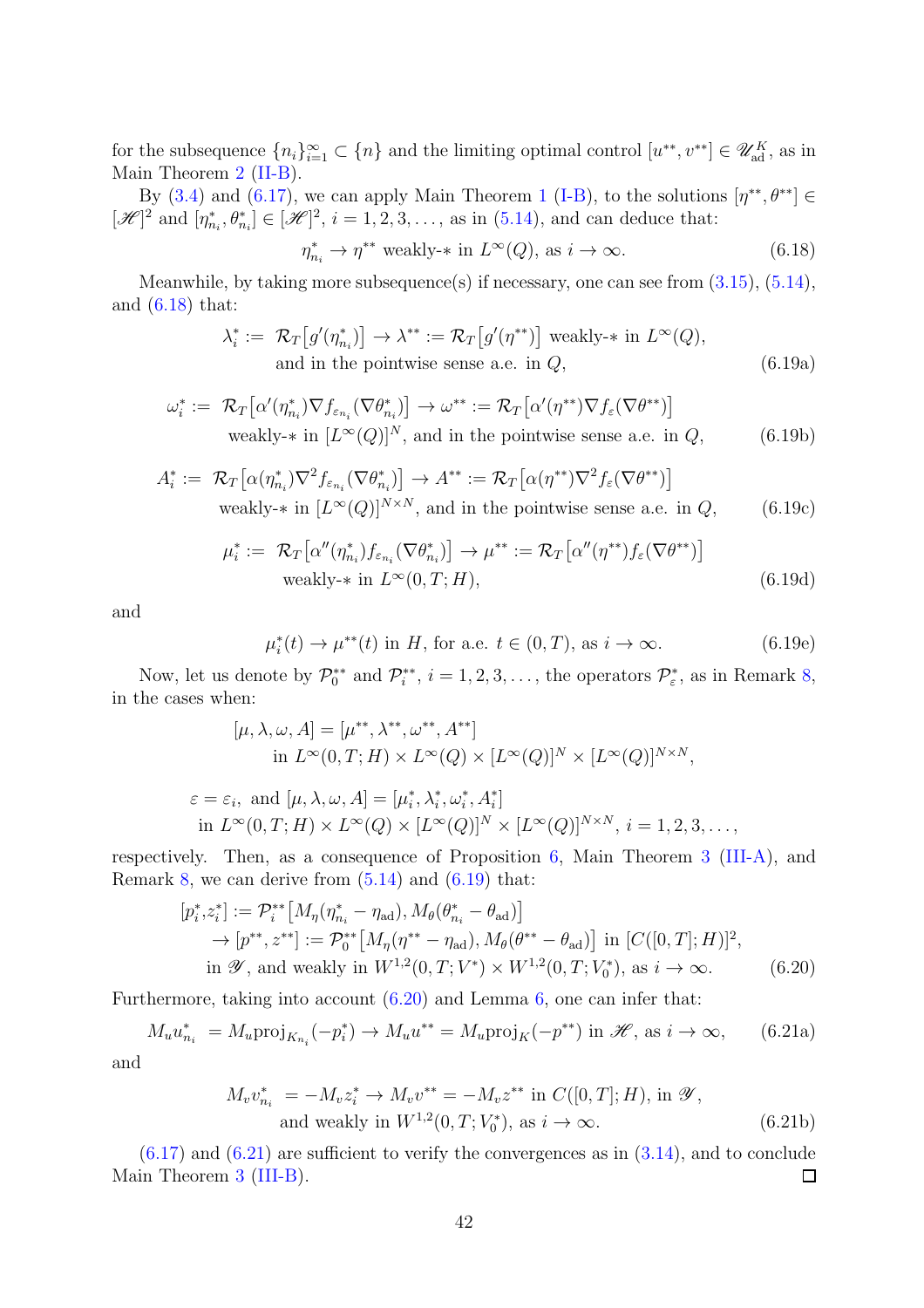### 7 Proof of Main Theorem [4](#page-20-0)

Under the assumptions  $(A1)$ – $(A5)$  and the situation  $\neg$ [\(r.s.0\)](#page-2-0), let us set:

$$
\begin{cases} \varepsilon_n := \varepsilon + \frac{1}{n}, \\ \eta_{0,n} := (-n) \vee (n \wedge \eta_0) \text{ a.e. in } \Omega, \\ \theta_{0,n} := \theta_0 \text{ a.e. in } \Omega, \\ \kappa_n^{\ell} := (-n) \vee (n \wedge \kappa^{\ell}) \text{ a.e. in } Q, \ell = 0, 1, \end{cases} \qquad n = 1, 2, 3, \dots
$$

Then, we immediately see that:

<span id="page-42-5"></span> $(\star 4) \ \{\varepsilon_n\}_{n=1}^{\infty} \subset (\varepsilon,\infty), \ \{\,[\eta_{0,n},\theta_{0,n}]\}_{n=1}^{\infty} \subset D_0$ , and  $\{K_n\}_{n=1}^{\infty} := \{\llbracket \kappa_n^0, \kappa_n^1 \rrbracket\} \subset \mathfrak{K}_0$ , and these sequences fulfill the assumptions  $(3.4)$  and  $(A6)$ , as in Main Theorems [1](#page-17-0)[–3.](#page-18-3)

Additionally, we can apply Main Theorem [1](#page-17-0) [\(I-A\)](#page-17-1) and Main Theorem [2](#page-18-0) [\(II-A\)](#page-18-1), and can take sequences of functional pairs  $\{[u_n^{\circ}, v_n^{\circ}]\}_{n=1}^{\infty}$  and  $\{[\eta_n^{\circ}, \theta_n^{\circ}]\}_{n=1}^{\infty}$ , such that:

- for any  $n \in \mathbb{N}$ ,  $[u_n^{\circ}, v_n^{\circ}] \in \mathscr{U}_{ad}^{K_n}$  is an optimal control of  $(\text{OP})_{\varepsilon_n}^{K_n}$ ;
- for any  $n \in \mathbb{N}$ ,  $[\eta_n^{\circ}, \theta_n^{\circ}] \in [\mathcal{H}]^2$  is the solution to  $(S)_{\varepsilon_n}$ , for the initial pair  $[\eta_{0,n}, \theta_{0,n}]$ and forcing pair  $[u_n^{\circ}, v_n^{\circ}].$

Also, applying Main Theorem [1](#page-17-0) [\(I-B\)](#page-17-2) and Main Theorem [2](#page-18-0) [\(II-B\)](#page-18-2), we can find subsequences of  $\{[u_n^{\circ}, v_n^{\circ}]\}_{n=1}^{\infty}$  and  $\{[\eta_n^{\circ}, \theta_n^{\circ}]\}_{n=1}^{\infty}$  (not relabeled), together with limiting pairs  $[u^{\circ}, v^{\circ}] \in [\mathscr{H}]^2$  and  $[\eta^{\circ}, \theta^{\circ}] \in [\mathscr{H}]^2$ , and a limiting function  $\sigma^{\circ} \in [L^{\infty}(Q)]^N$ , such that:

<span id="page-42-2"></span>
$$
[M_u u_n^{\circ}, M_v v_n^{\circ}] \to [M_u u^{\circ}, M_v v^{\circ}] \text{ weakly in } [\mathcal{H}]^2,
$$
\n(7.1a)

$$
[\eta_n^{\circ}, \theta_n^{\circ}] \to [\eta^{\circ}, \theta^{\circ}] \text{ in } [C([0, T]; H)]^2, \text{ in } \mathcal{Y},
$$
  
and weakly-\* in  $L^{\infty}(0, T; V) \times L^{\infty}(0, T; V_0),$  (7.1b)

<span id="page-42-3"></span><span id="page-42-0"></span>
$$
[\nabla \eta_n^{\circ}, \nabla \theta_n^{\circ}] \to [\nabla \eta^{\circ}, \nabla \theta^{\circ}] \text{ in } [L^2(0, T; [H]^N)]^2,
$$
  
and in the pointwise sense a.e. in *Q*, (7.1c)

$$
\begin{cases}\n\mu_n^\circ := \alpha''(\eta_n^\circ) f_{\varepsilon_n}(\nabla \theta_n^\circ) \to \mu^\circ := \alpha''(\eta^\circ) f_{\varepsilon}(\nabla \theta^\circ) \\
\text{weakly-* in } L^\infty(0, T; H), \\
\text{and in the pointwise sense a.e. in } Q, \\
\mu_n^\circ(t) \to \mu^\circ(t) \text{ in } H, \text{ for a.e. } t \in (0, T),\n\end{cases}
$$
\n(7.1d)

$$
\lambda_n^{\circ} := g'(\eta_n^{\circ}) \to \lambda^{\circ} := g'(\eta^{\circ}) \text{ in } \mathcal{H}, \text{ weakly-* in } L^{\infty}(Q),
$$
  
and in the pointwise sense a.e. in  $Q$ , (7.1e)

<span id="page-42-4"></span><span id="page-42-1"></span>
$$
\nabla f_{\varepsilon_n}(\nabla \theta_n^{\circ}) \to \sigma^{\circ} \text{ weakly-* in } [L^{\infty}(Q)]^N,
$$
\n(7.1f)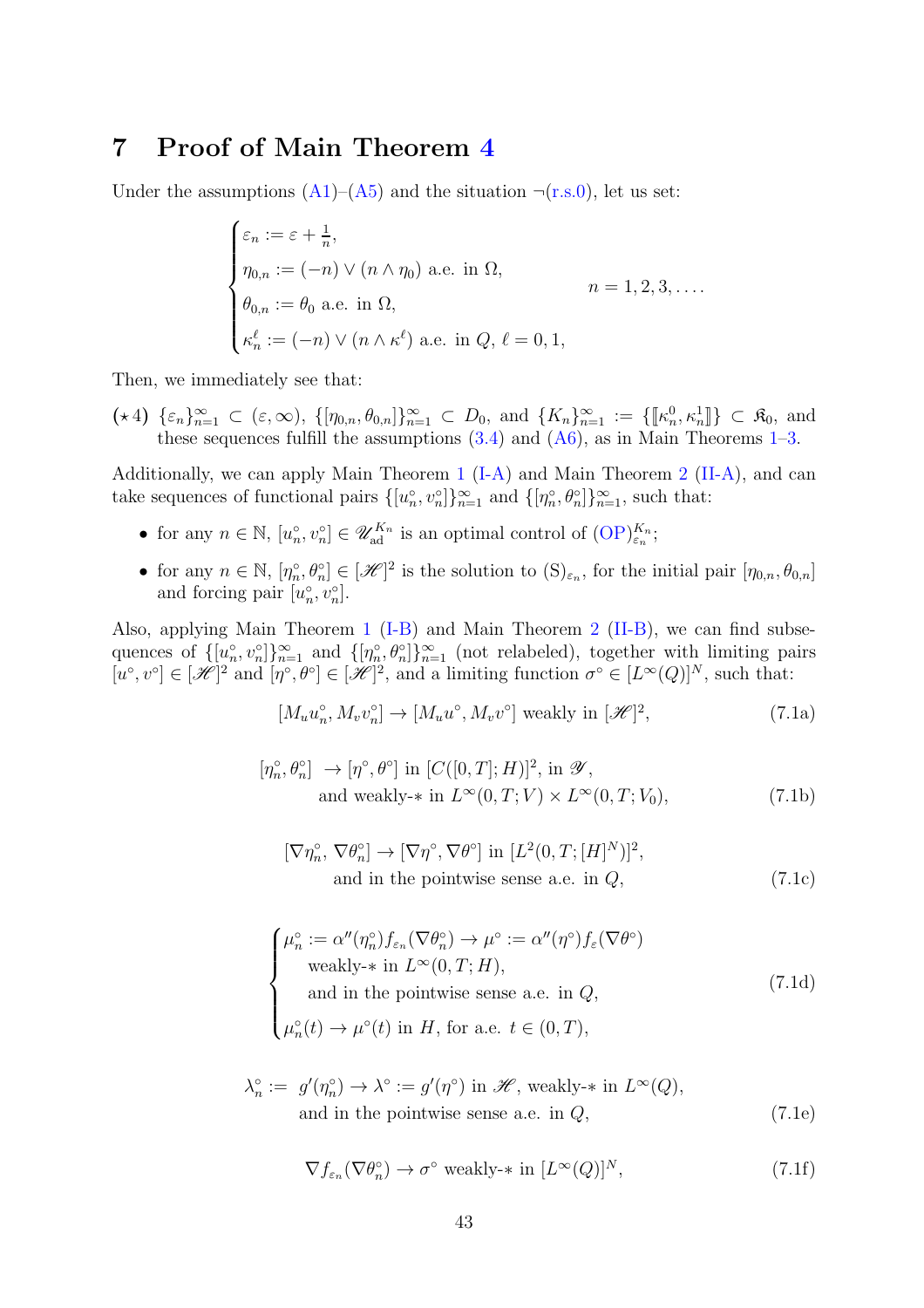and

<span id="page-43-1"></span>
$$
\omega_n^{\circ} := \alpha'(\eta_n^{\circ}) \nabla f_{\varepsilon_n}(\nabla \theta_n^{\circ}) \to \alpha'(\eta^{\circ})\sigma^{\circ}
$$
  
weakly-\* in  $[L^{\infty}(Q)]^N$ , as  $n \to \infty$ . (7.1g)

Additionally, from [\(7.1c\)](#page-42-0), [\(7.1f\)](#page-42-1), Remark [4,](#page-8-4) and [\[6,](#page-46-3) Proposition 2.16], one can observe that:

<span id="page-43-5"></span>
$$
\sigma^{\circ} \in \partial f_{\varepsilon}(\nabla \theta^{\circ}) = \begin{cases} \{\nabla f_{\varepsilon}(\nabla \theta^{\circ})\}, \text{ if } \varepsilon > 0, \\ \text{Sgn}^{N}(\nabla \theta^{\circ}), \text{ if } \varepsilon = 0, \end{cases} \text{ a.e. in } Q. \tag{7.2}
$$

Next, for any  $n \in \mathbb{N}$ , let us put:

<span id="page-43-0"></span>
$$
A_n^\circ := \alpha(\eta_n^\circ) \nabla^2 f_{\varepsilon_n} (\nabla \theta_n^\circ) \text{ in } [L^\infty(Q)]^{N \times N},\tag{7.3}
$$

and let us denote by  $\mathcal{P}_p^{\circ}$  the operator  $\mathcal{P}_\varepsilon^* \in \mathscr{L}([\mathscr{H}]^2;\mathscr{Z})$ , as in Remark [8,](#page-19-3) in the case when the constant  $\varepsilon > 0$  (in Remark [8\)](#page-19-3) and the sextuplet  $[a, b, \mu, \lambda, \omega, A] \in \mathscr{S}$  is replaced by  $\varepsilon_n > 0$  and  $\mathcal{R}_T[\alpha_0, -\partial_t \alpha_0, \mu_n^{\circ}, \lambda_n^{\circ}, \omega_n^{\circ}, A_n^{\circ}] \in \mathscr{S}$ , respectively.

On this basis, let us set:

$$
[p_n^{\circ}, z_n^{\circ}] := \mathcal{P}_n^{\circ}\big[M_{\eta}(\eta_n^{\circ} - \eta_{ad}), M_{\theta}(\theta_n^{\circ} - \theta_{ad})\big] \text{ in } \mathscr{Z}, \text{ for } n = 1, 2, 3, \dots.
$$

Then, from Main Theorem [3](#page-18-3) [\(III-A\)](#page-18-4), it is inferred that:

$$
(M_u(p_n^{\circ} + u_n^{\circ}), h - u_n^{\circ})_{\mathscr{H}} \ge 0, \text{ for any } h \in K_n = [\![\kappa_n^0, \kappa_n^1]\!],
$$
 (7.4a)

<span id="page-43-4"></span><span id="page-43-3"></span><span id="page-43-2"></span>
$$
M_v(z_n^{\circ} + v_n^{\circ}) = 0 \quad \text{in } \mathcal{H},\tag{7.4b}
$$

$$
\langle -\partial_t p_n^{\circ}, \varphi \rangle_{\mathscr{V}} + (\nabla p_n^{\circ}, \nabla \varphi)_{[\mathscr{H}]^N} + \langle \mu_n^{\circ} p_n^{\circ}, \varphi \rangle_{\mathscr{V}} + (\lambda_n^{\circ} p_n^{\circ} + \omega_n^{\circ} \cdot \nabla z_n^{\circ}, \varphi)_{\mathscr{H}} = (M_\eta(\eta_n^{\circ} - \eta_{ad}), \varphi)_{\mathscr{H}}, \text{for any } \varphi \in \mathscr{V},
$$
 (7.4c)

$$
\langle -\alpha_0 \partial_t z_n^{\circ}, \psi \rangle_{\mathscr{V}_0} + \left( (-\partial_t \alpha_0) z_n^{\circ}, \psi \right)_{\mathscr{H}} + \left( A_n^{\circ} \nabla z_n^{\circ} + \nu^2 \nabla z_n^{\circ} + p_n^{\circ} \omega_n^{\circ}, \nabla \psi \right)_{\left[ \mathscr{H} \right]^N}
$$
  
= 
$$
\left( M_\theta(\theta_n^{\circ} - \theta_{ad}), \psi \right)_{\mathscr{H}}, \text{ for any } \psi \in \mathscr{V}_0,
$$
 (7.4d)

and

$$
[p_n^{\circ}(T), z_n^{\circ}(T)] = [0, 0] \text{ in } [H]^2, n = 1, 2, 3, .... \qquad (7.4e)
$$

Also, having in mind  $(7.1)$ – $(7.3)$ , and applying Proposition [4](#page-12-2) to the case when:

$$
\begin{cases}\n[a^1, b^1, \mu^1, \lambda^1, \omega^1, A^1] = [a^2, b^2, \mu^2, \lambda^2, \omega^2, A^2] \\
= \mathcal{R}_T[\alpha_0, -\partial_t \alpha_0, \mu_n^{\circ}, \lambda_n^{\circ}, \omega_n^{\circ}, A_n^{\circ}], \\
[p_0^1, z_0^1] = [p_0^2, z_0^2] = [0, 0], \\
[h^1, k^1] = \mathcal{R}_T[M_\eta(\eta_n^{\circ} - \eta_{ad}), M_\theta(\theta_n^{\circ} - \theta_{ad})], \quad \text{for } n = 1, 2, 3, \dots, \\
[h^2, k^2] = [0, 0], \\
[p^1, z^1] = \mathcal{R}_T[p_n^{\circ}, z_n^{\circ}], [p^2, z^2] = [0, 0],\n\end{cases}
$$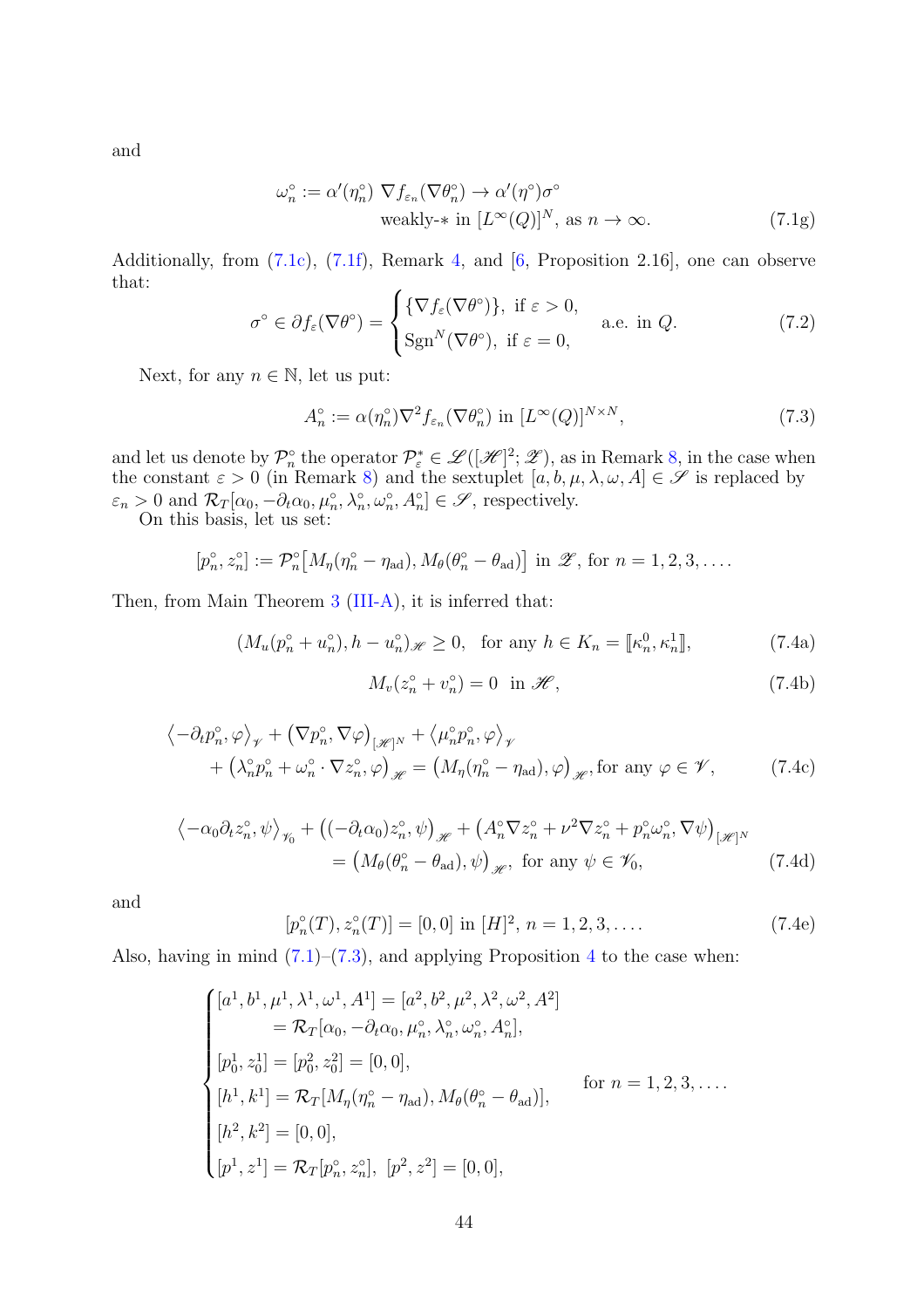we deduce that:

<span id="page-44-0"></span>
$$
\frac{d}{dt} (|(\mathcal{R}_{T} p_{n}^{\circ})(t)|_{H}^{2} + |\mathcal{R}_{T}(\sqrt{\alpha_{0}} z_{n}^{\circ})(t)|_{H}^{2}) \n+ (|(\mathcal{R}_{T} p_{n}^{\circ})(t)|_{V}^{2} + \nu^{2} |(\mathcal{R}_{T} z_{n}^{\circ})(t)|_{V_{0}}^{2}) \n\leq 3\bar{C}_{0}^{*} (|(\mathcal{R}_{T} p_{n}^{\circ})(t)|_{H}^{2} + |\mathcal{R}_{T}(\sqrt{\alpha_{0}} z_{n}^{\circ})(t)|_{H}^{2}) \n+ 2\bar{C}_{0}^{*} (|\mathcal{R}_{T}(M_{\eta}(\eta_{n}^{\circ} - \eta_{ad}))(t)|_{V^{*}}^{2} + |\mathcal{R}_{T}(M_{\theta}(\theta_{n}^{\circ} - \theta_{ad}))(t)|_{V_{0}^{*}}^{2}), \qquad (7.5)
$$
\nfor a.e.  $t \in (0, T), n = 1, 2, 3, ...$ 

with use of the constant  $\bar{C}_0^*$  as in [\(6.8a\)](#page-36-3). As a consequence of [\(7.1b\)](#page-42-3), [\(7.5\)](#page-44-0), [\(A4\)](#page-16-0), and Gronwall's lemma, it is observed that:

( $\star$ 5) the sequence  $\{[p_n^{\circ}, z_n^{\circ}]\}_{n=1}^{\infty}$  is bounded in  $[C([0, T]; H)]^2 \cap \mathscr{Y}$ .

<span id="page-44-2"></span>In the meantime, from  $(1.3)$ ,  $(7.1b)$ – $(7.1g)$ ,  $(7.4c)$ ,  $(7.4d)$ ,  $(A3)$ , and Remark [1,](#page-5-0) we can derive the following estimates:

<span id="page-44-1"></span>
$$
\left| \left\langle \partial_t p_n^{\circ}, \varphi \right\rangle_{\mathscr{V}} \right| \leq \left| \left\langle \mu_n^{\circ} p_n^{\circ}, \varphi \right\rangle_{\mathscr{V}} \right| + \left| \left( \nabla p_n^{\circ}, \nabla \varphi \right)_{\mathscr{H}^N} \right| + \left| \left( \lambda_n^{\circ} p_n^{\circ} + \omega_n^{\circ} \cdot \nabla z_n^{\circ}, \varphi \right)_{\mathscr{H}} \right|
$$
  
+ 
$$
\left| \left( M_{\eta} (\eta_n^{\circ} - \eta_{ad}), \varphi \right)_{\mathscr{H}} \right| \leq C_1^{\circ} |\varphi|_{\mathscr{V}}, \text{ for any } \varphi \in \mathscr{V}, \tag{7.6a}
$$

and

$$
\left| \langle -\mathrm{div}(A_n^{\circ} \nabla z_n^{\circ}), \psi \rangle_{\mathscr{W}_0} \right| = \left| \left( A_n^{\circ} \nabla z_n^{\circ}, \nabla \psi \right)_{\left[ \mathscr{H} \right]^N} \right| \le \left| \left( \alpha_0 z_n^{\circ}, \partial_t \psi \right)_{\mathscr{H}} \right|
$$
  
+  $\left| \left( \nu^2 \nabla z_n^{\circ} + p_n^{\circ} \omega_n^{\circ}, \nabla \psi \right)_{\left[ \mathscr{H} \right]^N} \right| + \left| \left( M_\theta(\theta_n^{\circ} - \theta_{ad}), \psi \right)_{\mathscr{H}} \right|$  (7.6b)  
 $\leq C_2^{\circ} |\psi|_{\mathscr{W}_0}, \text{ for any } \psi \in C_c^{\infty}(Q), n = 1, 2, 3, \dots,$ 

with *n*-independent positive constants:

$$
C_1^\circ := \sup_{n \in \mathbb{N}} \left\{ \begin{array}{c} (1 + (C_V^{L^4})^2 | \mu_n^\circ|_{L^\infty(0,T;H)} + |\lambda_n^\circ|_{L^\infty(Q)} + |\omega_n^\circ|_{[L^\infty(Q)]^N}) \\ \cdot \left( \left| [p_n^\circ,z_n^\circ] \right|_{\mathcal{Y}} + \left| M_\eta(\eta_n^\circ - \eta_\text{ad}) \right|_{\mathcal{H}} \right) \end{array} \right\} \ (\leq \infty),
$$

and

$$
C_2^\circ:=\sup_{n\in\mathbb{N}}\left\{\begin{array}{c}(1+\nu^2+C_{V_0}^H|\alpha_0|_{L^\infty(Q)}+|\omega_n^\circ|_{[L^\infty(Q)]^N})\\ \cdot\left(\left|[p_n^\circ,z_n^\circ]\right|_{\mathscr Y}+\left|M_\theta(\theta_n^\circ-\theta_\mathrm{ad})\right|_{\mathscr H}\right)\end{array}\right\}\;(<\infty),
$$

where  $C_V^{L^4} > 0$  and  $C_{V_0}^H > 0$  are the constants of embeddings  $V \subset L^4(\Omega)$  and  $V_0 \subset H$ , respectively.

Due to  $(7.1d)$ – $(7.1g)$ ,  $(7.6)$ ,  $(*5)$  $(*5)$ , Lemma [1,](#page-14-5) and the compactness theory of Aubin's type (cf. [\[28,](#page-48-4) Corollary 4]), we can find subsequences of  $\{[p_n^{\circ}, z_n^{\circ}]\}_{n=1}^{\infty} \subset \mathscr{Y}$ ,  $\{\omega_n^{\circ} \cdot \nabla z_n^{\circ}\}_{n=1}^{\infty} \subset$  $\mathscr{H}$ , and  $\{-\mathrm{div}(A_n^{\circ}\nabla z_n^{\circ})\}_{n=1}^{\infty}$  ⊂  $\mathscr{W}_0^*$  (not relabeled), together with the respective limits  $[p^{\circ}, z^{\circ}] \in \mathscr{Y}, \, \xi^{\circ} \in \mathscr{H}, \, \text{and} \, \zeta^{\circ} \in \mathscr{W}_0^*, \, \text{such that:}$ 

<span id="page-44-4"></span><span id="page-44-3"></span>
$$
\begin{cases}\n[p_n^{\circ}, z_n^{\circ}] \to [p^{\circ}, z^{\circ}] \text{ weakly in } \mathcal{Y}, \\
p_n^{\circ} \to p^{\circ} \text{ in } \mathcal{H}, \text{ weakly in } W^{1,2}(0, T; V^*), \\
\text{ and in the pointwise sense a.e. in } Q,\n\end{cases}
$$
\n(7.7a)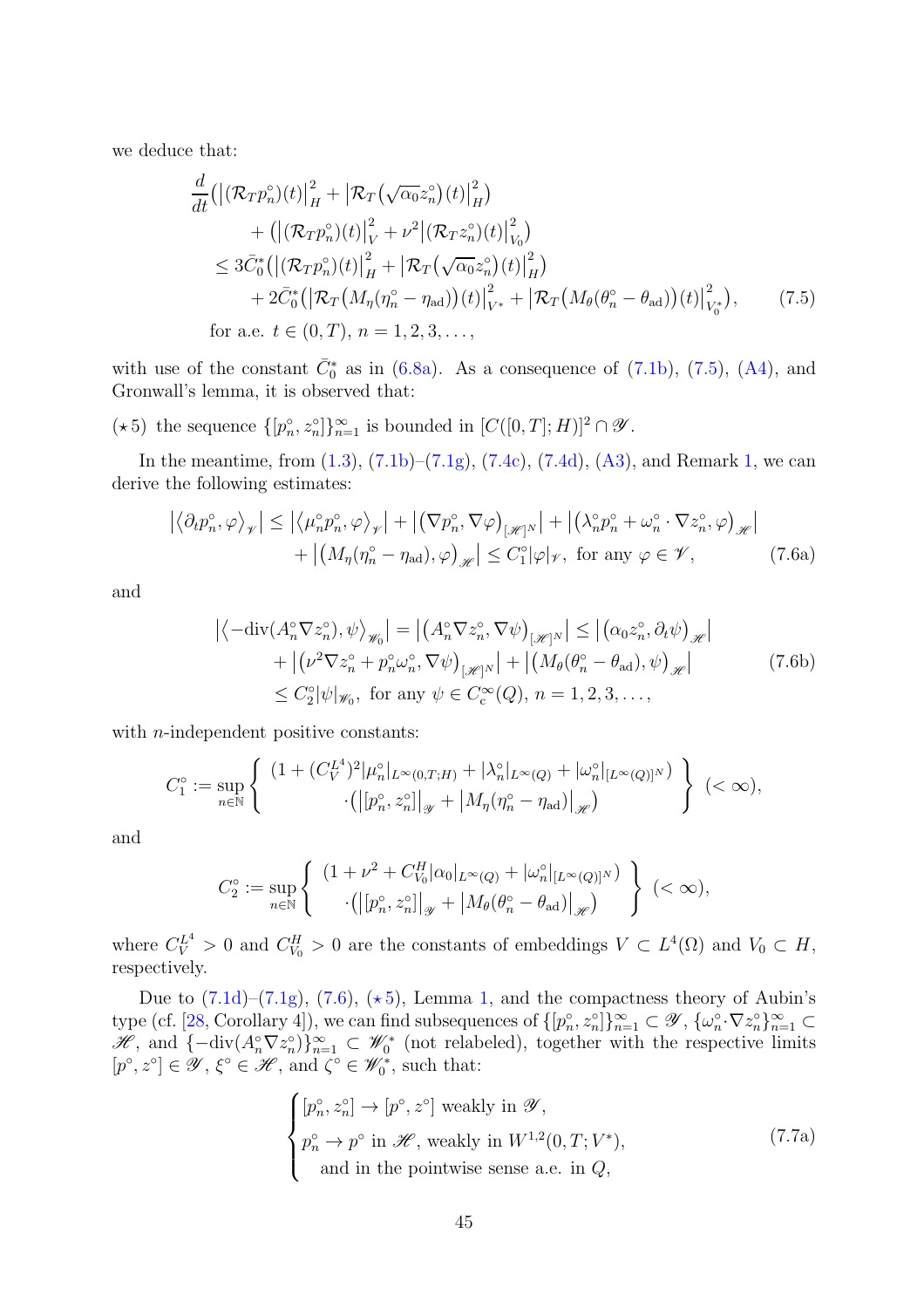$$
\mu_n^{\circ} p_n^{\circ} \to \mu^{\circ} p^{\circ} \text{ weakly in } \mathcal{V}^*,\tag{7.7b}
$$

<span id="page-45-3"></span><span id="page-45-2"></span>
$$
\lambda_n^{\circ} p_n^{\circ} \to \lambda^{\circ} p^{\circ} \text{ in } \mathcal{H},\tag{7.7c}
$$

$$
p_n^{\circ}\omega_n^{\circ} \to p^{\circ}\alpha'(\eta^{\circ})\sigma^{\circ} \text{ weakly in } \mathscr{H},\tag{7.7d}
$$

$$
\begin{cases}\n\nabla f_{\varepsilon_n}(\nabla \theta_n^{\circ}) \cdot \nabla z_n^{\circ} \to \xi^{\circ} \text{ weakly in } \mathcal{H}, \\
\omega_n^{\circ} \cdot \nabla z_n^{\circ} = \alpha'(\eta_n^{\circ}) \nabla f_{\varepsilon_n}(\nabla \theta_n^{\circ}) \cdot \nabla z_n^{\circ} \to \alpha'(\eta^{\circ}) \xi^{\circ} \\
\text{weakly in } \mathcal{H},\n\end{cases} (7.7e)
$$

and

$$
-\text{div}(A_n^{\circ}\nabla z_n^{\circ}) \to \zeta^{\circ} \text{ weakly in } \mathscr{W}_0^*, \text{ as } n \to \infty.
$$
 (7.7f)

Now, the properties [\(3.18\)](#page-20-5)–[\(3.21\)](#page-20-6) will be verified through the limiting observations for  $(7.4)$ , as  $n \to \infty$ , with use of  $(7.1)$  and  $(7.7)$ .

Finally, we verify the properties as in  $(3.22)$ , under the situation  $(r.s.1)$ . To this end, we first invoke  $(1.4b)$  and  $(7.1c)$ , and confirm that:

<span id="page-45-0"></span>
$$
\begin{cases}\n\left|\varphi\left(\nabla f_{\varepsilon}(\nabla \theta_{n}^{\circ}) - \nabla f_{\varepsilon}(\nabla \theta^{\circ})\right)\right| \to 0, \text{ in the pointwise sense,} \\
\text{a.e. in } Q, \text{ as } n \to \infty, \\
\left|\varphi\left(\nabla f_{\varepsilon}(\nabla \theta_{n}^{\circ}) - \nabla f_{\varepsilon}(\nabla \theta^{\circ})\right)\right| \leq 2|\varphi|, \text{ a.e. in } Q, n = 1, 2, 3, \dots, \\
\text{for any } \varphi \in \mathscr{H}.\n\end{cases}
$$
\n(7.8)

With  $(7.8)$ ,  $(r.s.1)$ ,  $(*4)$  $(*4)$ , and  $(A4)$  in mind, using  $(1.4b)$  and  $(7.1b)$ , and applying the dominated convergence theorem [\[19,](#page-47-12) Theorem 10 on page 36] yield that:

<span id="page-45-1"></span>
$$
\begin{split}\n\left|\varphi\left(\alpha'(\eta_n^{\circ})\nabla f_{\varepsilon_n}(\nabla\theta_n^{\circ}) - \alpha'(\eta^{\circ})\nabla f_{\varepsilon}(\nabla\theta^{\circ})\right)\right|_{\mathscr{H}} \\
&\leq \left|\varphi\left(\alpha'(\eta_n^{\circ}) - \alpha'(\eta^{\circ})\right)\right|_{\mathscr{H}} \\
&\quad + |\alpha'|_{L^{\infty}(\mathbb{R})}\left|\varphi\left(\nabla f_{\varepsilon}(\nabla\theta_n^{\circ}) - \nabla f_{\varepsilon}(\nabla\theta^{\circ})\right)\right|_{\mathscr{H}^N} \\
&\quad + |\alpha'|_{L^{\infty}(\mathbb{R})}\left|\varphi\left(\nabla f_{\varepsilon_n}(\nabla\theta_n^{\circ}) - \nabla f_{\varepsilon}(\nabla\theta_n^{\circ})\right)\right|_{\mathscr{H}^N} \\
&\leq \left|\varphi\left(\alpha'(\eta_n^{\circ}) - \alpha'(\eta^{\circ})\right)\right|_{\mathscr{H}} \\
&\quad + |\alpha'|_{L^{\infty}(\mathbb{R})}\left|\varphi\left(\nabla f_{\varepsilon}(\nabla\theta_n^{\circ}) - \nabla f_{\varepsilon}(\nabla\theta^{\circ})\right)\right|_{\mathscr{H}^N} \\
&\quad + \frac{2|\alpha'|_{L^{\infty}(\mathbb{R})}}{\varepsilon}\left|\varepsilon_n - \varepsilon||\varphi|_{\mathscr{H}}\n\end{split} \tag{7.9}
$$
\n
$$
\to 0, \text{ as } n \to \infty, \text{ for any } \varphi \in \mathscr{H}.
$$

Owing to [\(7.7a\)](#page-44-4) and [\(7.9\)](#page-45-1), one can further observe that:

<span id="page-45-4"></span>
$$
\left(\alpha'(\eta_n^{\circ}) \nabla f_{\varepsilon_n}(\nabla \theta_n^{\circ}) \cdot \nabla z_n^{\circ}, \varphi\right)_{\mathscr{H}} = \left(\nabla z_n^{\circ}, \varphi \alpha'(\eta_n^{\circ}) \nabla f_{\varepsilon_n}(\nabla \theta_n^{\circ})\right)_{\mathscr{H}^N}
$$

$$
\rightarrow \left(\alpha'(\eta^{\circ}) \nabla f_{\varepsilon}(\nabla \theta^{\circ}) \cdot \nabla z^{\circ}, \varphi\right)_{\mathscr{H}} = \left(\nabla z^{\circ}, \varphi \alpha'(\eta^{\circ}) \nabla f_{\varepsilon}(\nabla \theta^{\circ})\right)_{\mathscr{H}^N}
$$

$$
\text{as } n \to \infty, \text{ for any } \varphi \in \mathscr{H}.
$$
 (7.10)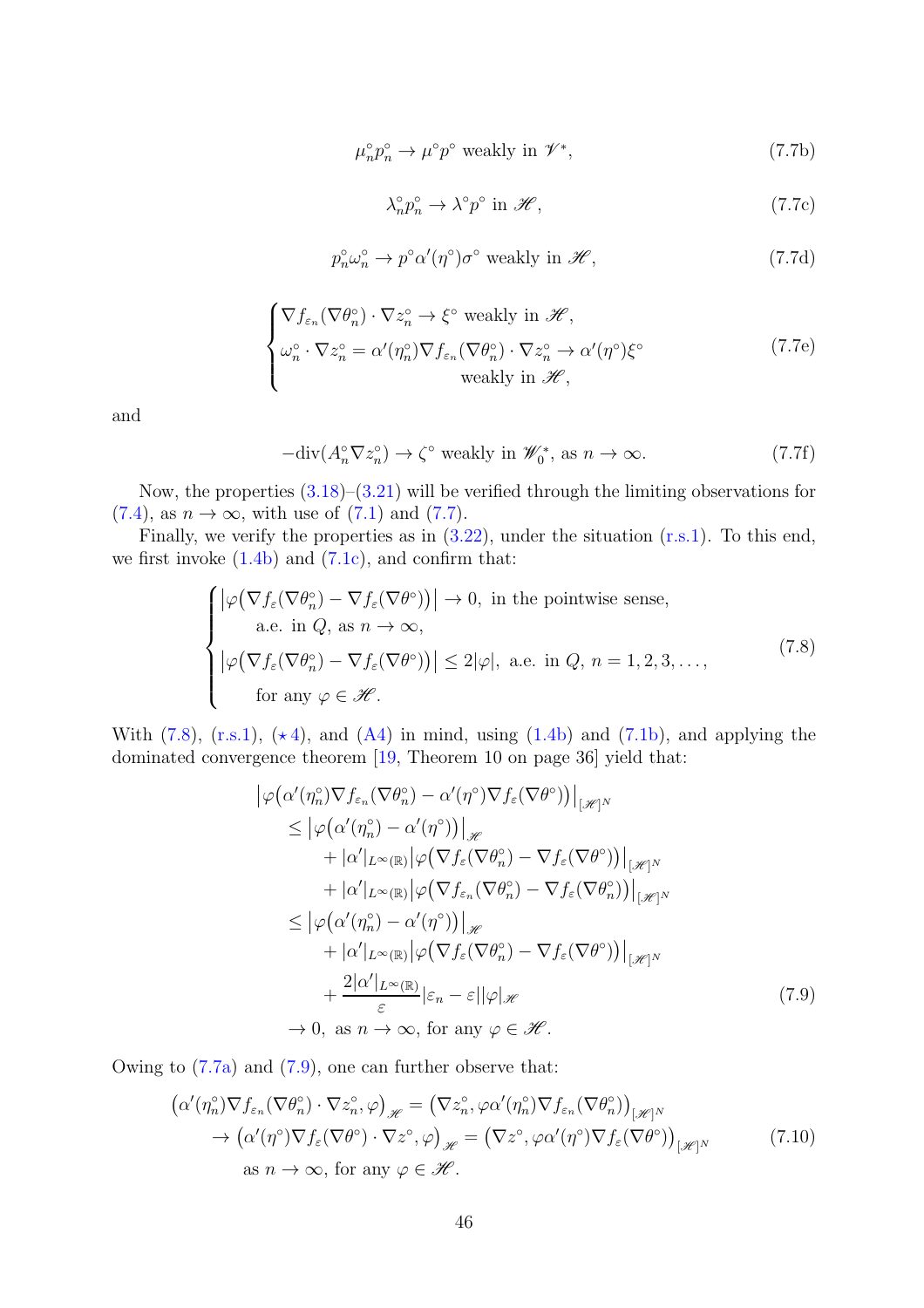Meanwhile, from  $(1.4c)$ ,  $(7.1b)$ ,  $(7.1c)$ ,  $(*4)$  $(*4)$ , and  $(A4)$ , it is inferred that:

$$
\begin{split}\n&\left| \left( \alpha(\eta_n^{\circ}) \nabla^2 f_{\varepsilon_n} (\nabla \theta_n^{\circ}) - \alpha(\eta^{\circ}) \nabla^2 f_{\varepsilon} (\nabla \theta^{\circ}) \right) \nabla \psi \right|_{\left[ \mathscr{H} \right]^N} \\
&\leq |\alpha(\eta_n^{\circ}) - \alpha(\eta^{\circ})|_{\mathscr{H}} \left| \nabla^2 f_{\varepsilon_n} (\nabla \theta_n^{\circ}) \right|_{L^{\infty}(Q; \mathbb{R}^{N \times N})} \left| \nabla \psi \right|_{C(\overline{Q}; \mathbb{R}^N)} \\
&+ |\alpha(\eta^{\circ})|_{\mathscr{H}} \left| \nabla^2 f_{\varepsilon_n} (\nabla \theta_n^{\circ}) - \nabla^2 f_{\varepsilon} (\nabla \theta^{\circ}) \right|_{\left[ \mathscr{H} \right]^{N \times N}} \left| \nabla \psi \right|_{C(\overline{Q}; \mathbb{R}^N)} \\
&\leq \frac{N+1}{\varepsilon} |\alpha'|_{L^{\infty}(\mathbb{R})} |\nabla \psi|_{C(\overline{Q}; \mathbb{R}^N)} \left| \eta_n^{\circ} - \eta \right|_{\mathscr{H}} \\
&+ \frac{3(N+1)^2}{\varepsilon^2} |\alpha(\eta^{\circ})|_{\mathscr{H}} |\nabla \psi|_{C(\overline{Q}; \mathbb{R}^N)} \left( |\nabla (\theta_n^{\circ} - \theta)|_{\left[ \mathscr{H} \right]^N} + \frac{1}{n} \right) \\
&\to 0, \text{ as } n \to \infty, \text{ for any } \psi \in C_c^{\infty}(Q),\n\end{split}
$$

and therefore,

$$
\langle -\mathrm{div}(\alpha(\eta_n^{\circ})\nabla^2 f_{\varepsilon_n}(\nabla \theta_n^{\circ})\nabla z_n^{\circ}), \psi \rangle = (\nabla z_n^{\circ}, \alpha(\eta_n^{\circ})\nabla^2 f_{\varepsilon_n}(\nabla \theta_n^{\circ})\nabla \psi)_{[\mathscr{H}]^N}
$$
  
\n
$$
\rightarrow \langle -\mathrm{div}(\alpha(\eta^{\circ})\nabla^2 f_{\varepsilon}(\nabla \theta^{\circ})\nabla z^{\circ}), \psi \rangle = (\nabla z^{\circ}, \alpha(\eta^{\circ})\nabla^2 f_{\varepsilon}(\nabla \theta^{\circ})\nabla \psi)_{[\mathscr{H}]^N},
$$
 (7.11)  
\nas  $n \rightarrow \infty$ , for any  $\psi \in C_c^{\infty}(Q)$ .

The fine properties as in  $(3.22)$  will be a consequence of  $(7.1f)$ ,  $(7.1g)$ ,  $(7.2)$ ,  $(7.7d)$  $(7.7f), (7.10), \text{ and } (7.11).$  $(7.7f), (7.10), \text{ and } (7.11).$  $(7.7f), (7.10), \text{ and } (7.11).$  $(7.7f), (7.10), \text{ and } (7.11).$  $(7.7f), (7.10), \text{ and } (7.11).$  $(7.7f), (7.10), \text{ and } (7.11).$ 

Thus, we complete the proof of Main Theorem [4.](#page-20-0)

<span id="page-46-6"></span> $\Box$ 

# <span id="page-46-0"></span>References

- [1] Fuensanta Andreu-Vaillo, Vicent Caselles, and José M. Mazón. *Parabolic quasilinear* equations minimizing linear growth functionals, volume 223 of Progress in Mathematics. Birkhäuser Verlag, Basel, 2004.
- <span id="page-46-1"></span>[2] Harbir Antil, Shodai Kubota, Ken Shirakawa, and Noriaki Yamazaki. Optimal control problems governed by 1-D Kobayashi-Warren-Carter type systems. Math. Control Relat. Fields, 11(2):253–289, 2021.
- <span id="page-46-2"></span>[3] Harbir Antil, Ken Shirakawa, and Noriaki Yamazaki. A class of parabolic systems associated with optimal controls of grain boundary motions. Adv. Math. Sci. Appl., 27(2):299–336, 2018.
- <span id="page-46-4"></span>[4] H. Attouch. Variational Convergence for Functions and Operators. Applicable Mathematics Series. Pitman (Advanced Publishing Program), Boston, MA, 1984.
- <span id="page-46-5"></span><span id="page-46-3"></span>[5] Viorel Barbu. Nonlinear Differential Equations of Monotone Types in Banach Spaces. Springer Monographs in Mathematics. Springer, New York, 2010.
- [6] Haim Br´ezis. Op´erateurs Maximaux Monotones et Semi-groupes de Contractions dans les Espaces de Hilbert. North-Holland Publishing Co., Amsterdam-London; American Elsevier Publishing Co., Inc., New York, 1973. North-Holland Mathematics Studies, No. 5. Notas de Matemática (50).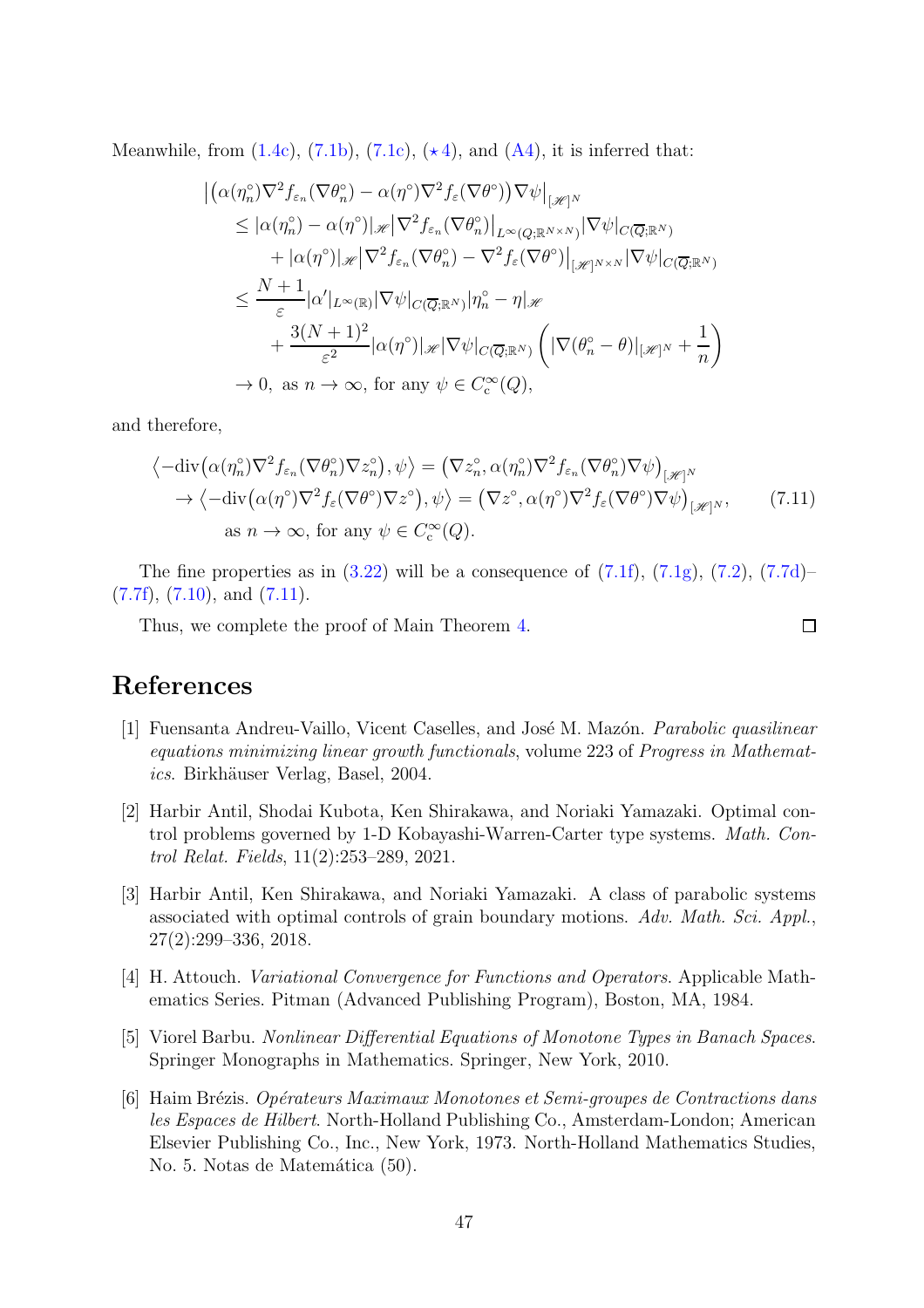- <span id="page-47-2"></span>[7] V. Caselles, A. Chambolle, S. Moll, and M. Novaga. A characterization of convex calibrable sets in  $\mathbb{R}^N$  with respect to anisotropic norms. Ann. Inst. H. Poincaré Anal. Non Linéaire, 25(4):803–832, 2008.
- <span id="page-47-10"></span>[8] Pierluigi Colli, Gianni Gilardi, Ryota Nakayashiki, and Ken Shirakawa. A class of quasi-linear Allen–Cahn type equations with dynamic boundary conditions. Nonlinear Anal., 158:32–59, 2017.
- <span id="page-47-4"></span><span id="page-47-3"></span>[9] Mi-Ho Giga and Yoshikazu Giga. Very singular diffusion equations: second and fourth order problems. Jpn. J. Ind. Appl. Math., 27(3):323–345, 2010.
- [10] Mi-Ho Giga, Yoshikazu Giga, and Ryo Kobayashi. Very singular diffusion equations. In Taniguchi Conference on Mathematics Nara '98, volume 31 of Adv. Stud. Pure Math., pages 93–125. Math. Soc. Japan, Tokyo, 2001.
- <span id="page-47-11"></span><span id="page-47-5"></span>[11] Yoshikazu Giga, Yohei Kashima, and Noriaki Yamazaki. Local solvability of a constrained gradient system of total variation. Abstr. Appl. Anal., (8):651–682, 2004.
- [12] R. H. W. Hoppe and J. J. Winkle. A splitting scheme for the numerical solution of the KWC system. Numer. Math. Theory Methods Appl., 12(3):661–680, 2019.
- <span id="page-47-9"></span>[13] N. Kenmochi. Solvability of nonlinear evolution equations with timedependent constraints and applications. Bull. Fac. Education, Chiba Univ. (*[http: // ci. nii. ac. jp/ naid/ 110004715232](http://ci.nii.ac.jp/naid/110004715232)* ), 30:1–87, 1981.
- <span id="page-47-6"></span><span id="page-47-0"></span>[14] R. Kobayashi and Y. Giga. Equations with singular diffusivity. J. Statist. Phys., 95(5-6):1187–1220, 1999.
- [15] Ryo Kobayashi, James A. Warren, and W. Craig Carter. A continuum model of grain boundaries. Phys. D, 140(1-2):141–150, 2000.
- <span id="page-47-1"></span>[16] Ryo Kobayashi, James A. Warren, and W. Craig Carter. Grain boundary model and singular diffusivity. In Free boundary problems: theory and applications, II (Chiba, 1999), volume 14 of  $GAKUTO$  Internat. Ser. Math. Sci. Appl., pages 283– 294. Gakkōtosho, Tokyo, 2000.
- <span id="page-47-14"></span><span id="page-47-13"></span>[17] Serge Lang. Analysis I. Addison-Wesley Publishing Company, 1968.
- <span id="page-47-12"></span> $[18]$  J.-L. Lions. Quelques méthodes de résolution des problèmes aux limites non linéaires. Dunod; Gauthier-Villars, Paris, 1969.
- [19] Jan Mikusiński. *The Bochner integral*. Birkhäuser Verlag, Basel-Stuttgart, 1978. Lehrbücher und Monographien aus dem Gebiete der exakten Wissenschaften, Mathematische Reihe, Band 55.
- <span id="page-47-7"></span>[20] Salvador Moll and Ken Shirakawa. Existence of solutions to the Kobayashi–Warren– Carter system. Calc. Var. Partial Differential Equations, 51(3-4):621–656, 2014.
- <span id="page-47-8"></span>[21] Salvador Moll, Ken Shirakawa, and Hiroshi Watanabe. Energy dissipative solutions to the Kobayashi–Warren–Carter system. Nonlinearity, 30(7):2752–2784, 2017.